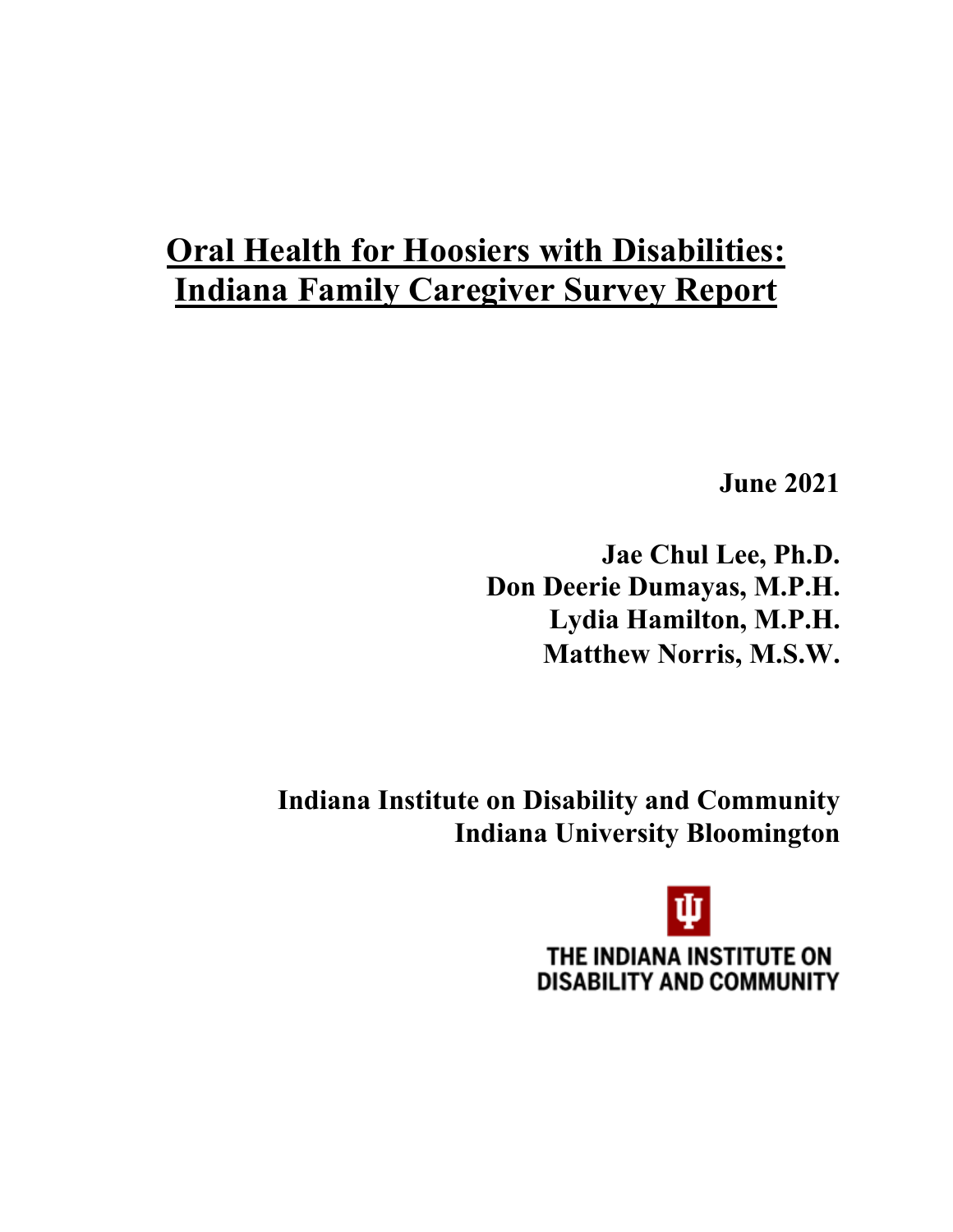## Oral Health for Hoosiers with Disabilities: Indiana Family Caregiver Report

Jae Chul Lee, Ph.D. Don Dumayas, M.P.H. Lydia Hamilton, M.P.H. Matthew Norris, M.S.W.

Center for Health Equity Indiana Institute on Disability and Community Indiana University Bloomington Bloomington, Indiana

*© 2021 Indiana Institute on Disability and Community*

## **ACKNOWLEDGMENT**

We would like to express our sincere gratitude to all the survey participants. We would also like to give thanks to various disability organizations for assisting us in promoting and distributing the online survey, as well as several disability advocates and professionals for providing feedback on the survey draft.

The Oral Health for Hoosiers with Disabilities Project is funded by the Indiana Governor's Council for People with Disabilities. The content of this report does not necessarily represent the views of the Indiana Governor's Council for People with Disabilities.



Page **2** of **77**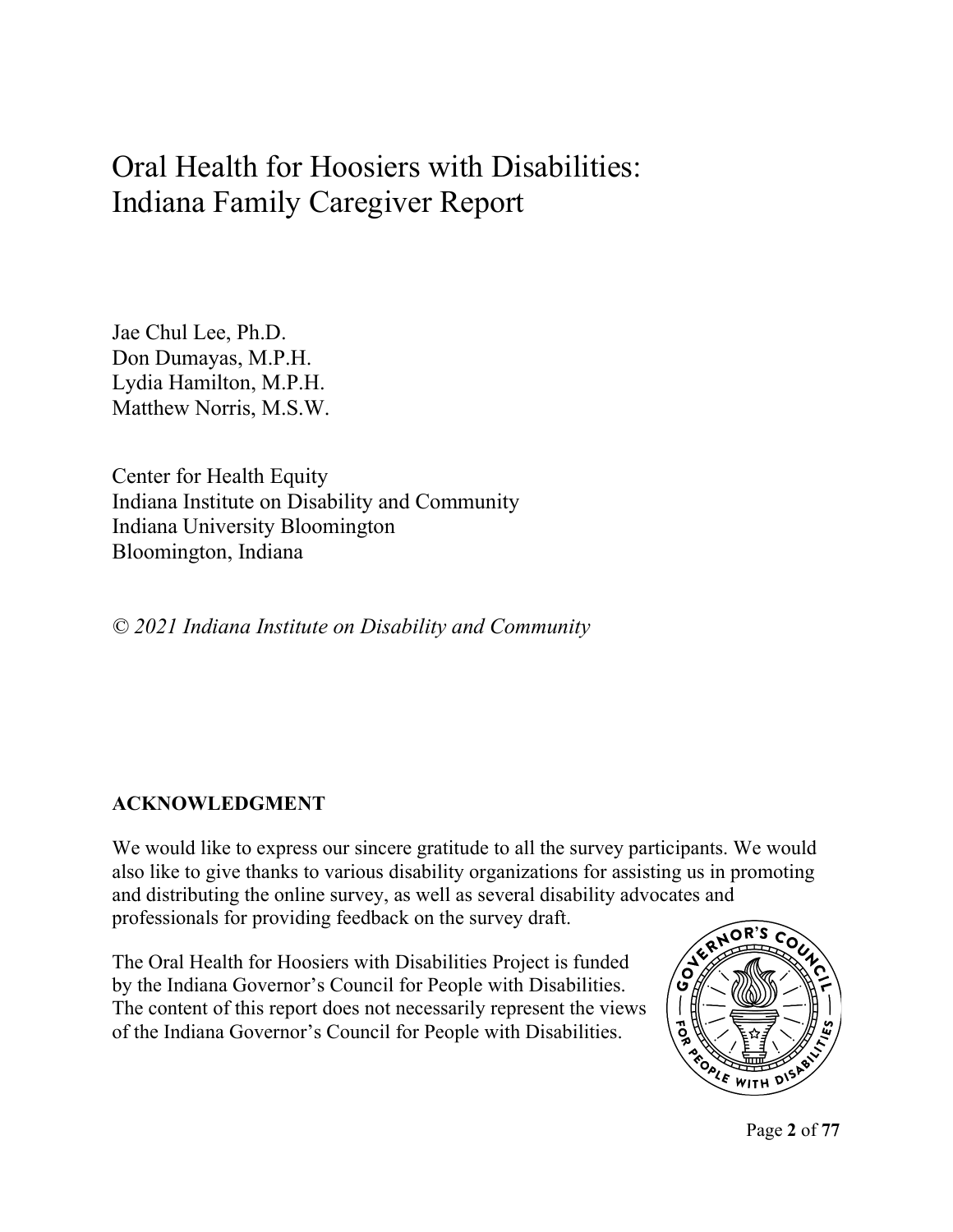## **Table of Contents**

## **Figures**

| Figure 5. Confidence level of caregivers when filling out dental or medical forms  12           |  |
|-------------------------------------------------------------------------------------------------|--|
|                                                                                                 |  |
|                                                                                                 |  |
|                                                                                                 |  |
|                                                                                                 |  |
|                                                                                                 |  |
| Figure 11. Length of time people with disabilities have been seeing their current dentist 19    |  |
| Figure 12. Ways family caregivers found the current dentist for the person with a disability 19 |  |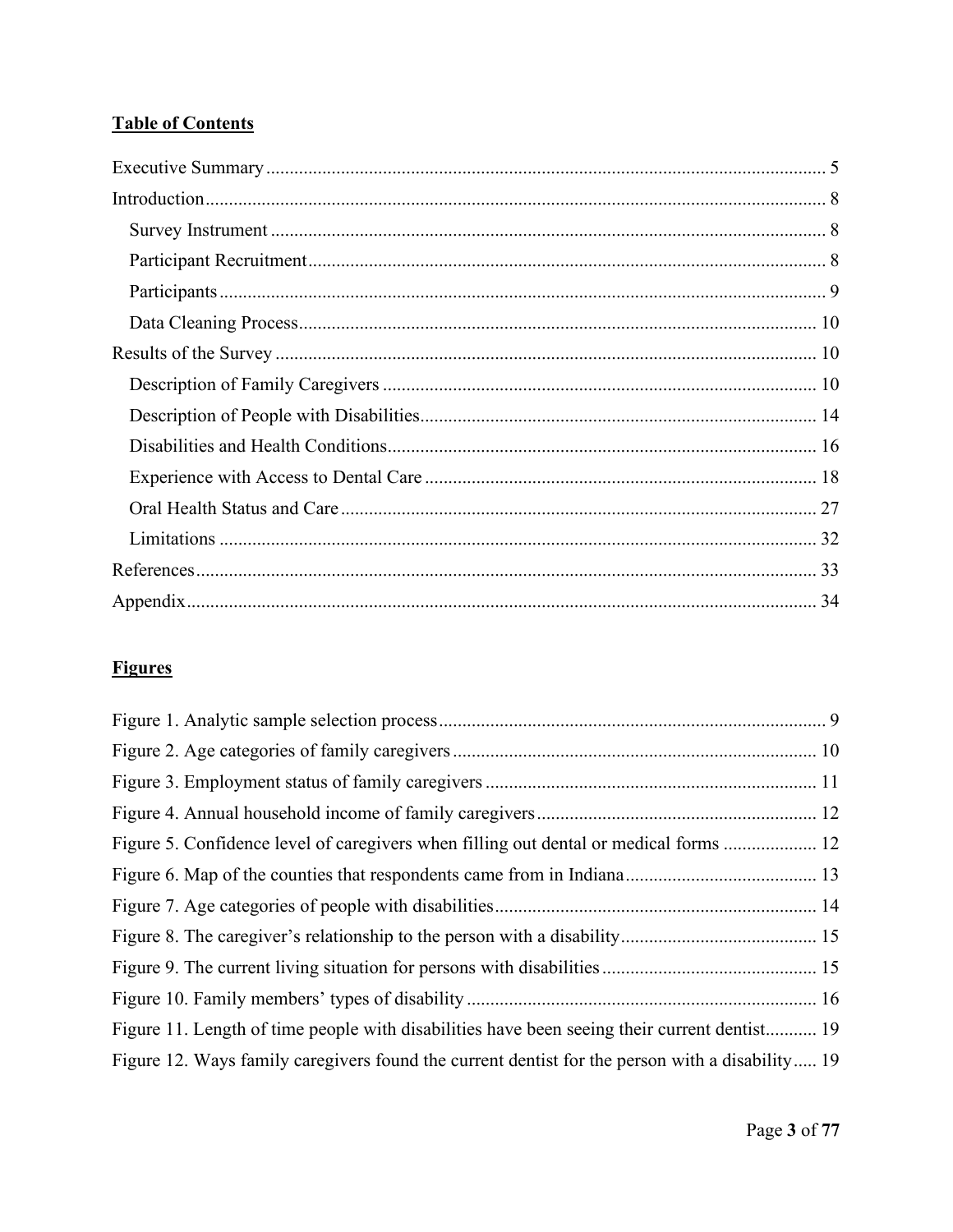| Figure 13. The number of contacts family caregivers made before finding their current dentist for  |
|----------------------------------------------------------------------------------------------------|
| Figure 14. How family caregivers take the person with a disability to their current dentist 20     |
|                                                                                                    |
| Figure 16. Types of dental facilities people with disabilities primarily went to for their dental  |
| Figure 17. Respondents' perceptions about how accessible the dental offices they go to for the     |
| Figure 18. Emergency department visits for dental care issues for individuals with disabilities in |
| Figure 19. Frequent or chronic oral health conditions in the past 12 months of the person with a   |
| Figure 20. The number of adult (permanent) teeth removed because of tooth decay or gum             |
| Figure 21. How often the person with a disability needed assistance in at-home oral care  29       |

## **Tables**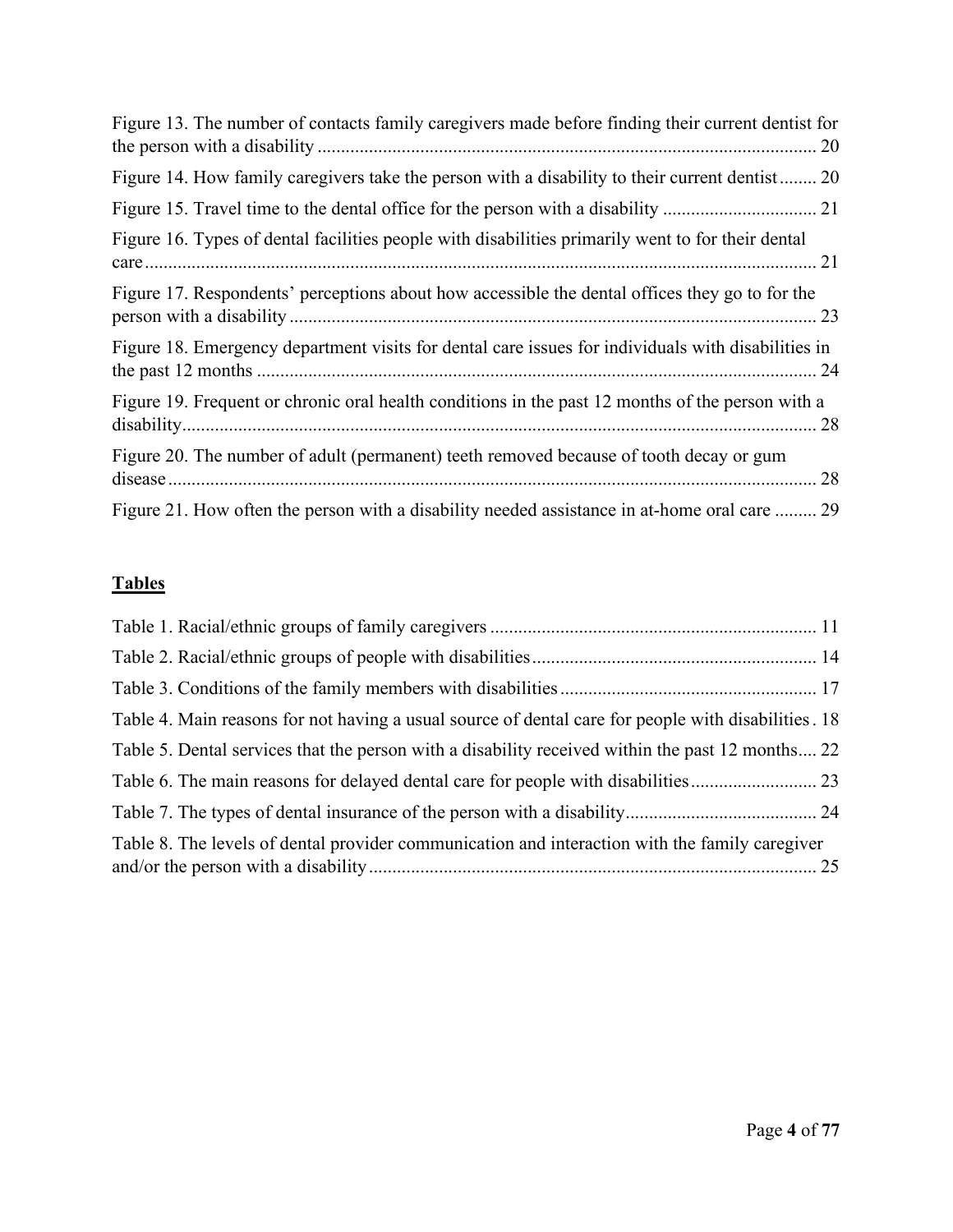#### <span id="page-4-0"></span>**Executive Summary**

This report presents the results from an online survey of family caregivers of individuals with disabilities in Indiana. The survey was conducted by the Center for Health Equity at the Indiana Institute on Disability and Community at Indiana University Bloomington. The survey was a part of a larger oral health project funded by the Indiana Governor's Council for People with Disabilities. The goal of this survey was to determine the oral health needs of people with disabilities in Indiana. This survey has collected comprehensive information on oral health status and care for individuals with disabilities, as well as their experience with access to dental care, via their family caregivers.

The survey was conducted online between July 15, 2020 and August 18, 2020. Five hundred and ninety-nine eligible respondents were included in the analysis. The following are highlights of the survey results:

- The majority of the respondents (family caregivers of individuals with disabilities) were female (50.5%), married (77.9%), non-Hispanic white (51.8%), and parents of the family member with a disability (59.6%). The average age of the family caregivers was 40.6.
- The average age of individuals with disabilities the respondents primarily cared for was 28.5. Most of the people with disabilities were reported to live in their own home or apartment (48.8%) or in parent's or relative's home (35.5%).
- Regarding the type of disability of their family members with disabilities, the respondents reported independent living disability (57.3%) most commonly, followed by cognitive disability (50.8%) and self-care disability (43.9%). The top four conditions of those with disabilities were speech or language impairment (14.0%), learning disability (13.9%), autism spectrum disorder (10.2%), and intellectual disability (8.4%).
- The large majority of the respondents reported having a regular dentist (usual source of dental care [USDC]) without including a hospital emergency room, for the person with a disability (83.8%).
- For the respondents reporting no USDC, the top five common reasons were as follows: 'cannot find a dentist who is competent in working with individuals with disabilities' (17.2%), 'family member's (the person with a disability) fear, apprehension, nervousness, or dislike of going to a dentist' (12.9%), 'concern that the person with a disability will have difficulty controlling his/her behavior' (11.8%), 'cannot afford care' (10.8%), and 'cannot find a dentist who accepts insurance plan' (10.8%).
- A large proportion of the respondents with a regular dentist for the person with a disability reported that the facilities of the usual source of dental care for the family member were not accessible. Only 40.1% reported their dental providers provided accommodations for communication; 46.1% of dental providers had accessible entrances; 45.3% dental equipment; 48% office spaces; and 51.9% parking spaces.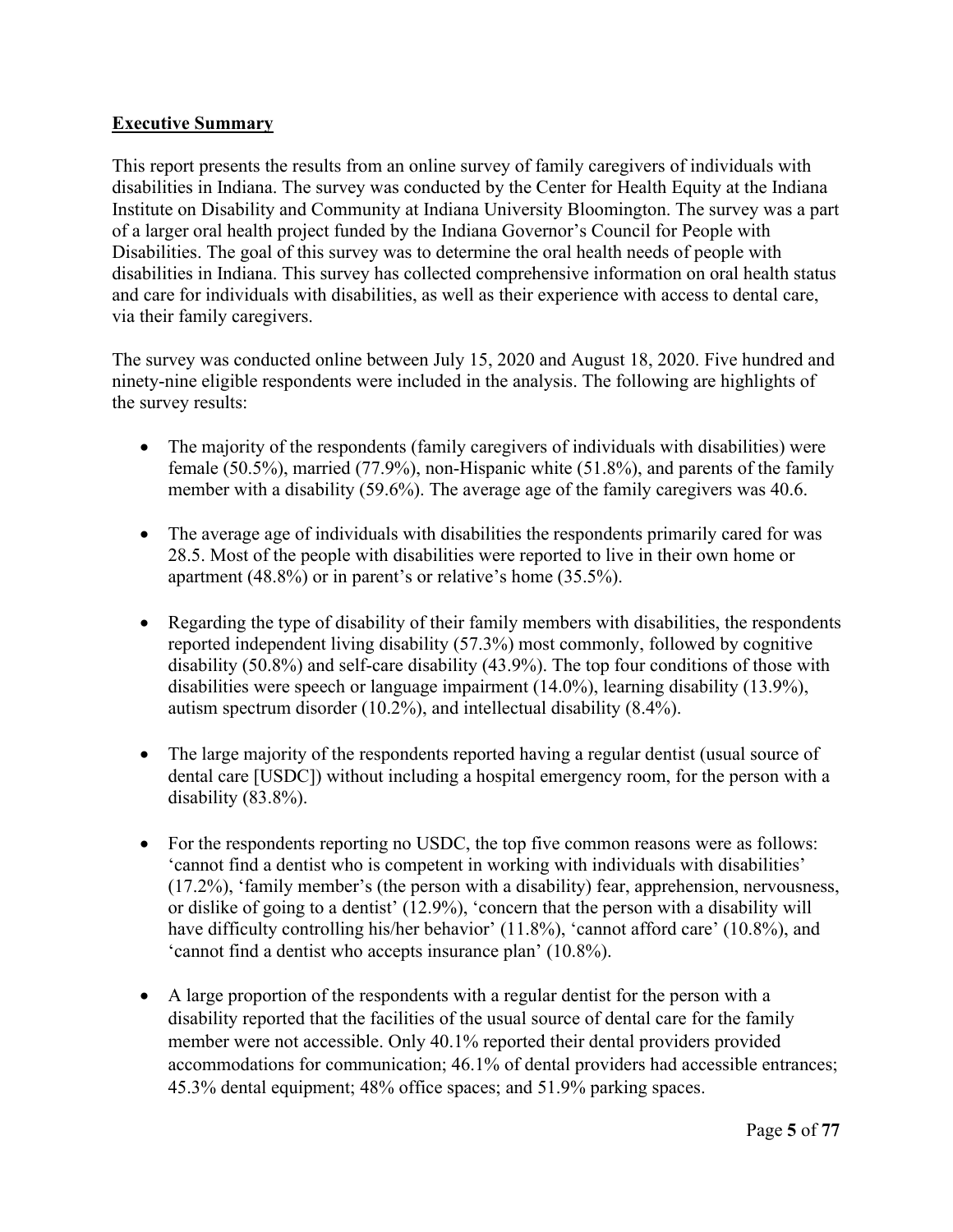- One in ten respondents reported that they primarily went to hospital emergency room for the dental care of the person with a disability (9.6%).
- More than one-third of the respondents (35.6%) reported that it took more than one hour to take the person with a disability to the dental office. (14.2% for 61 minutes to 90 minutes; 9.6% for 91 minutes to 120 minutes; and 11.8% for more than 2 hours).
- The majority of family caregiver respondents reported that their dental care providers usually or always allowed them to be present during dental care services (74.2%) and helped them to feel like a partner in the dental care of the person with a disability (74%). However, some respondents felt that the dental providers "sometimes" (29.4%) or "never" (9.4%) listened to them carefully.
- Half of respondents reported a delayed dental care for their family member with a disability in the past 12 months (50.1%). The five main reasons were as follows: 'No accommodation available for communication with dentists or oral health professionals' (13.3%), COVID-19 pandemic (13.3%), 'dentist too far away from where I live' (12.9%), 'Family member's (the person with a disability) fear, apprehension, nervousness, or dislike of going to a dentist' (8.7%), and 'Dentist's office/clinic or dental equipment (for example, dental chair) not physically accessible' (7.2%).
- Two-thirds of the respondents reported that they had taken the person with a disability to the hospital emergency room at least once in the past 12 months because of dental care or dental pain (66.3%).
- More than one-fifth of the respondents reported that their family member with a disability did not have any kind of health insurance during the past 12 months (22.2%). About onethird of the respondents reported that although their family member with a disability was covered by health insurance during the past 12 months, they had gaps in health insurance coverage in that period of time (30.8%).
- Regarding oral health literacy, about 30% of the respondents reported that they were 'moderately' confident in filling out medical/dental forms by themselves (28.5%). In addition, 8.2% were "slightly" confident and 6.3% were "not at all" confident in filling out forms.
- Regarding the condition of mouth and teeth of the person with a disability, more than two-thirds of the respondents reported that their family member with a disability had 'excellent, very good, or good' condition (68.9%) whereas 31.1% reported 'fair or poor' condition.
- A significant proportion of the respondents reported that their family member with a disability had frequent or chronic difficulty in various oral health conditions during the past 12 months: 51.8% for a tooth ache or sensitive teeth; 47.8% for bleeding gums; 44.6% for cavities; and 36.1% for difficulty eating or chewing.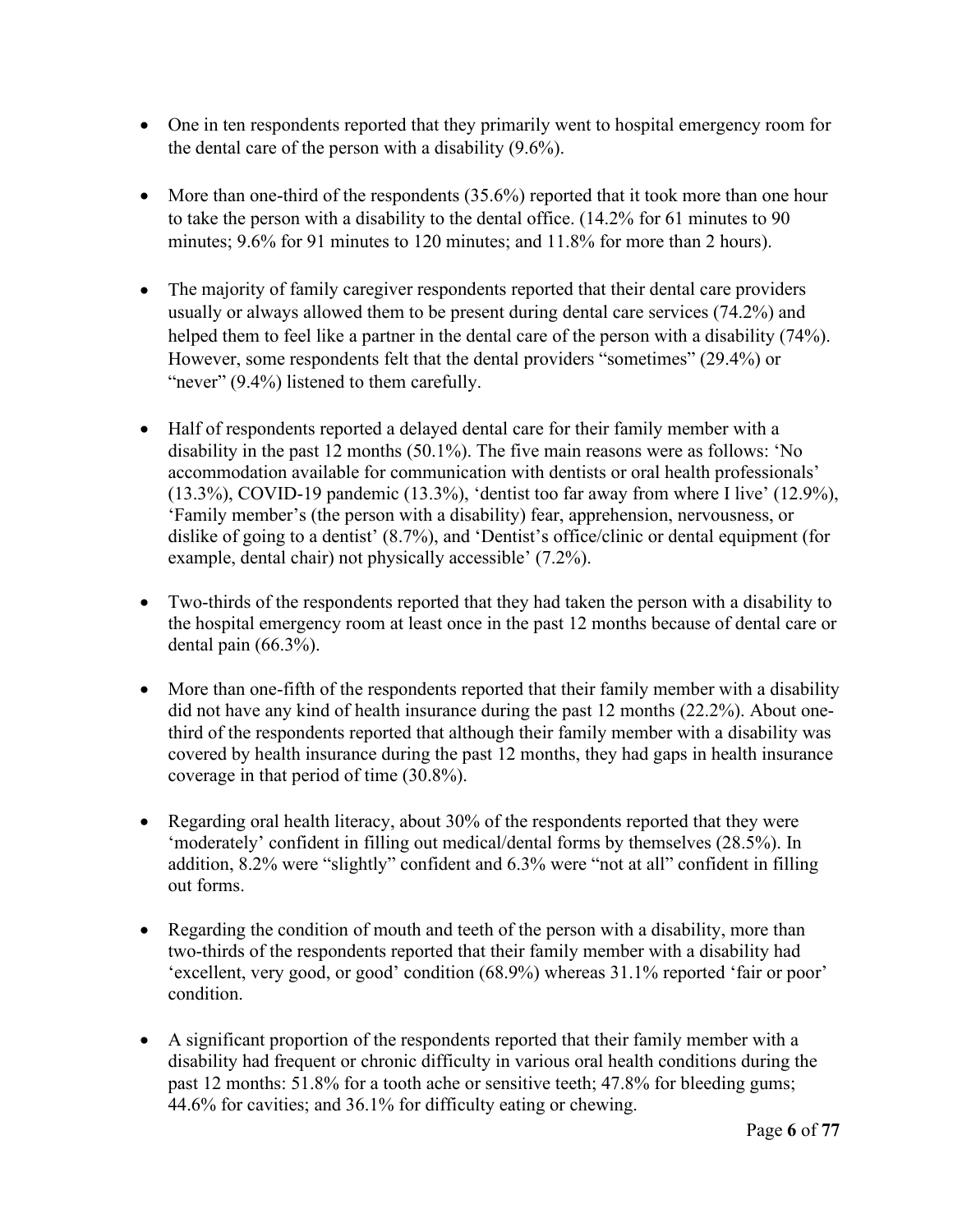- Of the respondents who have a family member age 13 and over with a disability, about two-thirds of them (63.2%) reported that their family member with a disability had lost their permanent teeth because of tooth decay or gum disease. One in four respondents reported that the person with a disability had lost six or more permanent teeth: 'all' (13.1%) and '6 or more, but not all' (12.7%).
- Approximately one-third of family caregiver respondents reported that the person with a disability could 'sometimes' perform at-home oral care (e.g., tooth brushing or flossing) on their own (31.1%). About one in seven respondents reported the person with a disability could "never" do it on their own (13.6%).
- The majority of the respondents reported that they needed education or training on providing at-home oral care for the family members with disabilities (54.6%).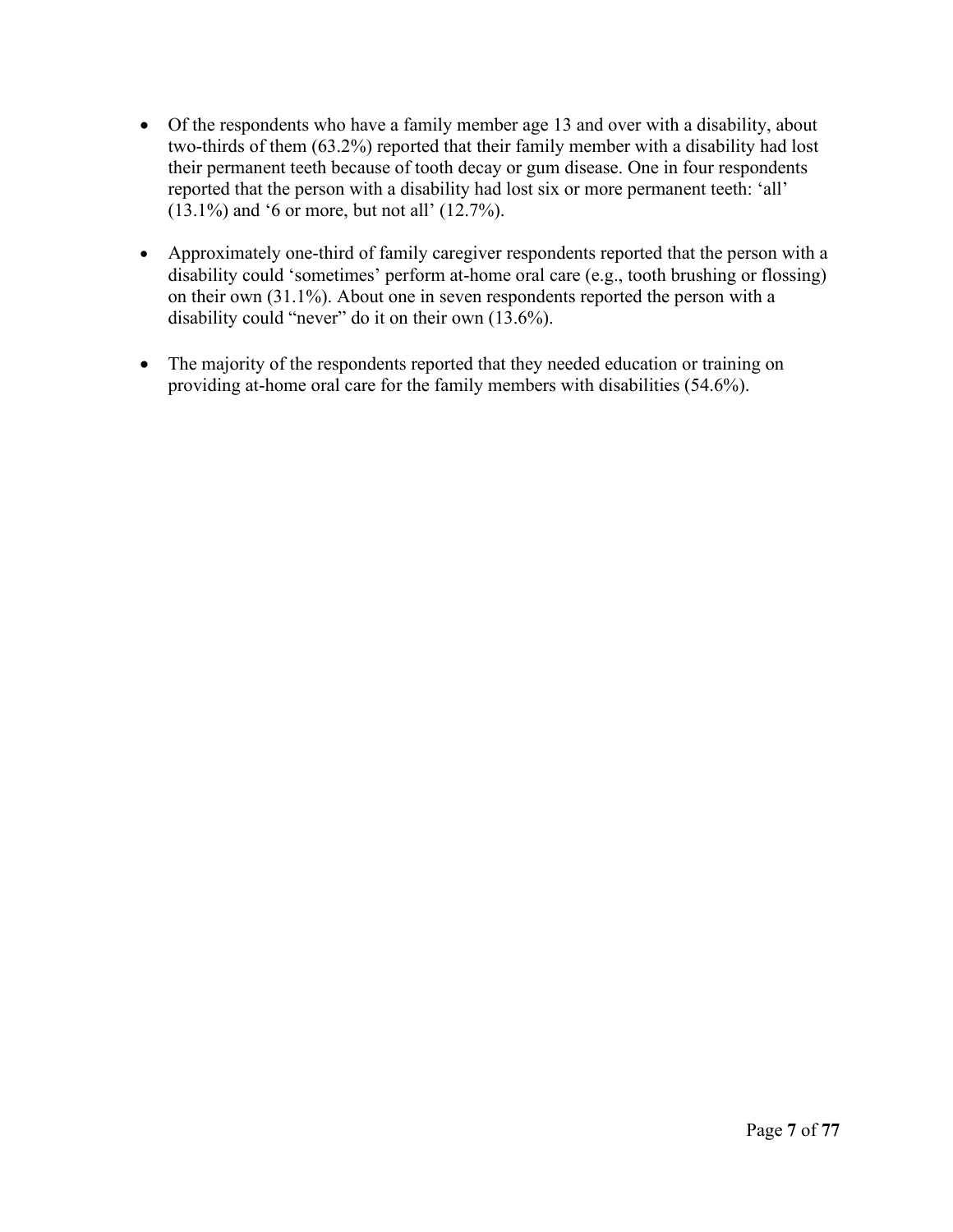#### <span id="page-7-0"></span>**Introduction**

This report presents the results from an electronic survey of family caregivers of people with disabilities in Indiana. The survey was conducted by the Center for Health Equity of the Indiana Institute on Disability and Community at Indiana University Bloomington. This survey was conducted to identify the current landscape for oral health and dental care for Hoosiers with disabilities. The goal of this survey was to determine the oral health needs of people with disabilities in Indiana through their family caregivers. This survey collected comprehensive information on oral health for individuals with disabilities and their experience in access to dental care.

#### <span id="page-7-1"></span>*Survey Instrument*

For the development of the survey, the project team conducted a literature review of oral health needs and experiences with dental care services for people with disabilities. We then conducted key informant interviews with both adults with disabilities and family caregivers of individuals with disabilities to get an in-depth understanding of their experiences in accessing dental care services, either for themselves or on behalf of their family member with a disability. The project staff revised the survey draft based on feedback from a small number of family caregivers of Hoosiers with disabilities, as well as staff from disability and family support organizations. Lastly, the project staff conducted a pilot test of the electronic survey with several individuals who were asked to test the survey on different devices (mobile phone, website, etc.). The final survey consisted of 56 questions which were a mix of multiple-choice questions and open-ended questions.

#### <span id="page-7-2"></span>*Participant Recruitment*

The survey was conducted online using the Qualtrics survey tool between July 15, 2020 and August 18, 2020. Survey participants were recruited through multiple ways, including announcements in organization newsletters, websites, and social media. The following various disability and family support organizations were asked to share the announcement directly with the families they serve and to share in their organizational newsletters, websites, and social media accounts:

- Arc of Indiana
- Autism Society of Indiana
- Down Syndrome Indiana
- Family Voices Indiana
- IN\*SOURCE
- Riley's Children Health
- Special Olympics Indiana
- United Cerebral Palsy of Greater Indiana
- Children's Special Health Care Services with Indiana Department of Health
- Indiana Resource Center for Autism

After the initial round of recruitment, these organizations were approached again in early August to share the announcement a final time. Additionally, the survey was promoted through the website and social media accounts of the Indiana Institute on Disability and Community.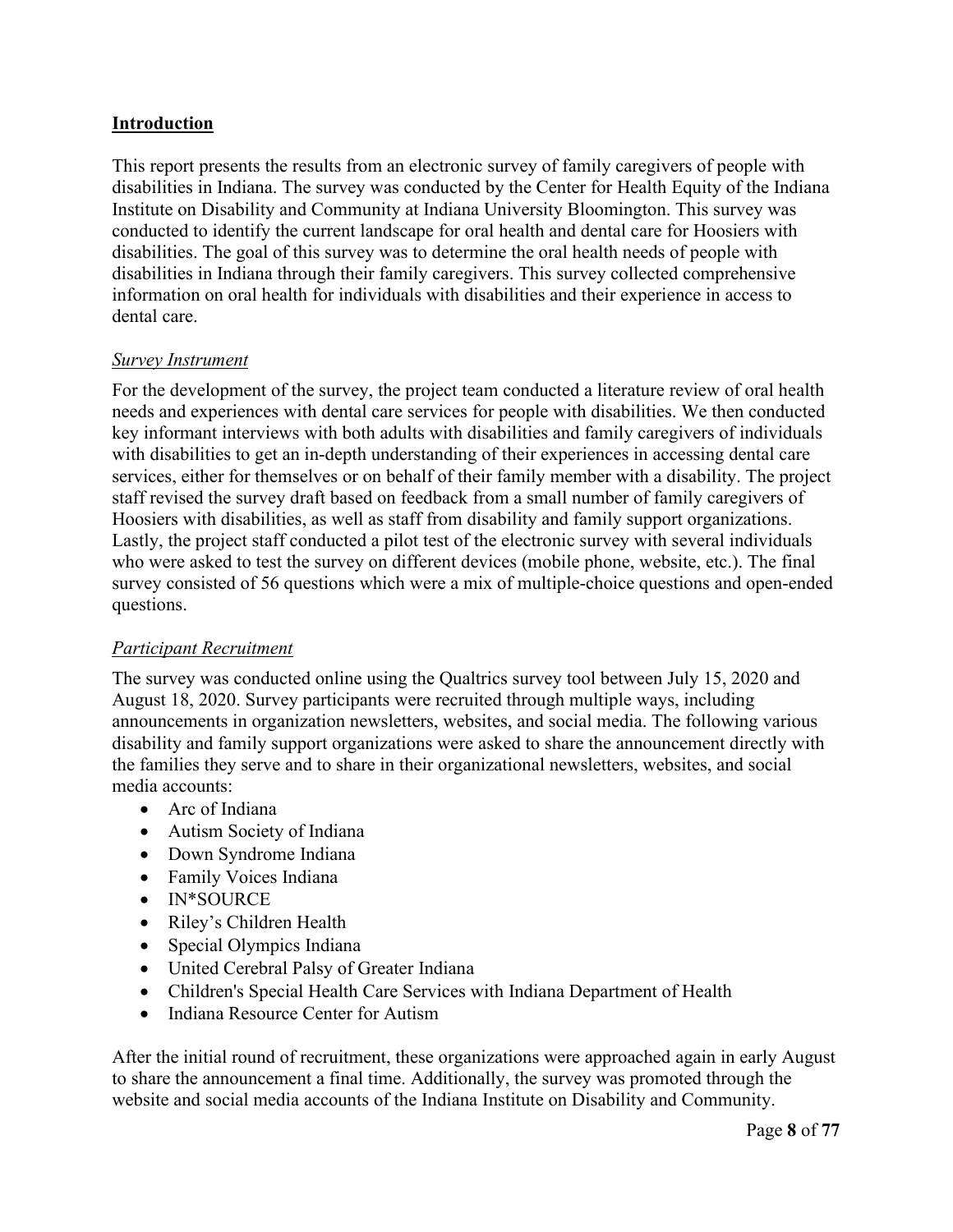#### <span id="page-8-1"></span><span id="page-8-0"></span>*Participants*

In order to participate in the survey, participants needed to meet three inclusion criteria at the time of the survey: a) at least 18 years old and over, b) live in Indiana, and c) have a family member with a disability in Indiana for whom they were the primary caregiver. Participation in the survey was voluntary. A total of 2,111 initial responses were collected. Sample validity and data integrity were examined using the data quality screening procedures of Qualtrics including machine response, duplicate responses, and response patterns. Qualtrics has fraud prevention and detection features that are recommended for an online data collection platform (Pozzar et al., 2020). After removing ineligible respondents (e.g., those who did not meet the inclusion criteria; no response to any questions on the survey, etc.), the final sample size was 599. For description of the analytic sample selection process, see Figure 1.



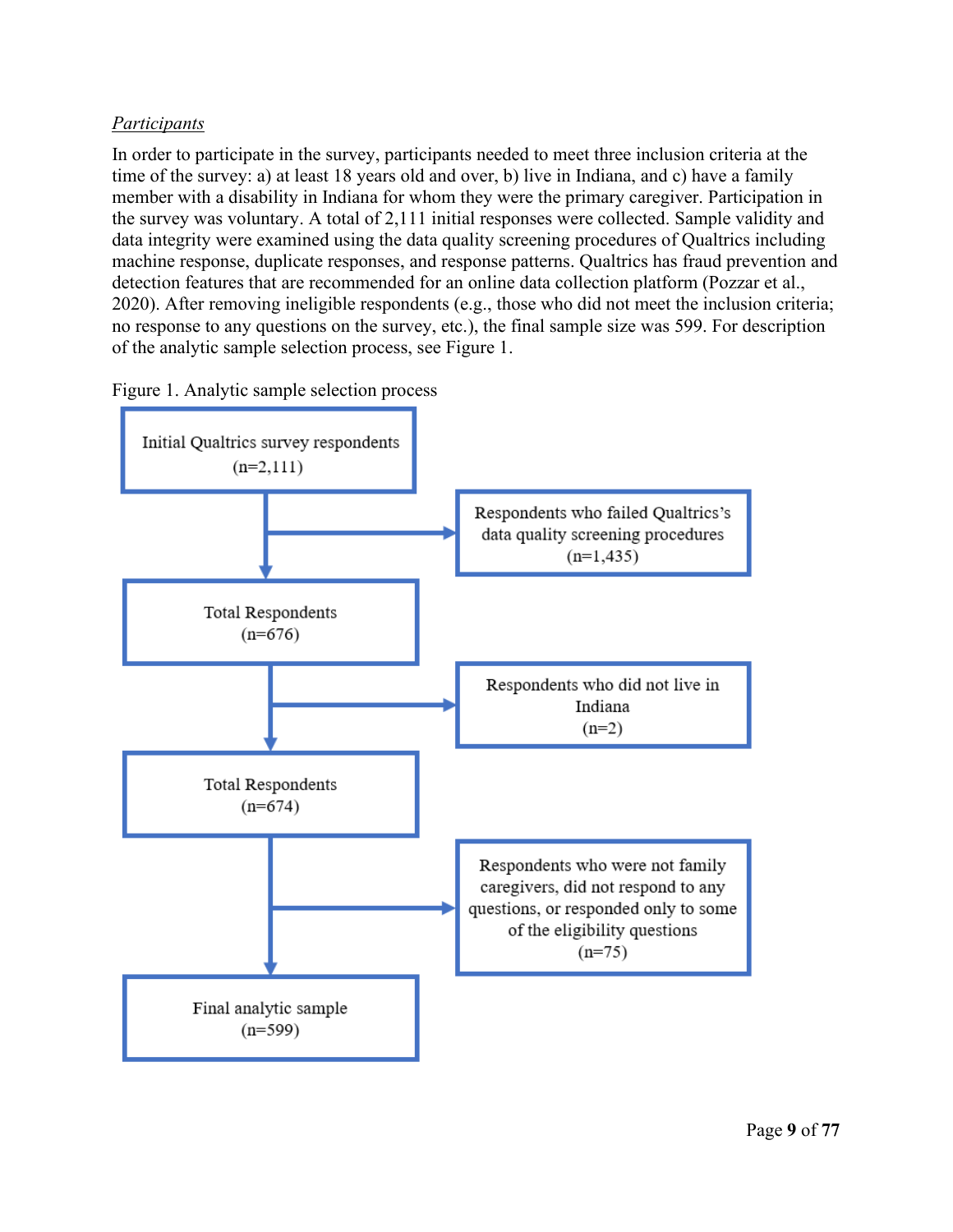#### <span id="page-9-3"></span><span id="page-9-0"></span>*Data Cleaning Process*

Inconsistent responses across the survey questions among the same survey participants were examined during a data cleaning process. When inconsistent responses were identified during the data cleaning process, they were removed or treated as missing. For instance, multiple respondents were found not to be family caregivers, a survey eligibility requirement. They identified as nurses or doctors for the persons with a disability. These respondents were removed in the analytic sample. In another example, some respondents' response in question 39 (age group of the person with a disability) did not match the age they stated in question 5 (age of the person with a disability). Inconsistent responses like these were treated as missing in the analytic sample.

#### <span id="page-9-1"></span>**Results of the Survey**

The results of the family caregiver survey consisted of five sections: description of family caregivers; description of people with disabilities; disabilities and health conditions; experience with access to dental care; and oral health status and care. The results of the survey are presented for those five sections.

#### <span id="page-9-2"></span>*Description of Family Caregivers*

• The average age of family caregivers of individuals with disabilities was 40.6, and the median age was 39. They ranged from 21 to 73 years old. See Figure 2.



Figure 2. Age categories of family caregivers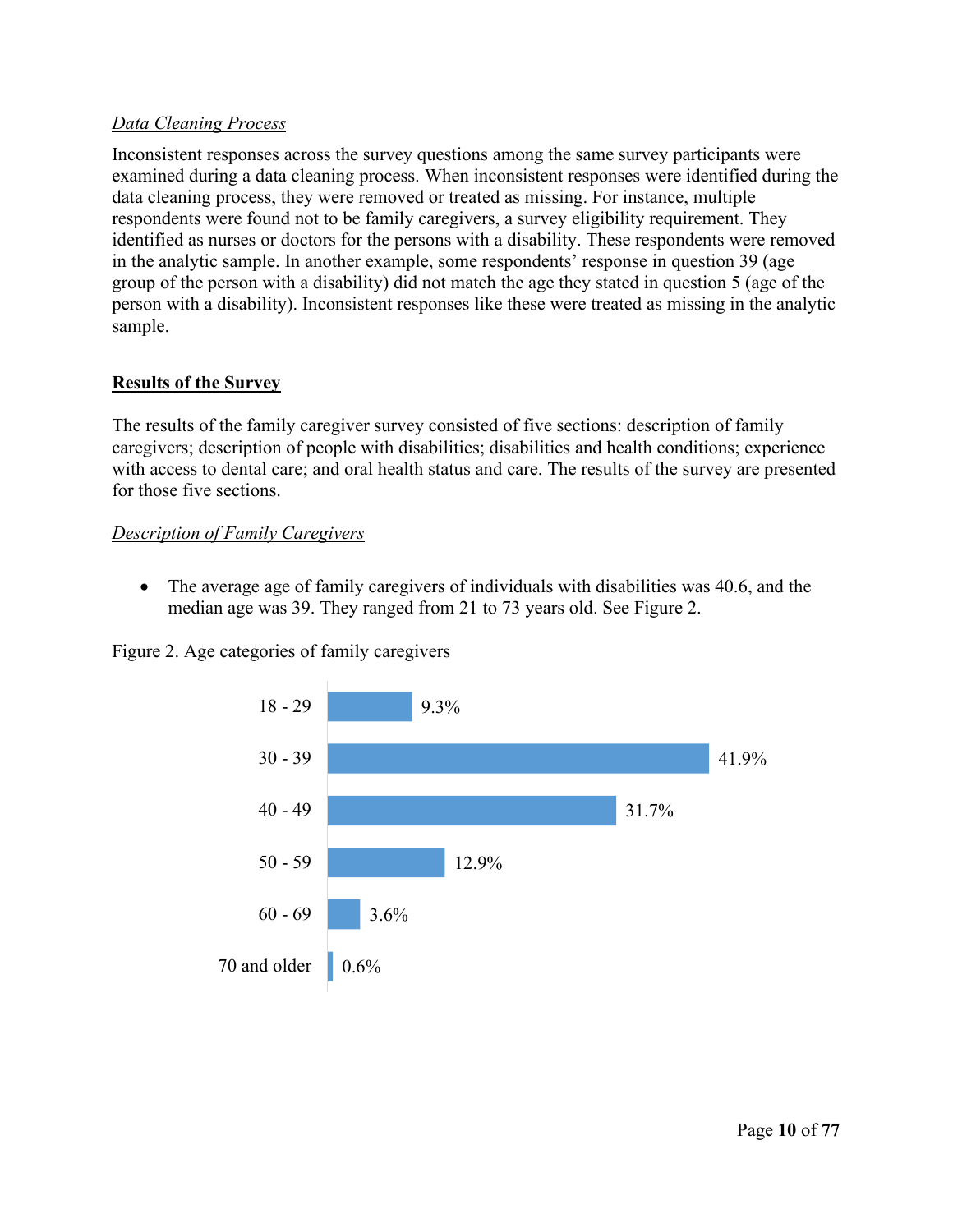<span id="page-10-0"></span>• More than half of the family caregivers identified as non-Hispanic white (51.8%). See Table 1.

|  |  |  | Table 1. Racial/ethnic groups of family caregivers |
|--|--|--|----------------------------------------------------|
|  |  |  |                                                    |

| <b>Race/Ethnicity</b>                            | Percent |
|--------------------------------------------------|---------|
| Non-Hispanic White                               | 51.8%   |
| Non-Hispanic Black                               | 14.1%   |
| Hispanic/Latino/a/x or Spanish Origin            | 13.4%   |
| Non-Hispanic Asian                               | 9.1%    |
| Non-Hispanic American Indian or Alaska Native    | 10.7%   |
| Non-Hispanic Native Hawaiian or Pacific Islander | 0.4%    |
| Non-Hispanic Other                               | 0.5%    |

• Most of the caregivers reported being married (77.9%); and slightly more than half were female (50.5%). The majority of respondents reported working full time (57.4%) or part time (19.4%). See Figure 3.

Figure 3. Employment status of family caregivers



• The majority of the respondents reported having higher education experience (some college or technical school, 37.9%; Bachelor's degree or higher, 42.3%). Approximately half of the respondents reported earning an annual income of \$50,000 or higher (44%). See Figure 4.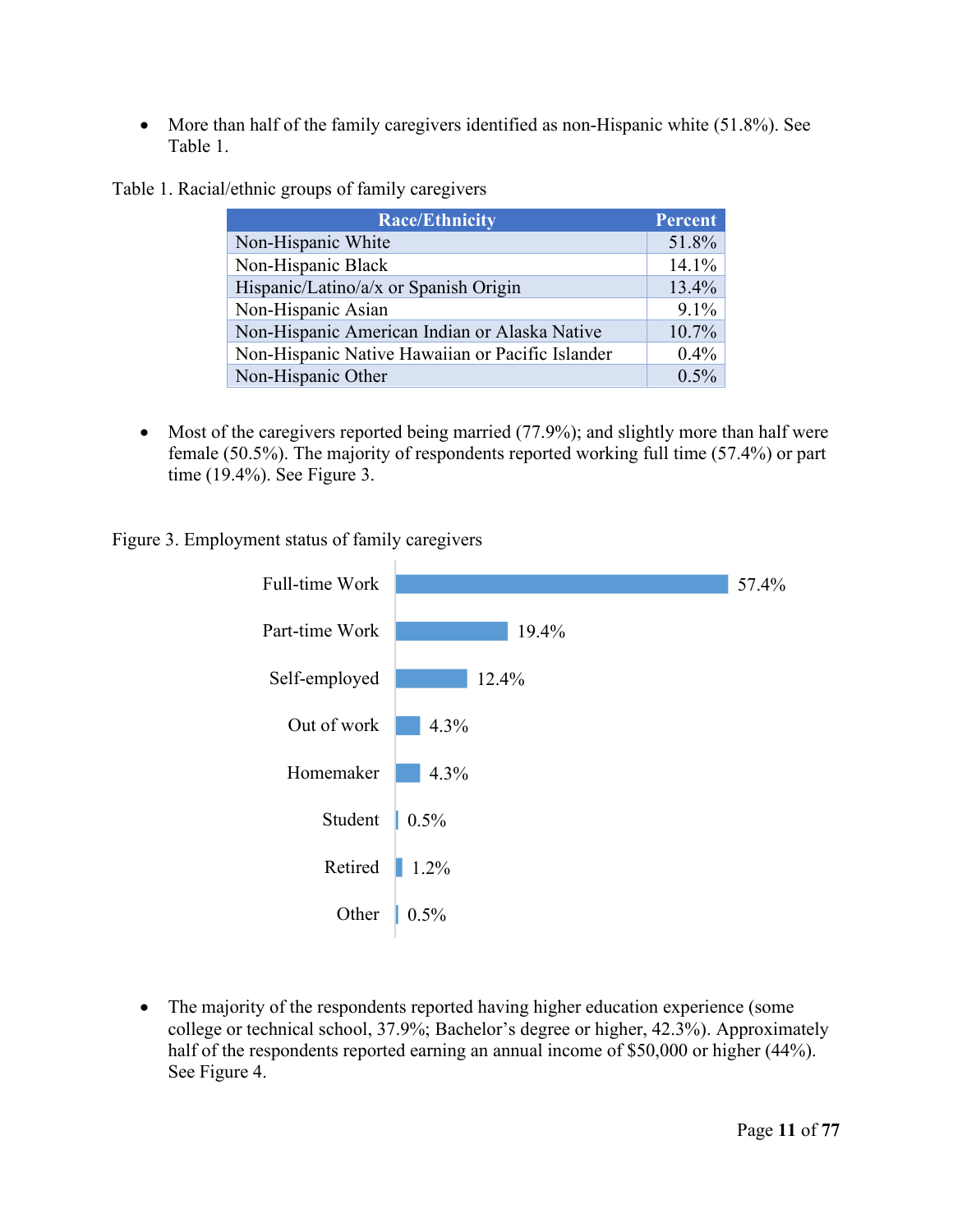#### <span id="page-11-0"></span>Figure 4. Annual household income of family caregivers



• Regarding oral health literacy, it was measured with one question: 'How confident are you filling out medical/dental forms by yourself?' About 30 percent of the respondents reported that they were 'moderately' confident in filling out medical/dental forms by themselves (28.5%). In addition, 8.2% were "slightly" confident and 6.3% were "not at all" confident in filling out forms. See Figure 5.

Figure 5. Confidence level of caregivers when filling out dental or medical forms



• Although family caregiver respondents came from 88 counties, they came from the following counties most frequently: Marion (8.7%), Allen (5.6%), Hamilton (4.2%), Lake  $(3.5\%)$ , Monroe  $(2.6\%)$ , and Tippecanoe  $(2.6\%)$ . See Figure 6.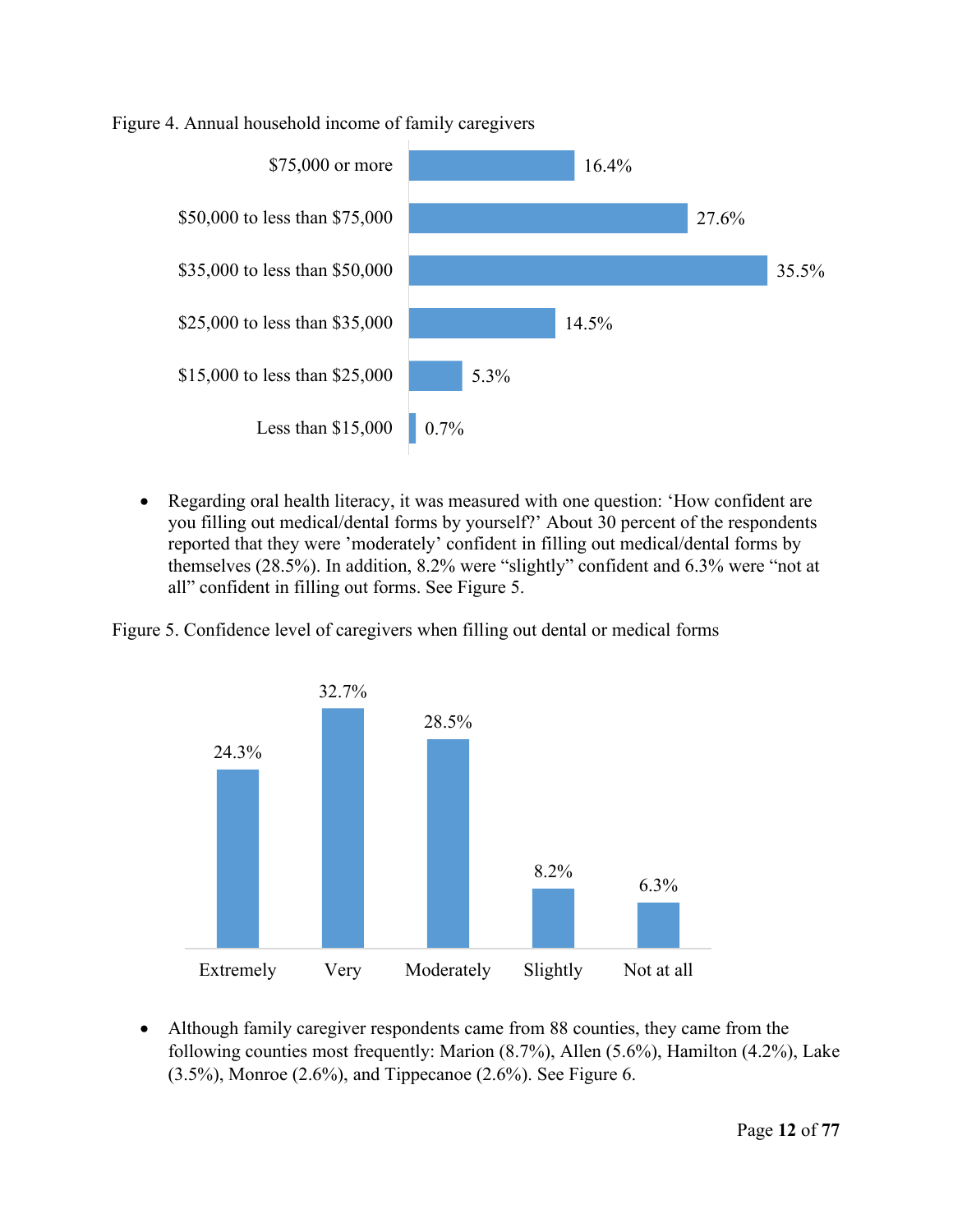<span id="page-12-0"></span>



*Note: White: 0 respondents; Yellow: 1 – 4 respondents; Blue:5 – 9 respondents; Orange: 10 – 19 respondents; Green: 20+ respondents.*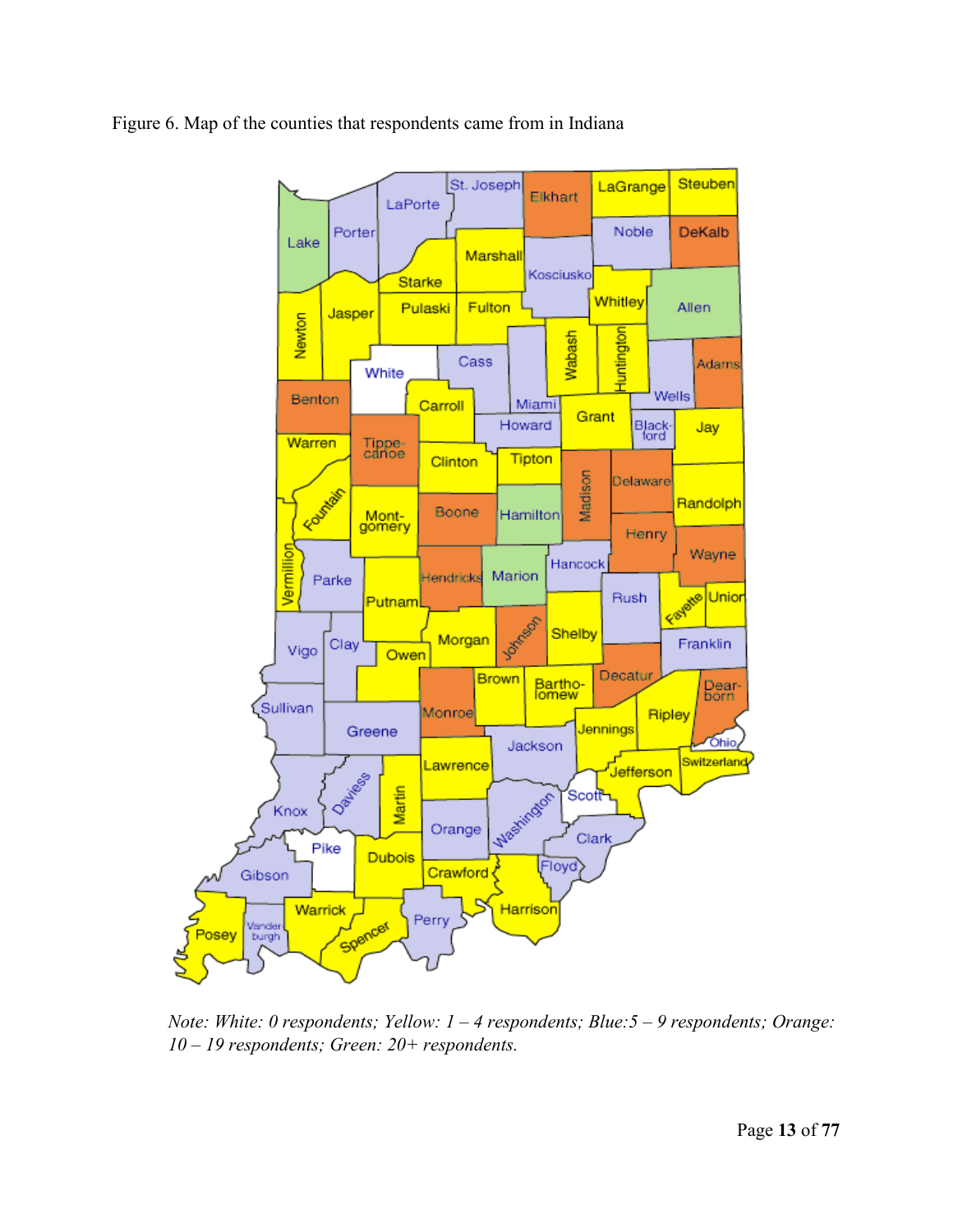#### <span id="page-13-1"></span><span id="page-13-0"></span>*Description of People with Disabilities*

• The average age of people with disabilities was 28.5, and the median age was 21.5. They ranged from 1 to 78 years old. See Figure 7.





• People with disabilities were primarily identified as male (65.6%) and non-Hispanic white (51.8%). See Table 2.

<span id="page-13-2"></span>Table 2. Racial/ethnic groups of people with disabilities

| <b>Race/Ethnicity</b>                             | <b>Percent</b> |
|---------------------------------------------------|----------------|
| Non-Hispanic White                                | 51.8%          |
| Non-Hispanic Black                                | 14.1%          |
| Hispanic/Latino/a/x or Spanish Origin             | 13.4%          |
| Non-Hispanic Asian                                | 9.1%           |
| Non-Hispanic American Indiana or Alaska<br>Native | 10.7%          |
| Non-Hispanic Native Hawaiian or Pacific           | $0.4\%$        |
| Islander                                          |                |
| Non-Hispanic Other                                | $0.5\%$        |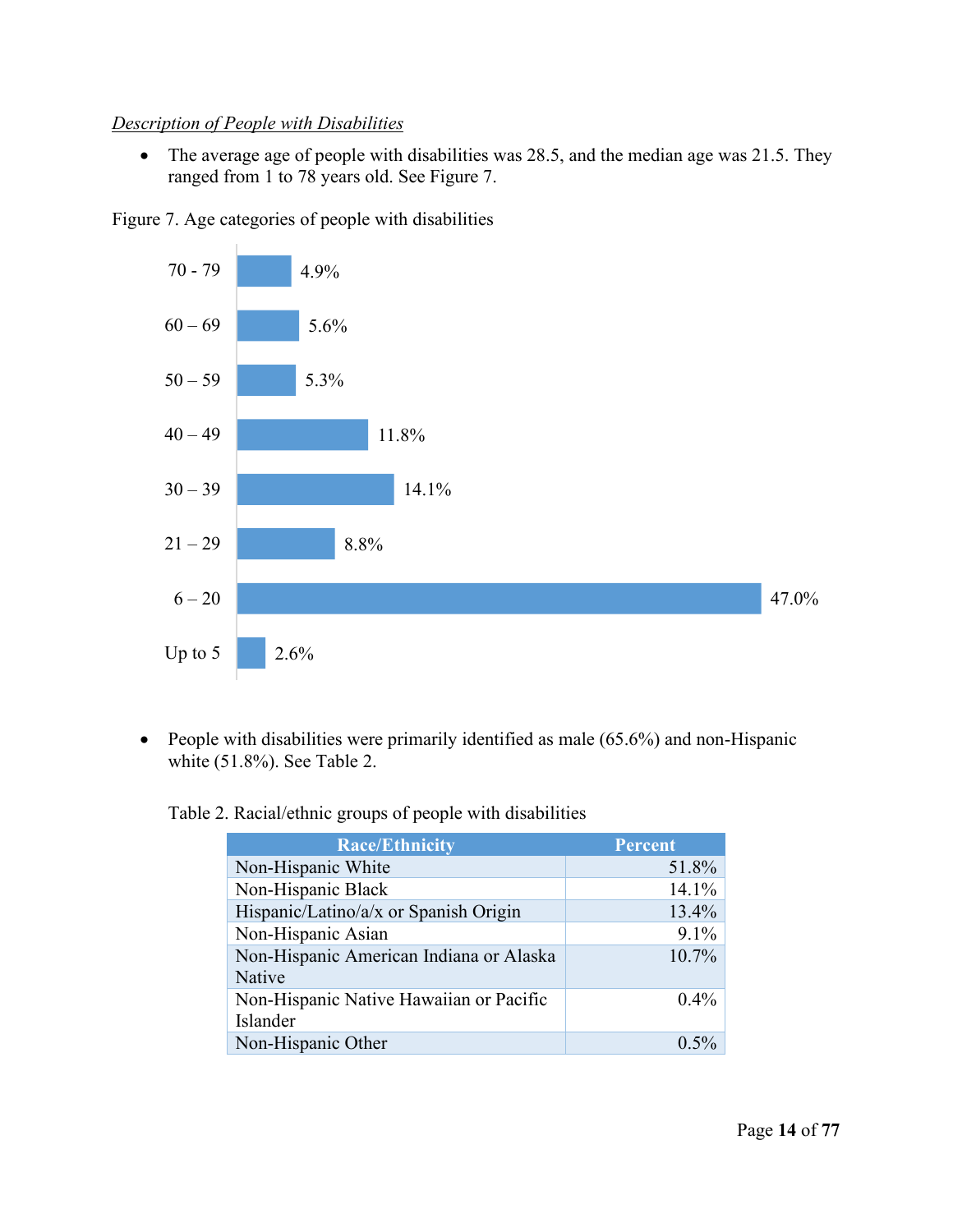<span id="page-14-0"></span>• The majority of people with disabilities were mainly cared for by a parent (59.6%). See Figure 8.





• Half of the respondents reported that their family member with a disability lived in their own home or apartment (48.8%). An additional one-third of persons with a disability were reported to live in their parent's or relative's home (35.5%). See Figure 9.

Figure 9. The current living situation for persons with disabilities

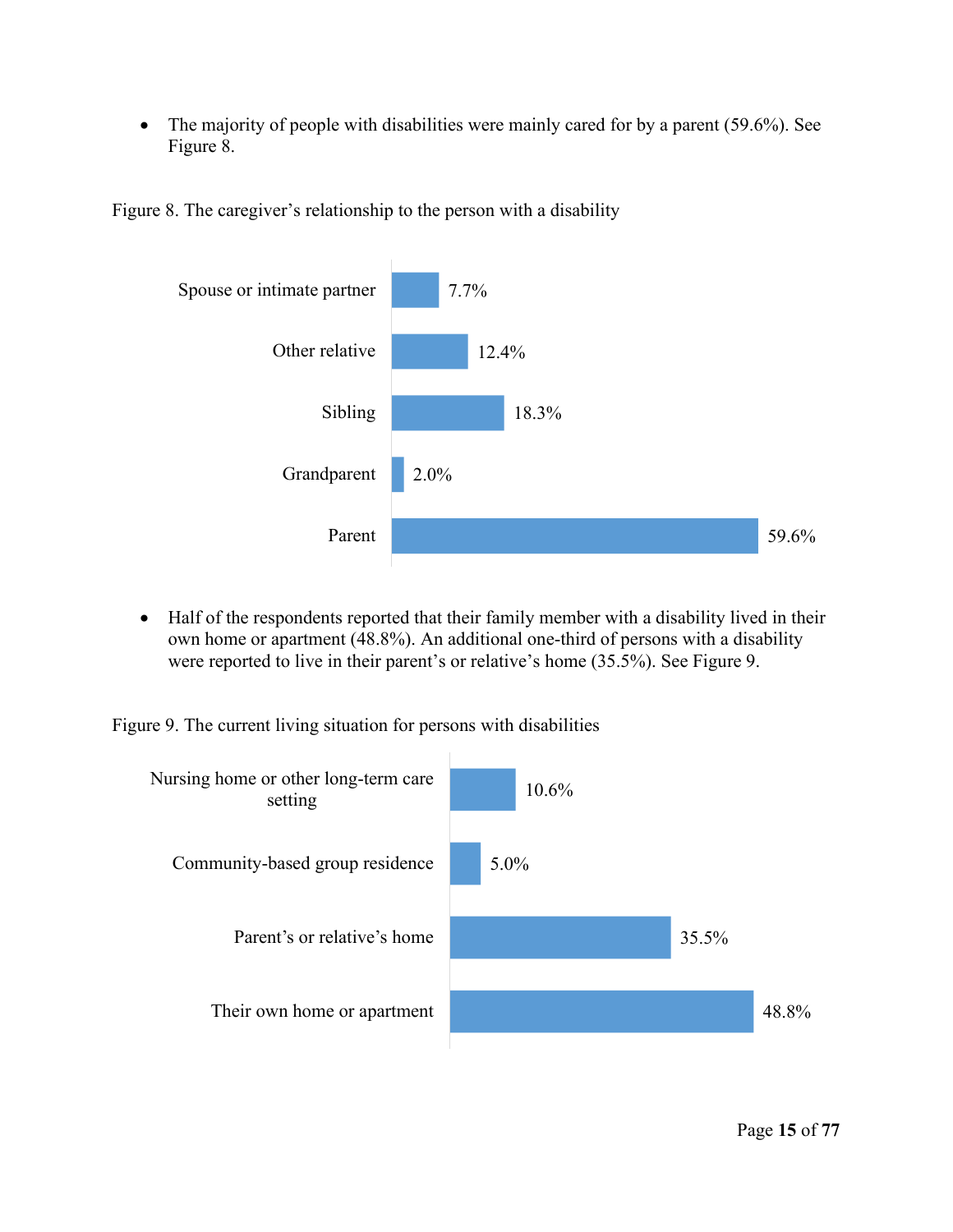#### <span id="page-15-1"></span><span id="page-15-0"></span>*Disabilities and Health Conditions*

• Regarding the type of disability of the family member with a disability, independent living disability (57.3%) was most commonly reported, followed by cognitive disability (50.8%) and self-care disability (43.9%). See Figure 10.



Figure 10. Family members' types of disability

For the identification of disabilities, the following questions were used:

- o Vision Disability: Is the person with a disability blind, or does he/she have serious difficulty seeing, even when wearing glasses?
- o Hearing Disability: Is the person with a disability deaf, or does he/she have serious difficulty hearing?
- o Mobility Disability: Does the person with a disability have serious difficulty walking or climbing stairs?
- o Cognitive Disability: Does the person with a disability have serious difficulty concentrating, remembering, or making decisions because of a physical, mental, or emotional condition?
- o Self-Care Disability: Does the person with a disability have difficulty dressing or bathing?
- o Independent Living Disability: Because of a physical, mental, or emotional condition, does the person with a disability have difficulty doing errands alone, such as visiting a doctor's office or shopping?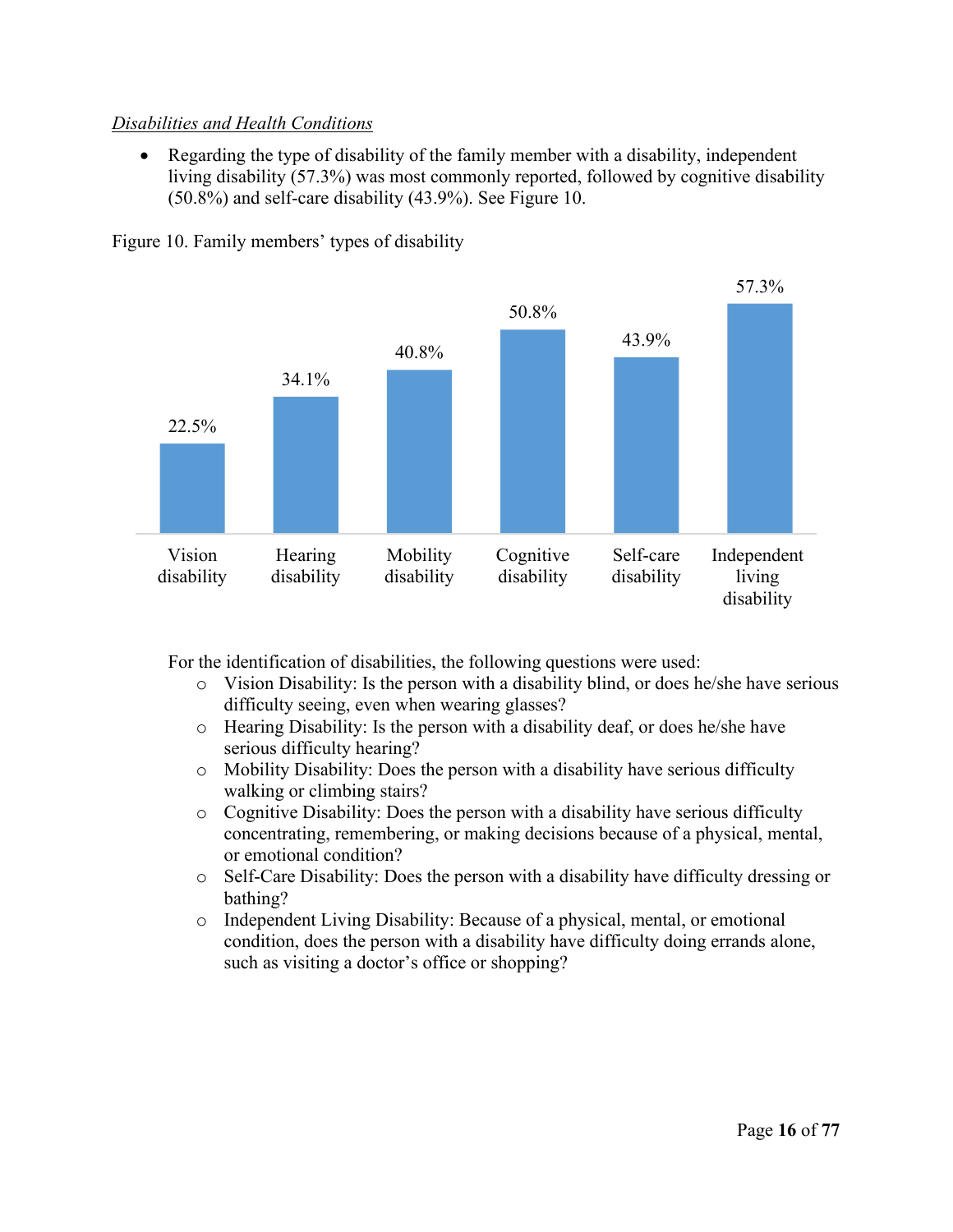<span id="page-16-0"></span>• When asked about conditions the person with a disability had ever been told by a doctor, healthcare provider, teacher, or school official, top four conditions reported are as follows: speech or language impairment (14%), learning disability (13.9%), autism/autism spectrum disorder (10.2%), and intellectual disability (8.4%). See Table 3.

| <b>Condition</b>                                                                     | <b>Percent</b> |
|--------------------------------------------------------------------------------------|----------------|
| Speech or language impairment                                                        | 14.0%          |
| Epilepsy or seizures                                                                 | 4.6%           |
| Learning disability                                                                  | 13.9%          |
| Intellectual disability                                                              | 8.4%           |
| Autism                                                                               | 10.2%          |
| Asperger's syndrome                                                                  | 3.0%           |
| Cerebral palsy                                                                       | 3.3%           |
| Down syndrome                                                                        | 3.6%           |
| Developmental disabilities - other +                                                 | 4.2%           |
| Traumatic brain injury                                                               | 2.5%           |
| Spinal cord injury                                                                   | 2.8%           |
| Muscular dystrophy                                                                   | 2.3%           |
| Attention Deficit Disorder (ADD) or Attention Deficit Hyperactive Disorder<br>(ADHD) | 4.8%           |
| Asthma                                                                               | 3.2%           |
| Other respiratory disease <sup>†</sup>                                               | 1.4%           |
| Angina or coronary heart disease                                                     | 1.3%           |
| Depressive disorder*                                                                 | 3.1%           |
| Heart attack                                                                         | 1.0%           |
| High blood pressure                                                                  | 2.7%           |
| Congenital heart disease                                                             | 2.9%           |
| Diabetes (not including pre-diabetes or borderline diabetes)                         | 1.9%           |
| Arthritis                                                                            | 2.0%           |
| Tourette syndrome                                                                    | 1.8%           |
| Blood disorders *                                                                    | 1.3%           |

Table 3. Conditions of the family members with disabilities

+ Developmental disabilities other than learning disability, intellectual disability, autism, Asperger's syndrome, cerebral palsy, or down syndrome

† Other respiratory disease (e.g., lung cancer, chronic obstructive pulmonary disease [COPD], etc.)

\* Depressive disorder (including depression, major/clinical depression, dysthymia, or minor depression)

※ Blood disorders (such as Sickle cell disease, thalassemia, or hemophilia)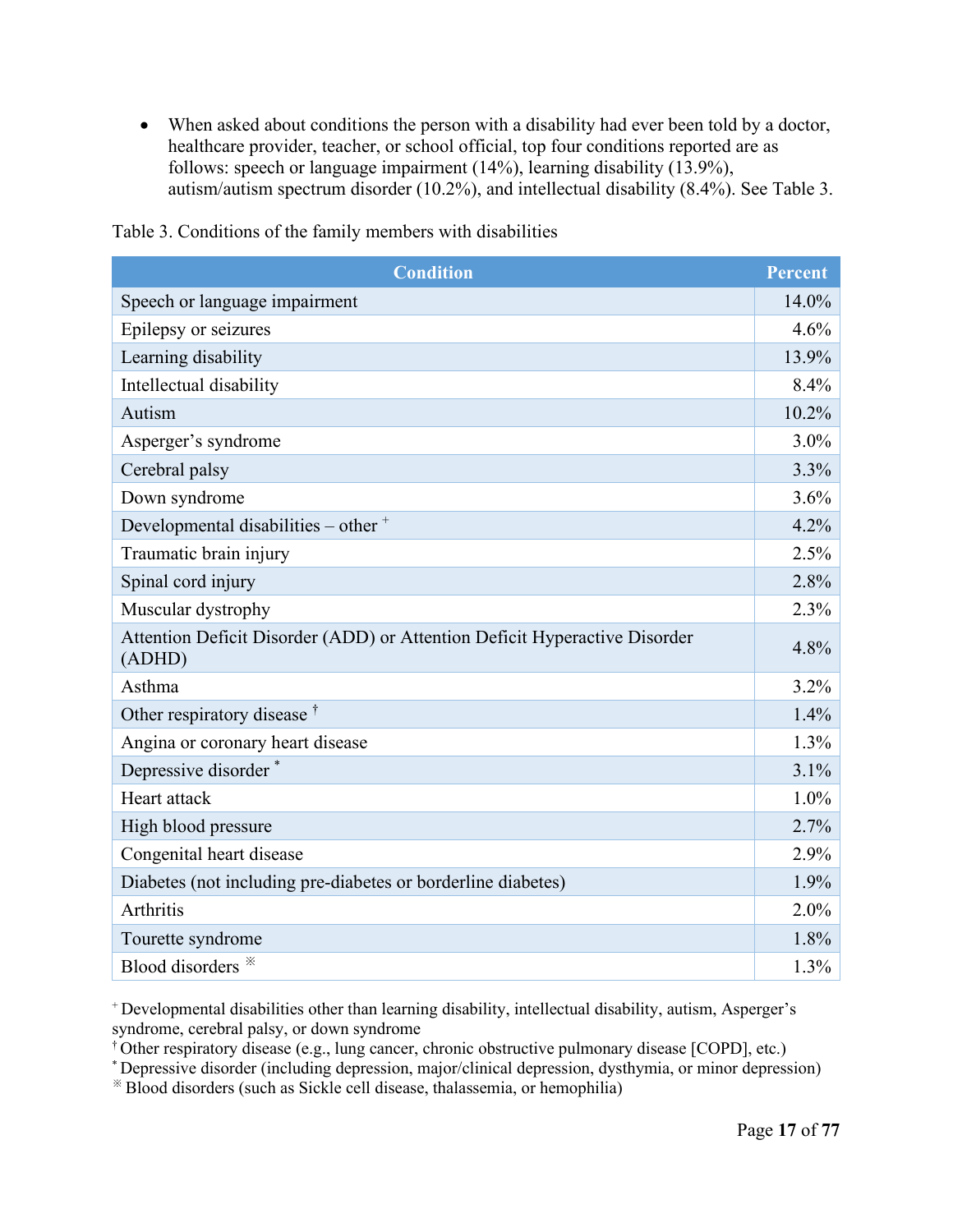#### <span id="page-17-1"></span><span id="page-17-0"></span>Experience with Access to Dental Care

- The majority of respondents (93%) reported that they had a usual source of dental care (USDC)–a dentist they usually go to for the dental care–for their family member with a disability. However, after excluding respondents with a hospital emergency room as a USDC, the percentage of the person with a disability who had a USDC was reduced to 83.8%.
- Regarding reasons for not having a USDC, the top five reasons are as follows: "cannot find a dentist who is competent in working with individuals with disabilities" (17.2%), "family member's (the person with a disability) fear, apprehension, nervousness, or dislike of going to a dentist" (12.9%), "concern that the person with a disability will have difficulty controlling his/her behavior" (11.8%), and "cannot afford care" (10.8%), or "cannot find a dentist who accepts insurance plan" (10.8%). See Table 4.

| <b>Reasons for not having a USDC</b>                                                                                | <b>Percent</b> |
|---------------------------------------------------------------------------------------------------------------------|----------------|
| Cannot find a dentist who is competent in working with individuals with disabilities                                | 17.2%          |
| Family member's (the person with a disability) fear, apprehension, nervousness, or<br>dislike of going to a dentist | 12.9%          |
| Concern that the person with a disability will have difficulty controlling his/her<br>behavior                      | 11.8%          |
| Cannot afford care                                                                                                  | 10.8%          |
| Cannot find a dentist who accepts insurance plan                                                                    | 10.8%          |
| No accommodations available for communication with dentist                                                          | $9.7\%$        |
| Other                                                                                                               | 8.6%           |
| The person with a disability seldom or never needs dental care                                                      | 6.5%           |
| Do not know where to go for dental care                                                                             | 6.5%           |
| Dentist's office/clinic or dental equipment (for example, dental chair) not physically<br>accessible                | 5.4%           |

Table 4. Main reasons for not having a usual source of dental care for people with disabilities

• Approximately one-fourth of the family caregivers reported that people with disabilities have been seeing their dentist for 1 year or less (23.1%). Another one-fifth reported having the dentist for more than 1 year and up to 2 years (20.3%). See Figure 11.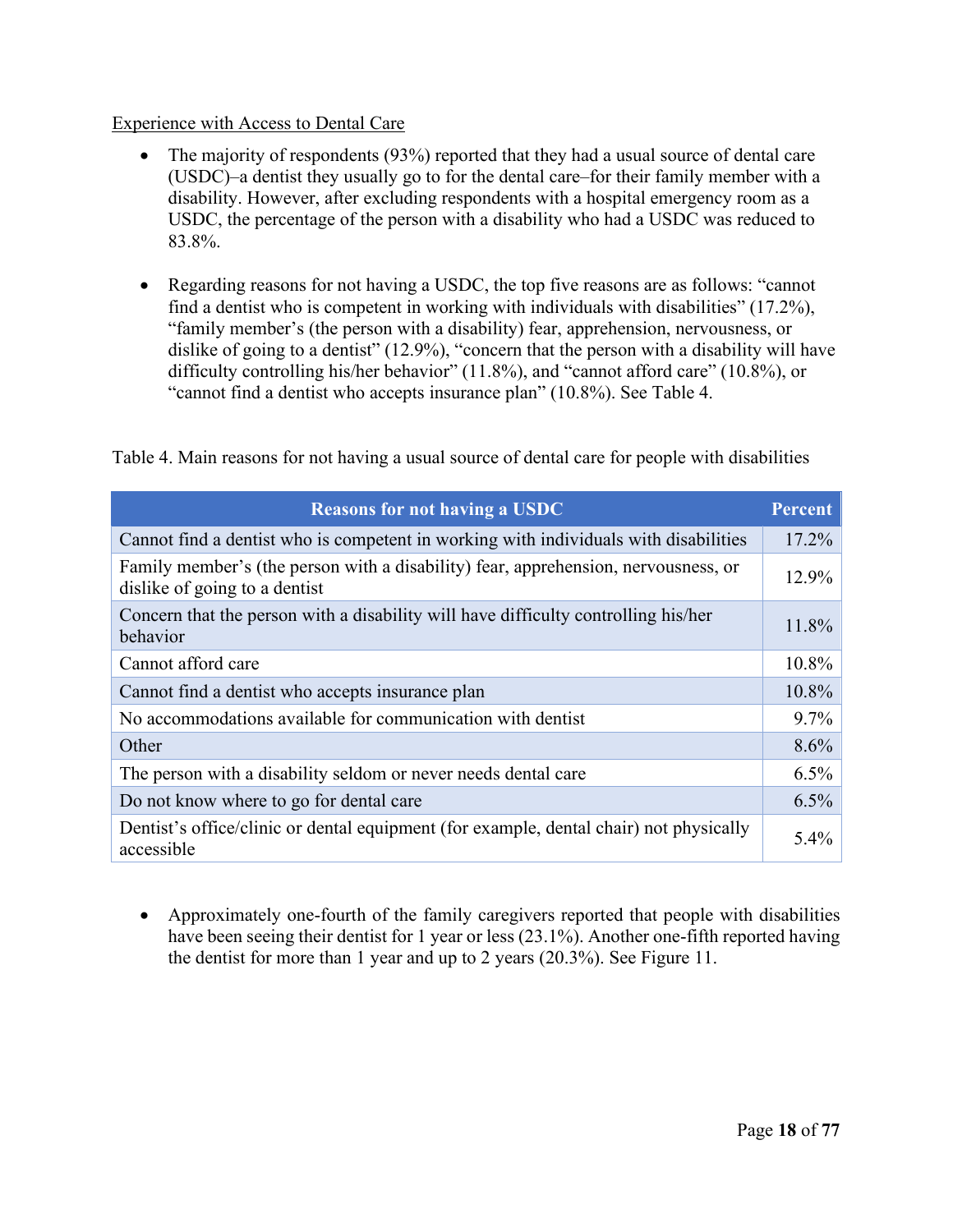

<span id="page-18-0"></span>Figure 11. Length of time people with disabilities have been seeing their current dentist

1 year or less More than 1 yr. More than 2 yrs. More than 5 yrs. More than 10 yrs. and up to 2 yrs. and up to 5 yrs. and up to 10 yrs.

• Family caregivers reported that they found the current dentist for the person with a disability through different means. They were referred to the dentist through a friend (21.2%), medical provider (20.5%), family/relative (18.8%), and another dental provider (13.0%). See Figure 12.

Figure 12. Ways family caregivers found the current dentist for the person with a disability

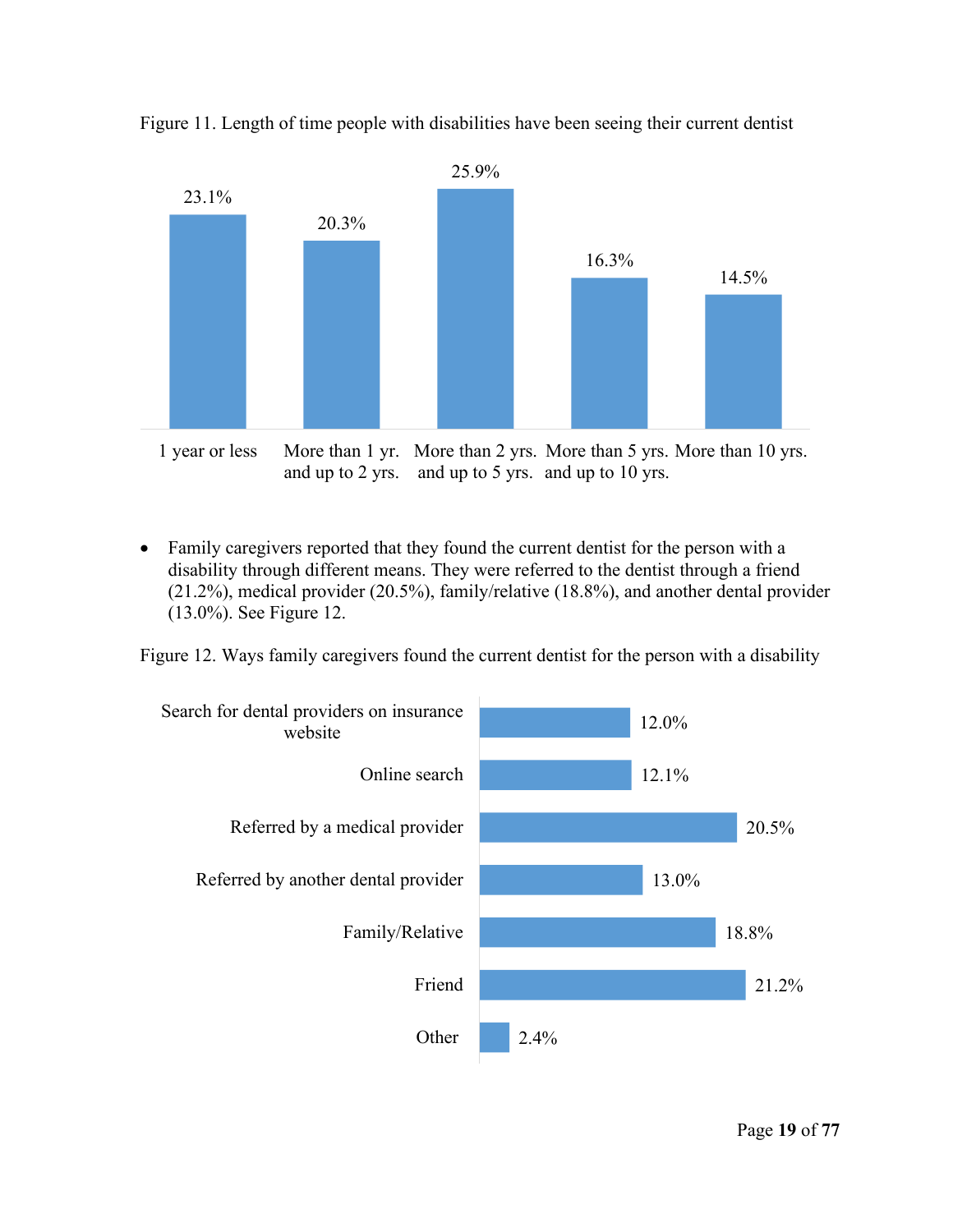<span id="page-19-0"></span>The majority of family caregivers reported that they had contacted multiple dental offices/facilities before finding the current dentist of the person with a disability (52.7%). See Figure 13.

Figure 13. The number of contacts family caregivers made before finding their current dentist for the person with a disability



• Approximately one-third of the family caregivers (31.9%) reported that they took the person with a disability to dentist using public transportation including paratransit (17.2%), private transportation (taxi or ride hailing services such as Uber or Lyft (10.3%), and non-emergency medical transportation for traditional Medicaid enrollees (4.4%). See Figure 14.

Figure 14. How family caregivers take the person with a disability to their current dentist

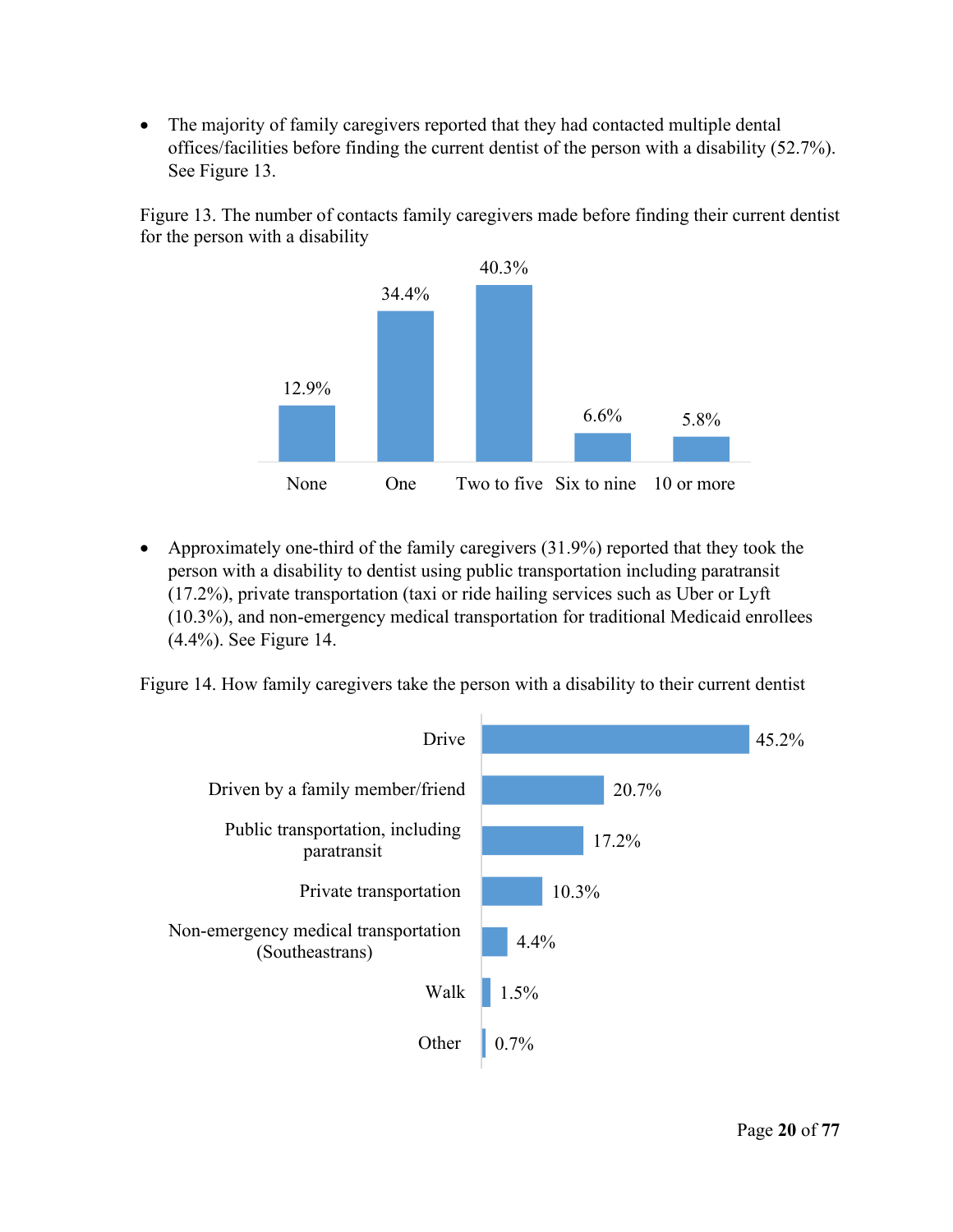<span id="page-20-0"></span>• More than one-third of the respondents (35.6%) reported that it took more than one hour to take the person with a disability to the dental office: 14.2% for 61 minutes to 90 minutes; 9.6% for 91 minutes to 120 minutes; and 11.8% for more than 2 hours. See Figure 15.



Figure 15. Travel time to the dental office for the person with a disability

• People with disabilities primarily went to private pediatric dentist  $(26.5\%)$  and private general dental office (24.6%) for their dental care. However, one in ten reported having gone to the hospital emergency room (9.6%). See Figure 16.

Figure 16. Types of dental facilities people with disabilities primarily went to for their dental care

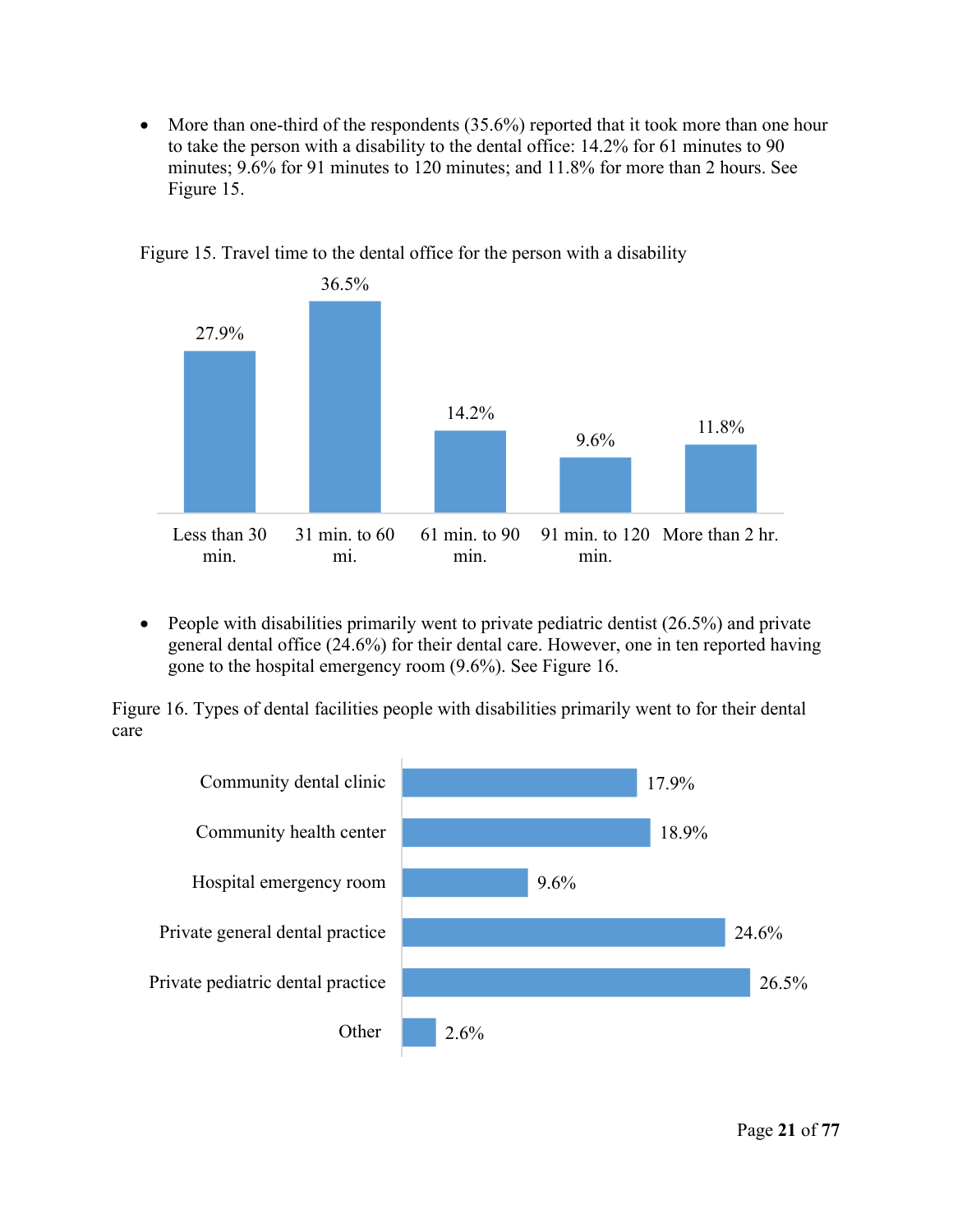- <span id="page-21-0"></span>• Two-thirds of the respondents (69.4%) reported that the person with a disability had a dental visit within the past 12 months. Approximately four-fifths of the dental visits were made in Indiana (78.0%).
- Persons with a disability received a variety of dental services during the past 12 months. The four most common dental services they received were as follows: dental cleaning (24.1%), general exams/checkups/consultations (19.7%), x-rays (12.1%), and sealant (6.3%). See Table 5.

Table 5. Dental services that the person with a disability received within the past 12 months

| <b>Type</b>                                        | <b>Percent</b> |
|----------------------------------------------------|----------------|
| Dental cleaning                                    | $24.1\%$       |
| General exam, checkup or consultation              | 19.7%          |
| X-rays                                             | 12.1%          |
| Sealant                                            | $6.3\%$        |
| Dental crowns or dental bridge                     | 5.4%           |
| Periodontal scaling or root planing                | 4.1%           |
| Dentures or removable partial dentures             | 3.7%           |
| Fillings or inlays                                 | 3.4%           |
| Braces or teeth straightening                      | 3.3%           |
| Follow-up visit for periodontal disease management | 3.1%           |
| Extraction                                         | 3.0%           |
| Abscess or infection treatment                     | 2.8%           |
| <b>Emergency treatment</b>                         | 2.6%           |
| Root canal                                         | 2.3%           |
| Treatment for temporomandibular joint disorders    | 1.8%           |
| Other oral surgery                                 | $1.3\%$        |
| Other                                              | 1.0%           |

• A large proportion of the respondents with a regular dentist for the person with a disability reported that the facilities of the usual source of dental care for the family members with disabilities were not accessible. Only 40.1% reported their dental providers provided accommodations for communication; 46.1% of dental providers had accessible entrances; 45.3% dental equipment; 48% office spaces; and 51.9% parking spaces. See Figure 17.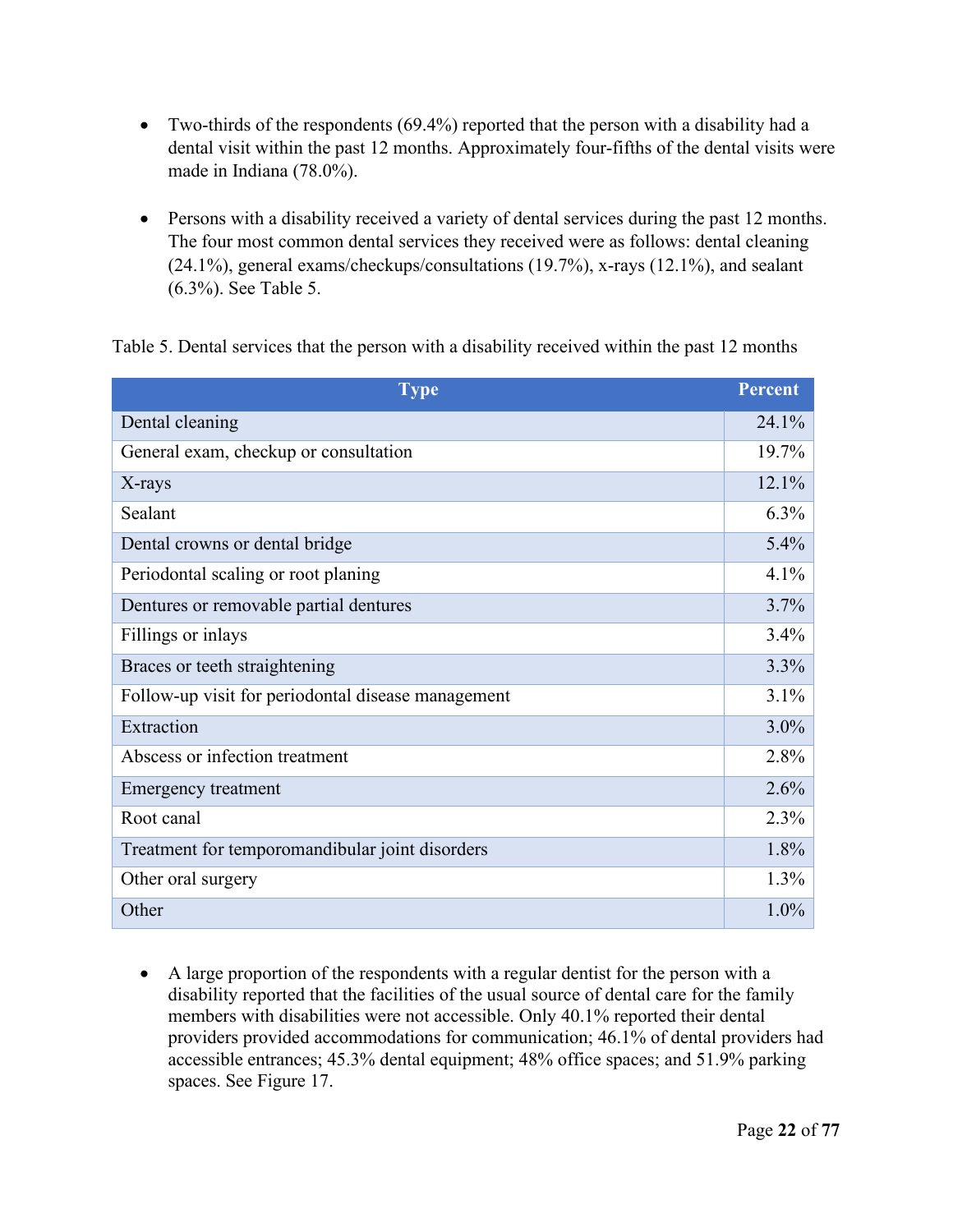<span id="page-22-0"></span>Figure 17. Respondents' perceptions about how accessible the dental offices they go to for the person with a disability



• Half of respondents reported that the family member with a disability had experienced delayed dental care in the past 12 months (50.1%). The top five main reasons are as follows: 'No accommodation available for communication with dentists or oral health professionals' (13.3%), COVID-19 pandemic (13.3%), 'dentist too far away from where I live' (12.9%), 'Family member's (the person with a disability) fear, apprehension, nervousness, or dislike of going to a dentist' (8.7%), and 'Dentist's office/clinic or dental equipment (for example, dental chair) not physically accessible' (7.2%). Respondents explained that their family member with a disability could not receive treatment during the COVID-19 pandemic because many offices were closed, or appointments were canceled. See Table 6.

Table 6. The main reasons for delayed dental care for people with disabilities

| <b>Reason</b>                                                               | <b>Percent</b> |
|-----------------------------------------------------------------------------|----------------|
| No accommodation available for communication with dentists or oral health   | $13.3\%$       |
| professionals                                                               |                |
| Coronavirus pandemic (COVID-19)                                             | 13.3%          |
| Dentist too far away from where I live                                      | 12.9%          |
| Family member's (the person with a disability) fear, apprehension,          | 8.7%           |
| nervousness, or dislike of going to a dentist                               |                |
| Dentist's office/clinic or dental equipment (for example, dental chair) not | $7.2\%$        |
| physically accessible                                                       |                |
| Could not find a dentist who accepts insurance plan                         | 6.7%           |
| Could not afford care                                                       | 6.4%           |
| I could not get time off work                                               | $6.0\%$        |
| No transportation                                                           | $5.4\%$        |
| No appointments available                                                   | $5.2\%$        |
| Concern that the person with a disability will have difficulty controlling  | 4.9%           |
| his/her behavior                                                            |                |
| Need for anesthesia                                                         | 4.6%           |
| Did not know where to go to get care                                        | $4.2\%$        |
| Other                                                                       | $1.0\%$        |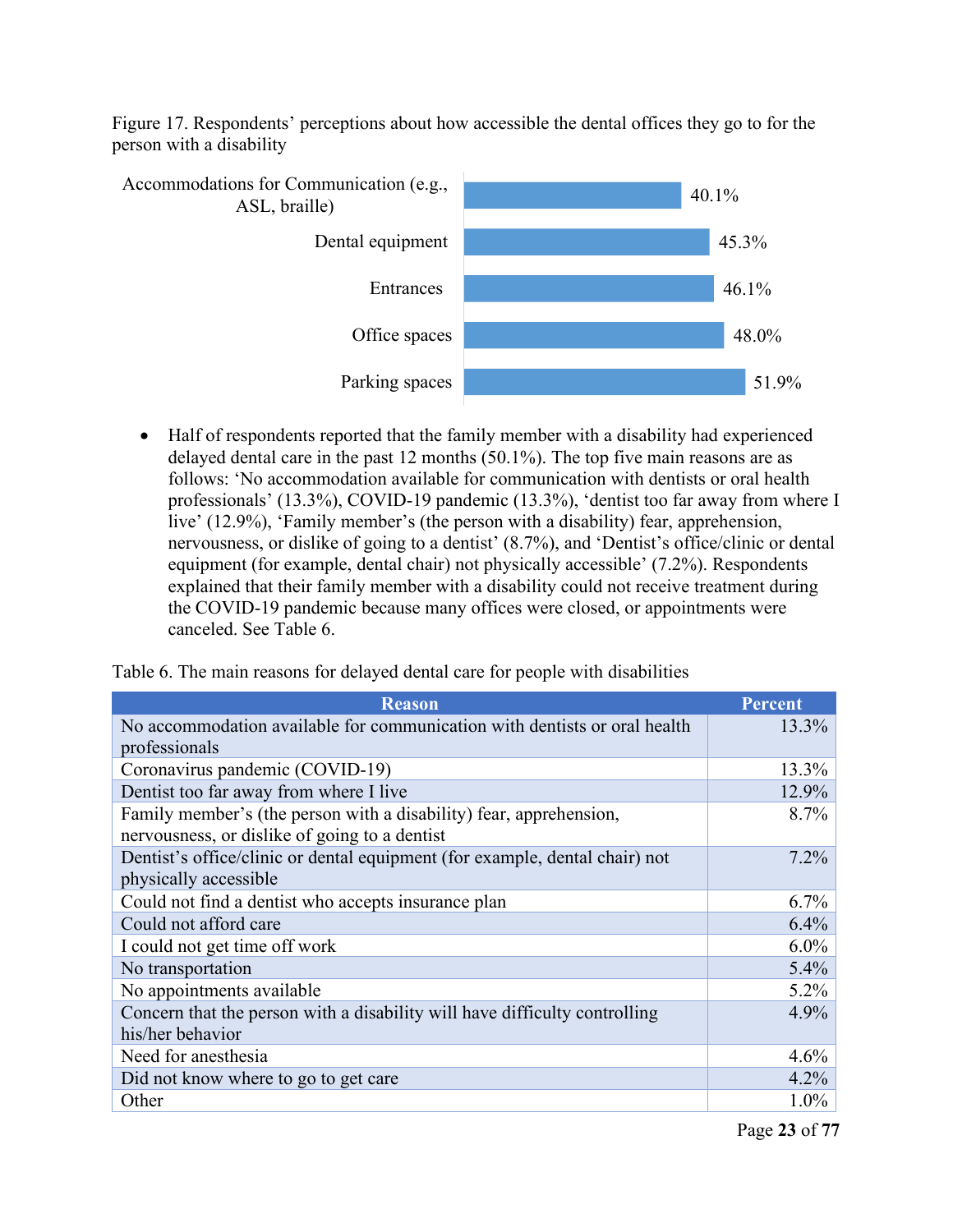<span id="page-23-0"></span>• Nearly two-thirds of respondents reported that they had taken the person with a disability to the hospital emergency room at least once in the past 12 months because of dental care or dental pain (66.3%). See Figure 18.

Figure 18. Emergency department visits for dental care issues for individuals with disabilities in the past 12 months



• More than one-fifth of the respondents reported that their family member with a disability did not have any kind of health insurance during the past 12 months (22.2%). About onethird of them reported that although their family member with a disability was covered by health insurance during the past 12 months, they had gaps in health insurance coverage in that period of time (30.8%).

For the persons with disability that were covered, the most common plan was government assistance plans, like Medicaid (28.1%), which is followed by insurance through the caregiver's current or former employer or union (21.4%), insurance through insurance of the family member with a disability (19%), and insurance purchased directly from an insurance company (17.6%). See Table 7.

Table 7. The types of dental insurance of the person with a disability

| <b>Dental Insurance Type</b>                                    | Percent |
|-----------------------------------------------------------------|---------|
| Government assistance plan (e.g., Medicaid, Medical Assistance) | 28.1%   |
| Insurance through caregiver's current/former employer/union     | 21.4%   |
| Insurance through his/her (PWD) current/former employer/union   | 19.0%   |
| Insurance purchased directly from an insurance company          | 17.6%   |
| Children's Special Health Care Services (CSHCS) program         | 8.3%    |
| Indian Health Service                                           | 4.4%    |
| TRICARE or other military health care                           | 1.0%    |
| Other                                                           | 0.2%    |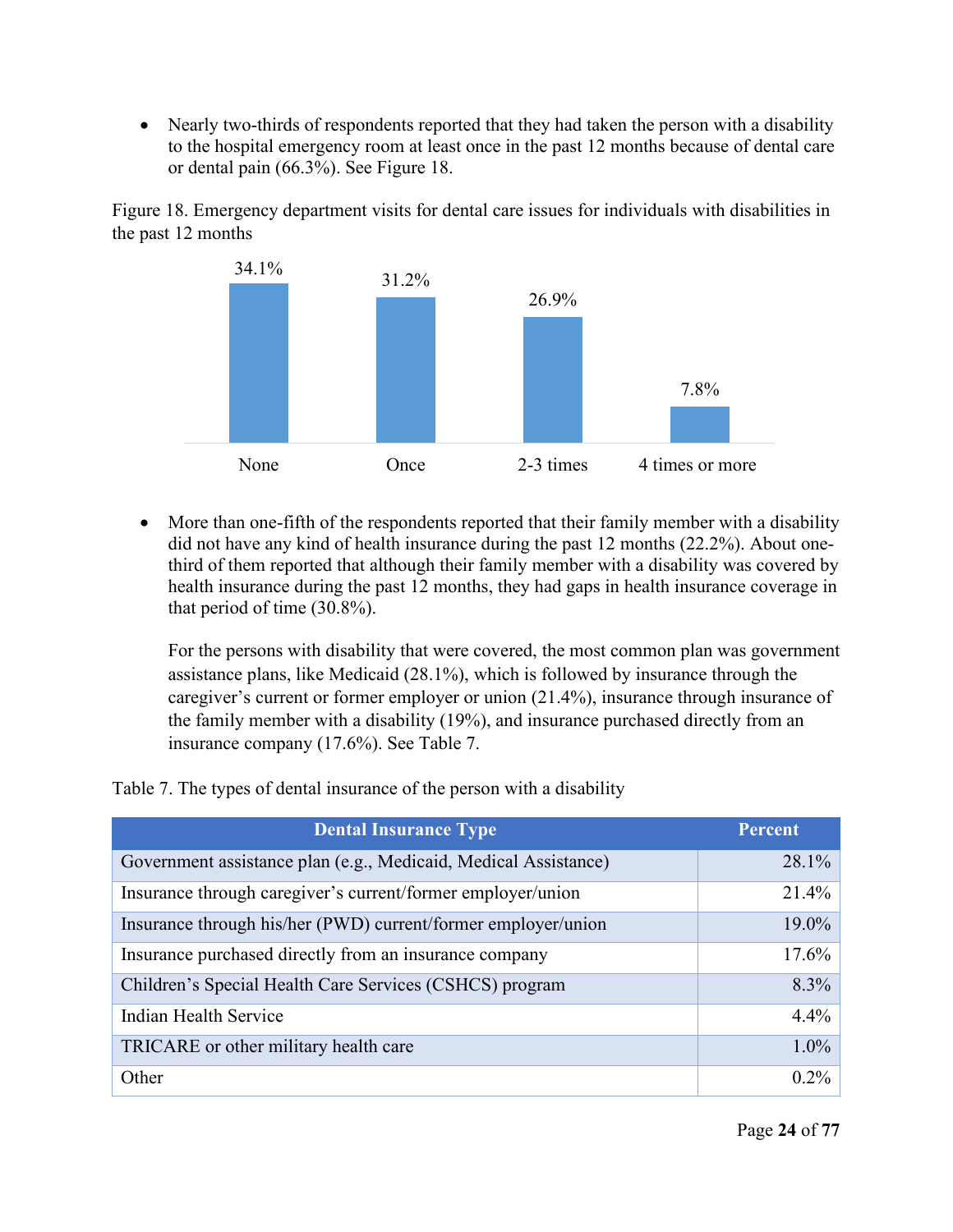- <span id="page-24-0"></span>• In terms of general satisfaction with dental care for the person with a disability, most respondents were satisfied (very satisfied [42.8%], somewhat satisfied [40.2%]). However, about one fifth of the respondents was either somewhat dissatisfied (9.3%) or very dissatisfied (7.7%).
- Regarding patient- and family-centered dental care, the majority of respondents reported that their dental care providers usually or always allowed them to be present during dental care services (74.2%) and helped them to feel like a partner in the dental care of the person with a disability (74%). However, some respondents felt that the dental providers "sometimes" (29.4%) or "never" (9.4%) listened to them carefully. They also reported that the dental providers sometimes (18.6%) or "never" (9%) listened carefully to the person with a disability. See Table 8.

Table 8. The levels of dental provider communication and interaction with the family caregiver and/or the person with a disability

| <b>Patient/Family-Centered Care</b>                                                      | "Always" or<br>"Usually" | "Sometimes" | "Never" |
|------------------------------------------------------------------------------------------|--------------------------|-------------|---------|
| Spend enough time with the person with a<br>disability                                   | 63.8%                    | 29.5%       | $6.7\%$ |
| Listen carefully to you                                                                  | 61.3%                    | 29.4%       | $9.4\%$ |
| Listen carefully to the person with a<br>disability                                      | 72.4%                    | 18.6%       | $9.0\%$ |
| Show sensitivity to your family's values<br>and customs                                  | 62.5%                    | 29.2%       | 8.3%    |
| Provide specific information you needed<br>concerning the person with a disability       | 69.5%                    | 23.8%       | $6.8\%$ |
| Help you feel like a partner in the dental<br>care of the person with a disability       | 74.0%                    | 18.3%       | $7.7\%$ |
| Make it easy for you to ask questions or<br>raise concerns                               | 63.8%                    | 29.8%       | $6.4\%$ |
| Make it easy for the person with a disability<br>to ask questions or raise concerns      | 63.5%                    | 29.0%       | $7.4\%$ |
| Allow you to be present with the person<br>with a disability during dental care services | 74.2%                    | $17.7\%$    | $8.1\%$ |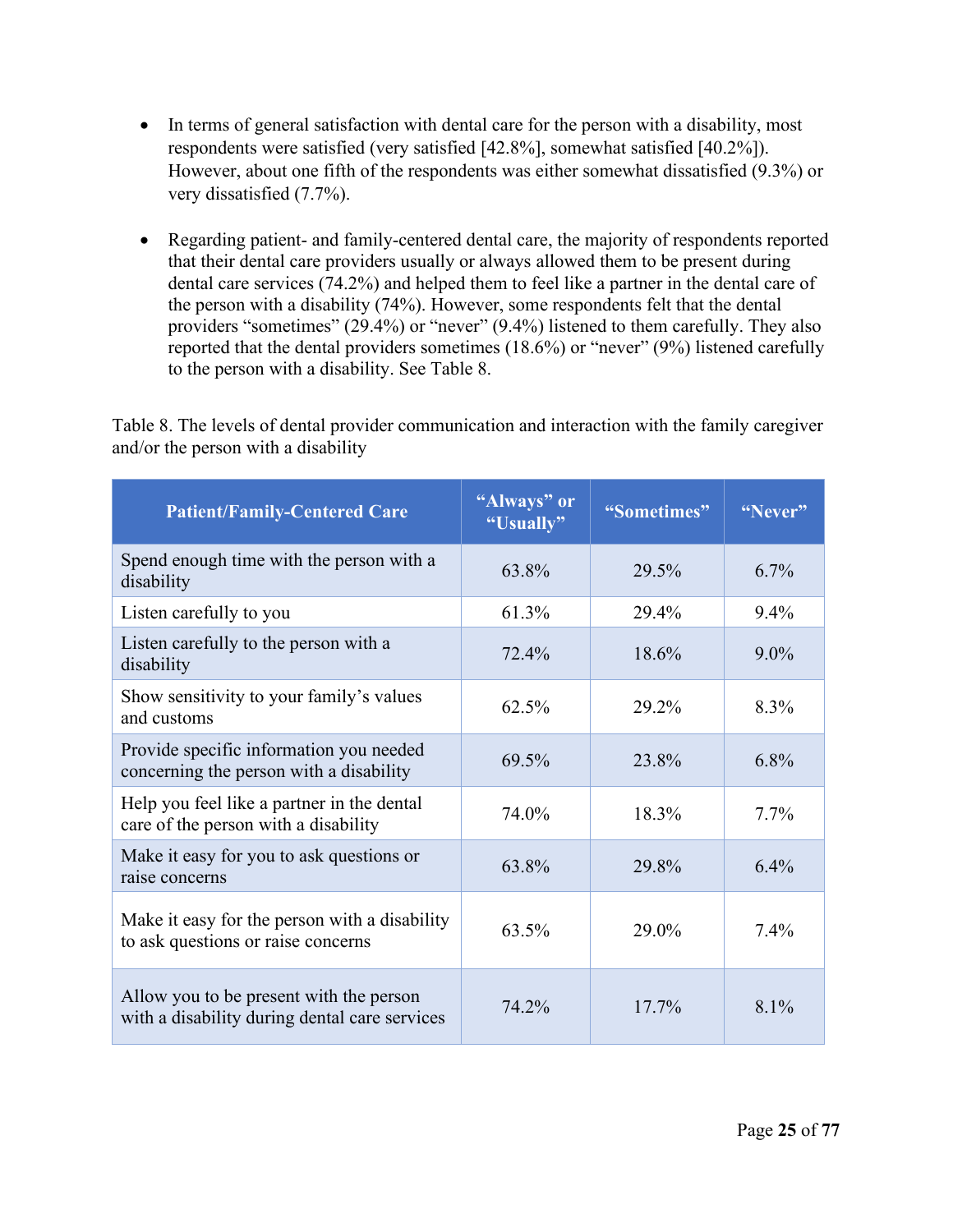- Family caregiver respondents were asked about their thoughts on what the dental workforce in Indiana could do to improve their services or practice for people with disabilities. The following are the themes identified from their responses:
	- o The Indiana's dental workforce needs more education and training on how to work with people with disabilities
		- *"I think you should have some kind of training to learn how to deal with people with disabilities"*
		- *"I think they should take an annual course on disabilities."*
		- *"They should be train to understand that some disabilities are not visible."*
		- *"Education about disabilities. It is very important to have a dental staff that is knowledgeable about the different behaviors that go along with the disability. Patience and understanding can go a long way!"*
	- o Dental providers should show more care and patience
		- *"Be more caring, understanding, & sympathetic with people with disabilities"*
		- *"They're friendly enough, but a little more patience would be nice"*
		- *"I think they are very friendly to people with disabilities, it would be better if you have more patience"*
		- *"They need to care for them as they are people who has feelings and be patient with them."*
		- *"If you don't have a heart to care don't said that you can do it. I love my son and I'm so frustrated when I see people who don't care. He is a person and he need to be treated like a person."*
	- o Dental providers need to learn better, effective communication with individuals with disabilities and their families
		- *"They need to talk to the person they are doing work on/for AND the parent or guardian. They should have access to sign interpreters."*
		- *"They need to take the time and care to listen to the caregiver and take serious what they are telling them. Because we know the patient best."*
		- *"They could improve by listening to the parents and finding options that will work for children such as my daughter."*
		- *"Take time to listen and explain."*
	- o More dental providers need to accept Medicaid
		- *"Accept Medicaid (particularly orthodontists)."*
		- *"Need more dentist to accept Medicaid. Very few in our area do. I think all medical, dentists and eye [doctors] should be required to accept medicaid to allow them to receive the best care possible and keep the families and caregivers together."*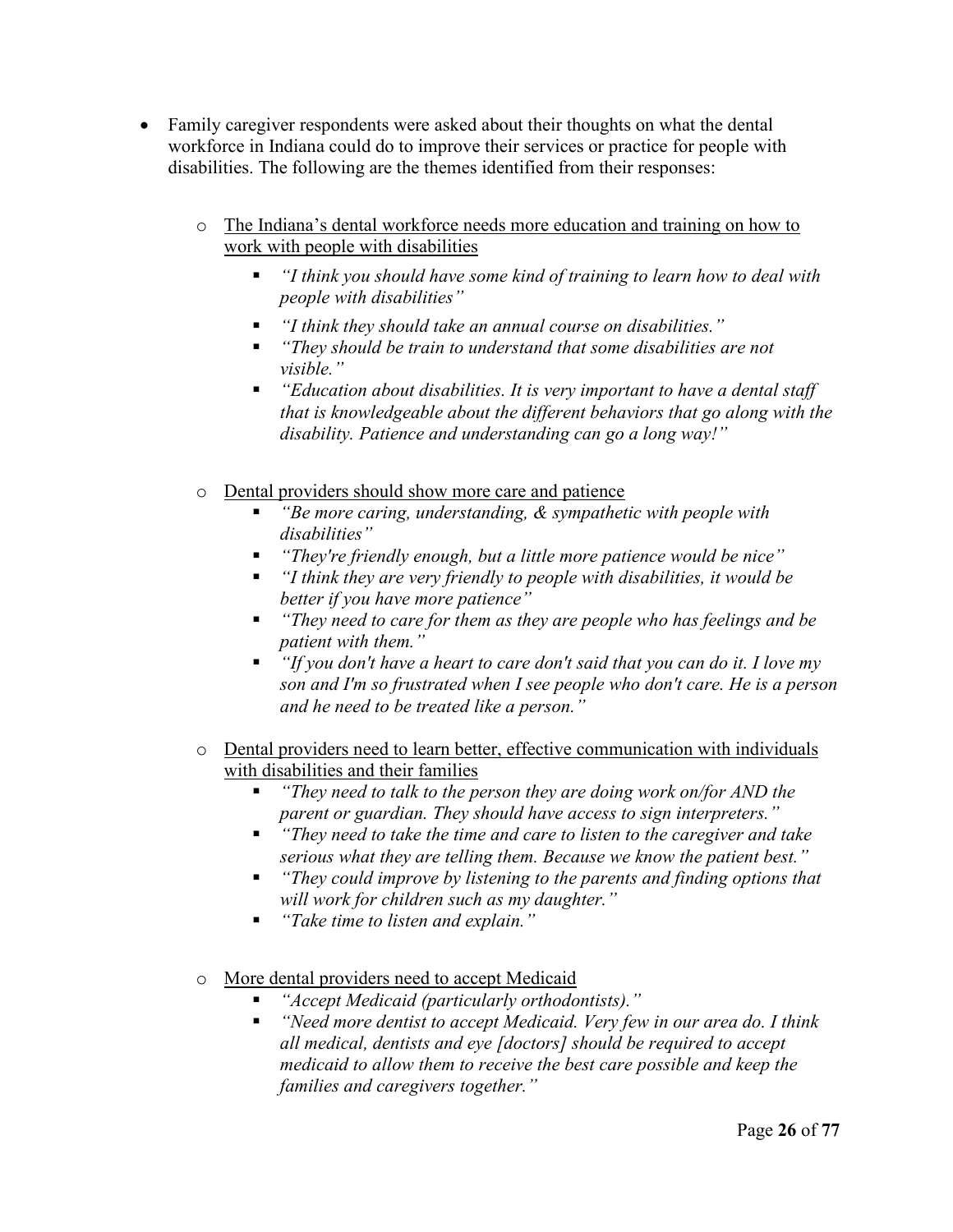- *"More dental practice need to accept Medicaid/Medicare in our area. Because my disabled individual has gone to this particular dentist for over 10 years and is autistic and [won't] go elsewhere after the dentist chose not to accept Medicaid and Medicare I have to pay out of pocket which is hard but I will do what I have to for my child…"*
- o Dental providers need to provide more accessible dental practices for people with disabilities
	- *"Ask patients what accommodations they would like to feel more comfortable at the dentist"*
	- *"Allow caregivers to accompany persons with disabilities while receiving services"*
	- *"Improve the equipment which suit with disabilities"*
	- *"Making room for wheelchairs in the examining rooms"*
	- *"A better chair for taking [x-rays]"*
	- *"More handicap accessible (larger spaces)."*
- o There needs to be improved means of locating dental providers who see patients with disabilities
	- *"Directory of providers who are experienced or open to working with a variety of disabilities. Maybe even indicate areas of disability that they are comfortable with. I also know families who seek dentists who use sedation, but I do not personally need that for our child."*
	- *"Publish a list of dentists who regularly treat people with disabilities, broken with specialization -- type of pain relief, ages of patients seen, behavioral adaptations or specialty, etc."*
	- *"More dentist offices need to have a specialty for our disabled population. It is hard to find ones who are willing to take these patients"*
	- *"Right now my son still sees a pediatric dentist, but at 23 yrs old he is going to need to move on but have no idea where to take him."*

### <span id="page-26-0"></span>Oral Health Status and Care

- Approximately three-fourths of the respondents reported that the health status of the family member with a disability was 'excellent, very good, or good' (73.5%) whereas 26.5% of the respondents reported that the family member's health status was 'fair or poor.'
- Regarding the condition of mouth and teeth of the person with a disability, more than two-thirds of the respondents reported that their family member with a disability had 'excellent, very good, or good' condition (68.9%) whereas 31.1% reported 'fair or poor' condition.
- A significant proportion of the respondents reported that their family member with a disability had frequent or chronic difficulty in various oral health conditions during the past 12 months. For instance, 47.8% for bleeding gums; 44.6% for decayed teeth or cavities; and 36.1% for difficulty eating or chewing. See Figure 19.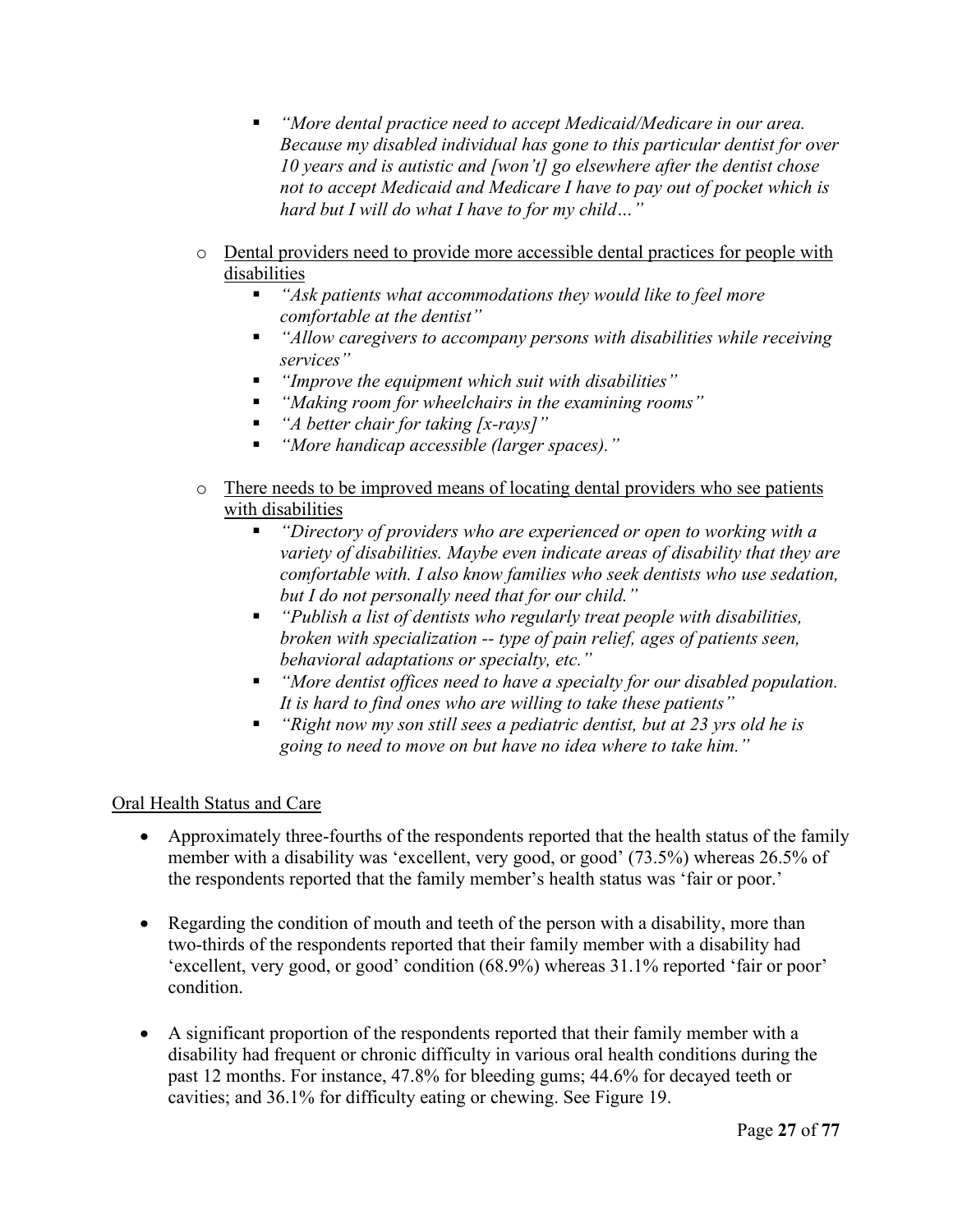<span id="page-27-0"></span>Figure 19. Frequent or chronic oral health conditions in the past 12 months of the person with a disability



• Of the respondents who have a family member age 13 and over with a disability, approximately two-thirds of them (63.2%) reported that their family member with a disability had lost their permanent teeth because of tooth decay or gum disease. One in four respondents reported that the person with a disability had lost six or more permanent teeth: 'all' (13.1%) and '6 or more, but not all' (12.7%). Individuals with disabilities who were less than 13 years old were not included in the analysis given that most children have their permanent teeth (adult teeth) by age of 13 (Journal of American Dental Association, 2006). See Figure 20.

Figure 20. The number of adult (permanent) teeth removed because of tooth decay or gum disease

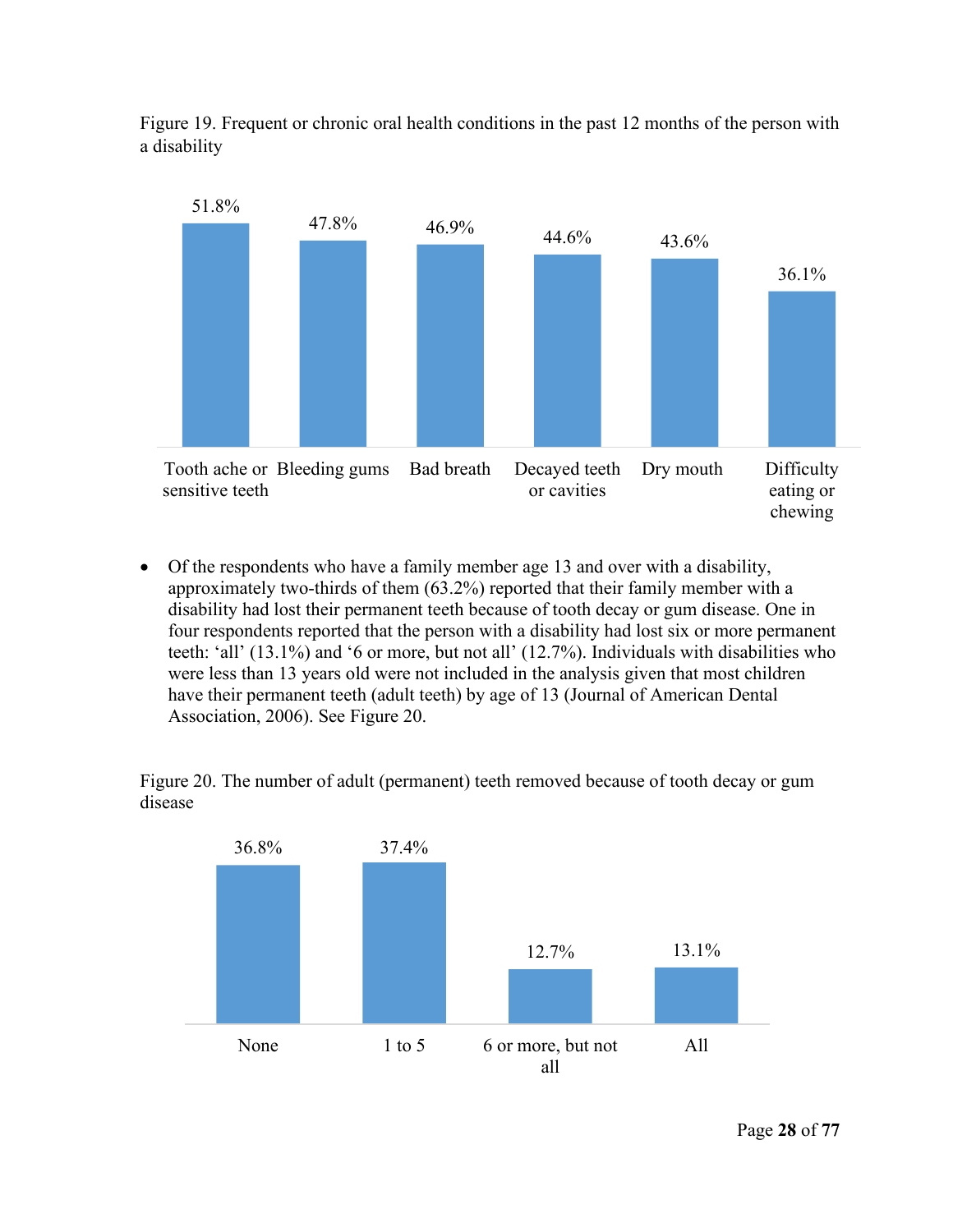<span id="page-28-0"></span>• More than half of family caregiver respondents reported that the person with a disability could "always" or "usually" performed at-home oral care (e.g., tooth brushing or flossing) on their own (55.3%). However, about 14 percent reported the person with a disability could "never" do it on their own (13.6%). See Figure 21.



Figure 21. How often the person with a disability needed assistance in at-home oral care

- The majority of family caregiver respondents reported that they needed education or training on providing at-home oral care for the family members with disabilities (54.6%).
- Respondents were asked about what they would like to know more about at-home oral care for the person with disability. The following are the common themes that were noted in their responses:

o Assistance in managing sensory issues of people with disabilities

- *"Tools/techniques for cleaning with sensory issues. Help with consistently performing oral care independently."*
- *"How to clean teeth with oral sensory issues/person will not let you near mouth"*
- o How to improve oral health practices a home
	- *"How to look at disabled person's gums."*
	- *"I'd like to know something about preventing tooth bleeding"*
	- *"Home care to prevent bad breath"*
	- *"Oral aversion and ways to safely brush teeth without upsetting her."*
	- *"Best practices for dental care w tube-fed person, cleaning techniques when person is unable to spit"*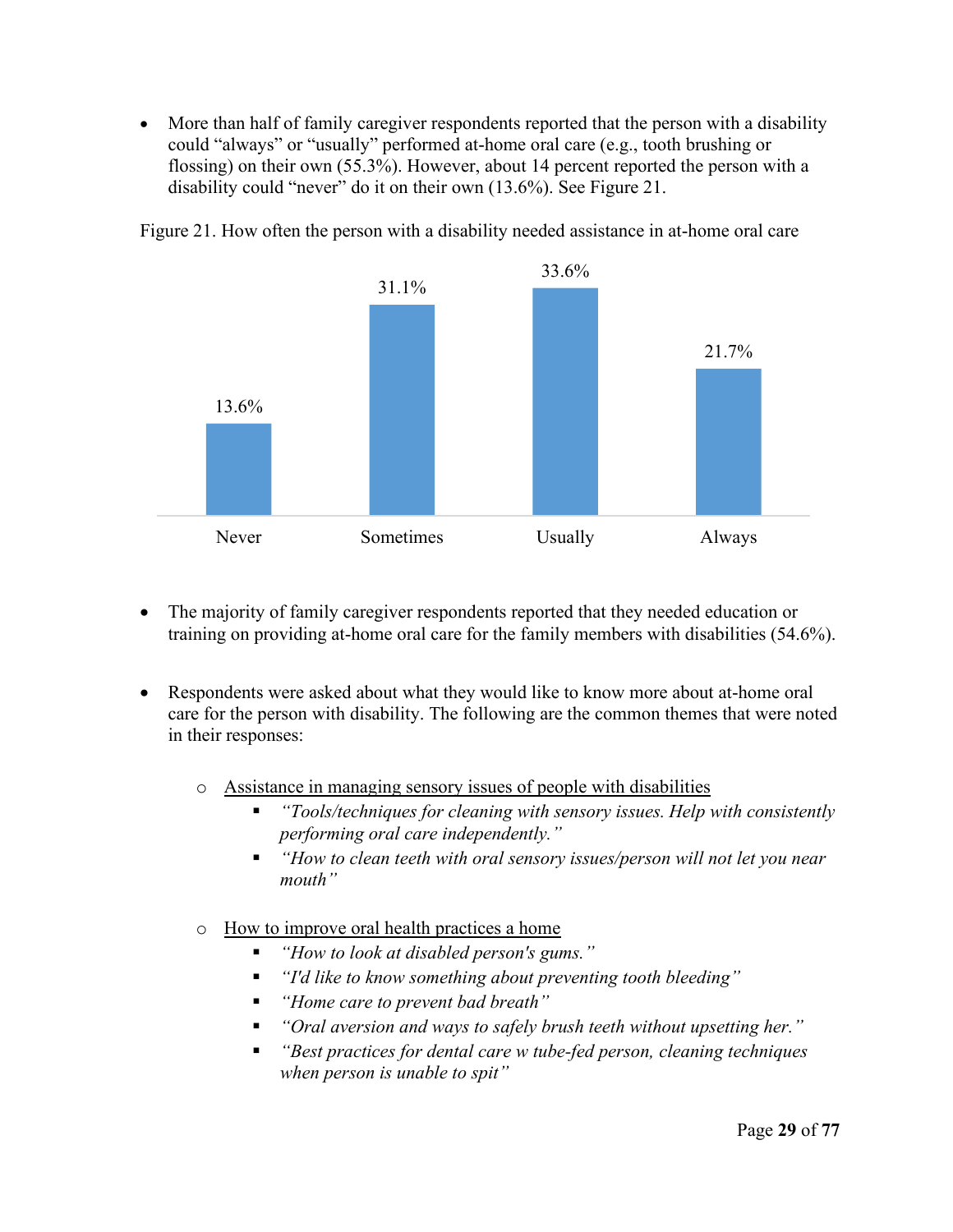- Regarding concerns or issues related to dental care access for the person with a disability during the COVID-19 pandemic, most respondents did not report any issues. For the respondents who did report issues, below are the themes identified.
	- o Inconvenience of getting appointments or following-up with cancelled appointments
		- *"Getting an appointment when office was closed."*
		- *"Many clinics are not open"*
		- *"Access restrictions during the outbreak delayed visits to the dentist"*

#### o Some people with disabilities have concerns about wearing face masks

- *"Many dental offices require visitors to wear masks, but I'm wondering if they are aware that there are individuals with health issues or disabilities who can't wear masks"*
- *"We had difficulty accessing the office because my daughter was afraid of the medical masks. She had experienced medical trauma due to frequent surgeries. We almost weren't able to have her teeth cleaned due to this."*

#### o Caregivers fear that people with disabilities are at high risk for COVID-19

- *"It was nerve wracking going into dental office not knowing what to ask in terms of sanitizing procedures."*
- *"Since we need access to a hospital with [intubation] and anesthesia, I chose to risk waiting another year rather than to risk exposure."*
- *"Because my sweetie with a disability has a compromised immune system, we decided to skip one of her for yearly appointments, back in April. She just returned to the dentist at the beginning of August, because I felt more comfortable Doing so in that stage of COVID-19. However, we quite possibly will have to skip her next appointment because of Covid. I will not expose her to a deadly virus if at all possible. I have increased the quality and quantity of her dental care at home."*
- Respondents were asked to provide comments/concerns regarding oral health needs of Hoosiers with disabilities and related experience in dental care. The following themes were identified:
	- o The financial burden is high due to costs and insurance restrictions
		- *"Medicaid needs to be accepted more places than just these high profit, huge dental factories. You never see the same person twice and all they care about is money."*
		- *"We pay extra for the dentist since they do not bill for Medicaid"*
		- *"We were denied by three different hospitals. I think alot of it had to do with her having Medicaid as her insurance."*
		- *"Very few orthodontists have Medicaid experience and are willing to work with eligible patients."*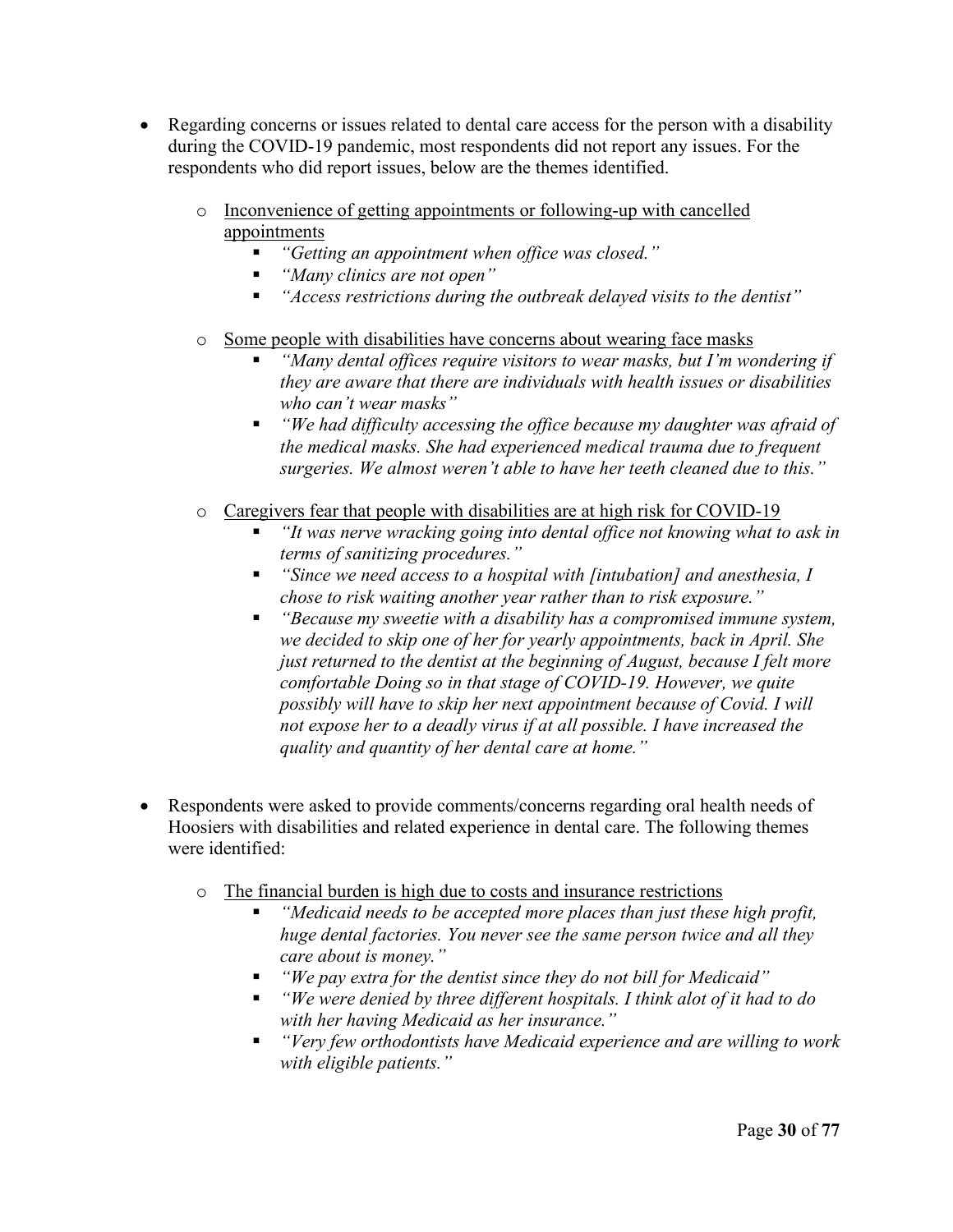- o There are not enough options for dental providers that treat people with disabilities
	- *"Just very limited choices of providers and options for treatment."*
	- *"Our greatest concern is finding an adult or general practice dentist who my daughter is comfortable with and who will accommodate her needs."*
	- *"My child gets very anxious when there is a change in health provider. Dental insurance programs need to have flexibility in out of network providers for neuroatypical patients."*
	- *"Calling offices from a list or searching on my own is time consuming"*
	- *"Had to drive 60 to 90 miles to a dentist who would see him. Also gets referred to other providers a lot and referral turns into a deadend. We have been trying for over two years now to get a tooth extracted."*
- o Depending on their need, families are unable to find sedation or alternatives to sedation
	- *"My daughter has autism. If she were to go to a dentist she would need to be fully sedated. She would not cooperate. Unless there was a program that would work with her on a weekly basis and was free [because] we do not have the money for multiple visits."*
	- *"I called several places and they told me he needs to be sedated and he can't so I'm still looking. I ask a lot of people from my Support group and they said that every were it's the same that you need to keep looking until someone wants to take hear you and be patient with your son"*
	- *"People who are disabled and have great fear of the whole procedure should be enabled to utilize a swaddling mechanism to provide comfort and safety during dental work. It should not be necessary to give a disabled person drugs and or have them undergo general anesthesia just to have their teeth cleaned and checked and work done. I realize that by law this is not acceptable; I am saying the law needs to be changed, then."*
- o Families have experienced a lack of accommodations or disability culturally competent care
	- *"Providers consistently want to talk to the caregiver instead of to the patient - presume competence. Don't expect people with sensory issues to just "deal with it" for the duration of the appointment - provide accommodations/be flexible in your care."*
	- *"Specialist ( prosthodontics ) Was terrible with special needs. To the point we abandoned trying to get help. He told her that he would make her pretty - which immediately implied she was not with 10 deformed teeth."*
	- *"I have gotten the impression that they don't think my daughter with Down syndrome should have access to orthodontic care"*
	- *"A lot of providers don't allow parents back with the child during the appointment. They condescend and treat us like we're unintelligent."*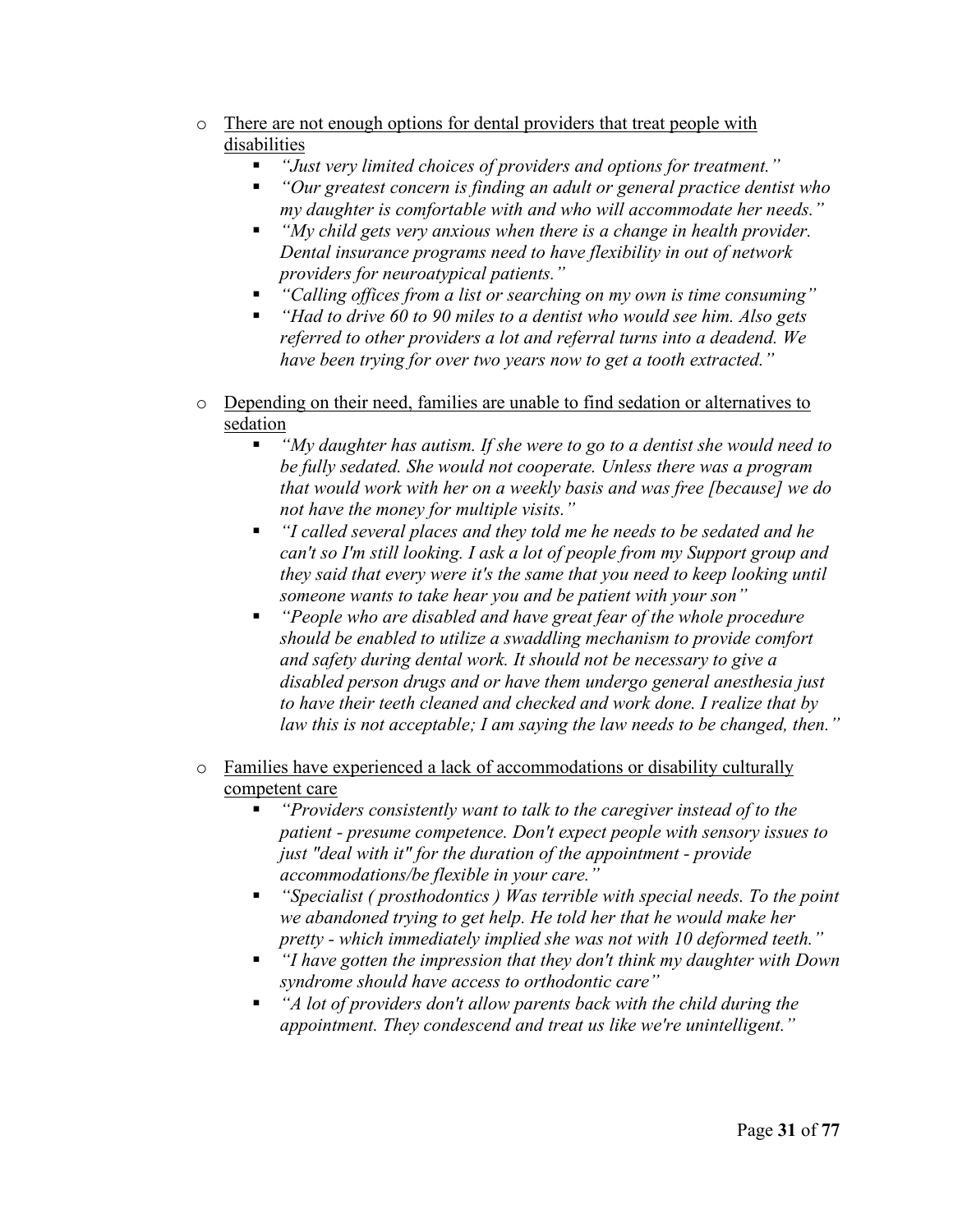#### <span id="page-31-0"></span>*Limitations*

Several limitations should be considered in interpreting the findings of this report. First, our findings are based on self-report about oral health status and dental visits. It is possible that recall error occurs when the respondents do not remember them accurately. People tend to report less physician visits and report more emergency room visits (Ritter et al., 2001). It should be noted, however, that self-report has been widely used in research on health, health behaviors, and health services use. Research shows a good concordance between self-reports and administrative data [\(Brüne](https://pubmed.ncbi.nlm.nih.gov/?term=Br%C3%BCne+M&cauthor_id=33617072) et al., 2021; Jiang et al., 2015). Given the potential discrepancy between self-reports and administrative data, more objective data (e.g., claims data) should be also used in examining the oral health status and dental care access of Hoosiers with disabilities in the future. Second, we did not recruit the participants using a probability sampling technique. The survey participants needed to meet the following inclusion criteria at the time of the survey: 18 years old and over; lived in Indiana; and primarily cared for a family member with a disability in Indiana. The inclusion criteria posed a great challenge in developing a representative sampling frame for the survey. To address it, the project staff collaborated with a variety of disability organizations and disability service organizations statewide on the promotion and dissemination of the online survey. The staff also promoted the survey via social media. It is possible, however, that selection bias occurred given that our sample was not randomly selected. For instance, percentages of the respondents with racial and ethnic background were much higher in the analytic sample than those of the state population. However, such overrepresentation could help capture perspectives from racial and ethnic minority groups with disabilities who experience greater disparities in dental care and oral health (Horner-Johnson et al., 2015). Third, the survey participants were family caregivers of individuals with disabilities. The research staff targeted family caregivers of those with disabilities whom they primarily cared for in the survey. The family caregivers may better understand some of the survey questions and answer them accurately (e.g., dental visits made within the past 12 months, dental care services received during the last dental visit, health insurance) than individuals with disabilities, especially those with cognitive limitations. However, family caregivers may not know the oral health status of individuals with disabilities accurately. Given these limitations, it should be noted that the findings of the survey reflect perspectives of family caregivers of individuals with disabilities, not those of people with disabilities.

The aforementioned limitations warrant careful interpretation of our findings. Nonetheless, our findings collected through a statewide survey provide valuable information about the current landscape for oral health and dental care for Hoosiers with disabilities. This is the first comprehensive data collection about oral health care and status for individuals with disabilities in Indiana, as well as their experience with dental care access. The findings can inform our efforts to address the oral health needs of people with disabilities in the state of Indiana and related needs of their family caregivers.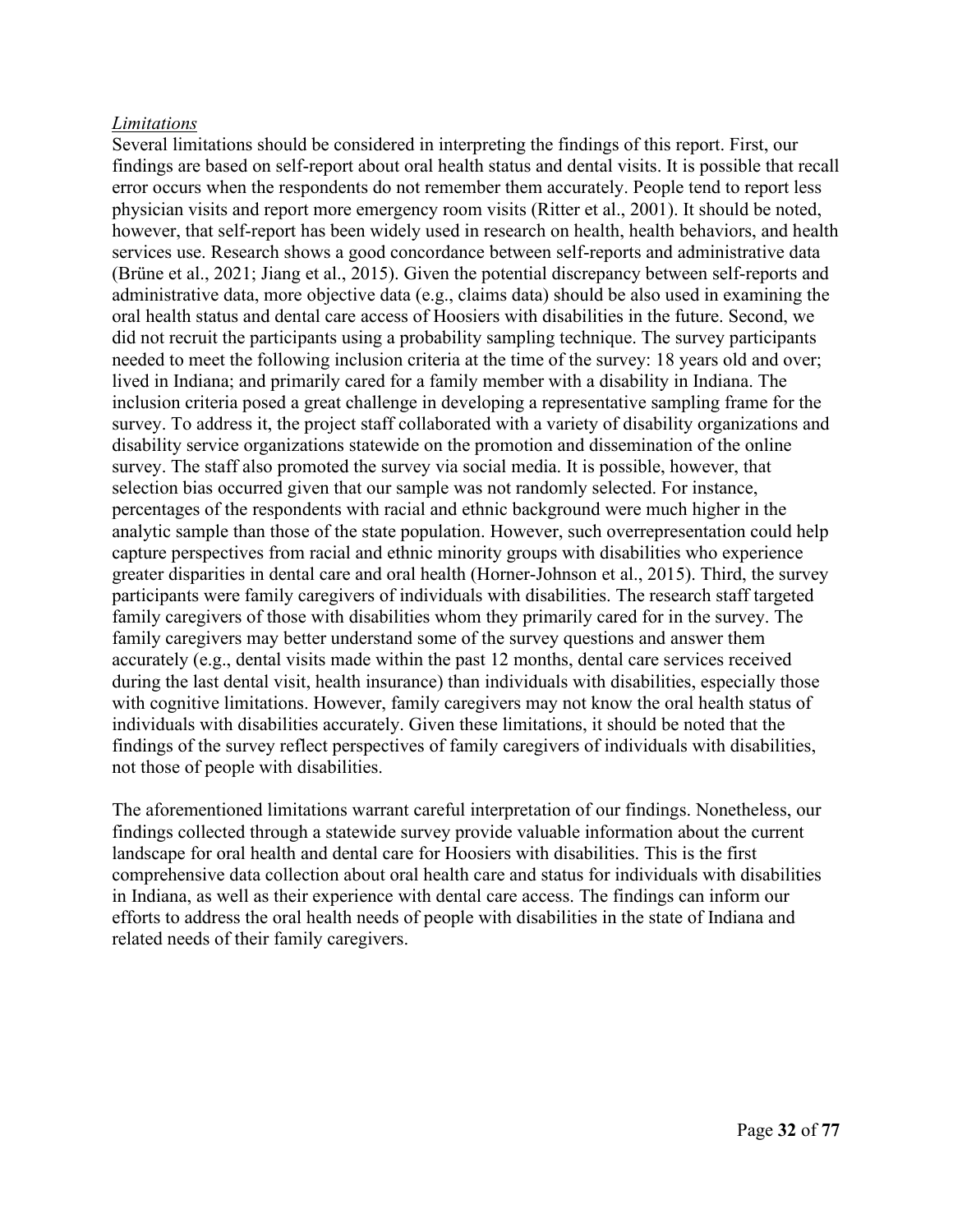#### <span id="page-32-0"></span>**References**

- American Dental Association (2006). Tooth eruption: The permanent teeth. *The Journal of the American Dental Association, 137*, 127.
- [Brüne,](https://pubmed.ncbi.nlm.nih.gov/?term=Br%C3%BCne+M&cauthor_id=33617072) M., Emmel, C., Meilands, G., Andrich, S., Droste, S., Claessen, H., [Jülich,](https://pubmed.ncbi.nlm.nih.gov/?term=J%C3%BClich+F&cauthor_id=33617072) F., & Icks, A. (2019). Self-reported medication intake vs information from other data sources such as pharmacy records or medical records: Identification and description of existing publications, and comparison of agreement results for publications focusing on patients with cancer–a systematic review. *Pharmacoepidemiology and Drug Safety, 30*(5), 531-560.
- Horner-Johnson, W., Dobbertin, K., & Beilstein-Wedel, E. (2015). Disparities in dental care associated with disability and race and ethnicity. *The Journal of the American Dental Association, 146*(6), 366-374.
- Jiang, L., Zhang, B., Smith, M.L., Lorden, A.L., Radcliff, T.A., Lorig, K., Howell, B.L., Whitelaw, N., & Ory, M.G. (2015). Concordance between self-reports and Medicare claims among participants in a national study of chronic disease selfmanagement program. *Frontiers in Public Health, 3*, 222. <https://doi.org/10.3389/fpubh.2015.00222>
- Pozzar, R., Hammer, M., Underhill-Blazey, M., Wright, A. A., Tulsky, J. A., Hong, F., Gundersen, D. A., & Berry, D. L. (2020). Threats of bots and other bad actors to data quality following research participant recruitment through social media: Cross-sectional questionnaire. *Journal of Medical Internet Research, 22*(10), e23021.<https://doi.org/10.2196/23021>
- Ritter, P.L., Stewart, A.L., Kaymaz, H., Sobel, D.S., Block, D. A., & Lorig, K. R. (2001). Self-reports of health care utilization compared to provider records. *Journal of Clinical Epidemiology, 54*, 136-141.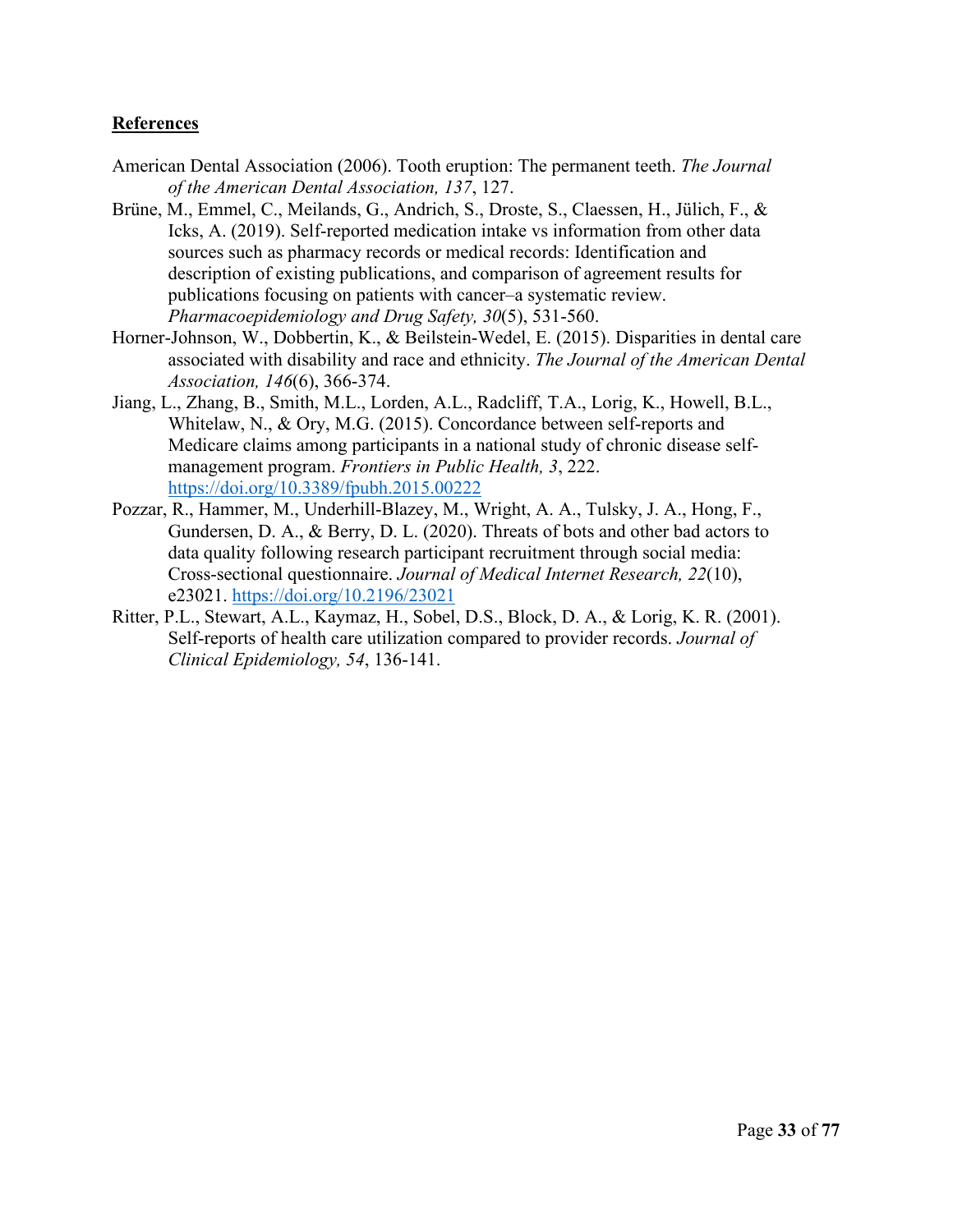## <span id="page-33-0"></span>**Appendix**

#### *Results of the Oral Health Project - Family Caregiver Survey*

## **Core Questions: Eligibility**

1. Do you live in Indiana?

| ne - | <b>Frequency</b> | Percent |
|------|------------------|---------|
| es   |                  | 100.0%  |

2. Do you have a family member with a disability in Indiana whom you primarily care for?

| ካሶ   | Frequency | Percent |
|------|-----------|---------|
| y es |           | 100.0%  |

3. What is **your** age?

| <b>Type</b>                    | Frequency | Percent |
|--------------------------------|-----------|---------|
| $18 - 29$                      | 47        | 9.3%    |
| $30 - 39$                      | 211       | 41.9%   |
| $40 - 49$                      | 160       | 31.7%   |
| $50 - 59$                      | 65        | 12.9%   |
| $60 - 69$                      | 18        | 3.6%    |
| 70 and older                   | 3         | 0.6%    |
| Total                          | 504       | 100.0%  |
| Missing                        | 95        |         |
| <i>Mean</i> : 40.6             |           |         |
| <i>Standard Deviation:</i> 9.4 |           |         |
| <i>Minimum</i> : 21            |           |         |
| Maximum: 73                    |           |         |
| Median: 39                     |           |         |

4. In which county does **the family member with a disability** primarily live?

| <b>Type</b>  | <b>Frequency</b> | Percent |
|--------------|------------------|---------|
| Adams        | 11               | 1.9%    |
| Allen        | 32               | 5.6%    |
| Bartholomew  |                  | 0.7%    |
| Benton       | 15               | 2.6%    |
| Blackford    | 6                | 1.0%    |
| Boone        | 13               | 2.3%    |
| <b>Brown</b> | 4                | 0.7%    |
| Carroll      | 4                | 0.7%    |
| Cass         | 5                | $0.9\%$ |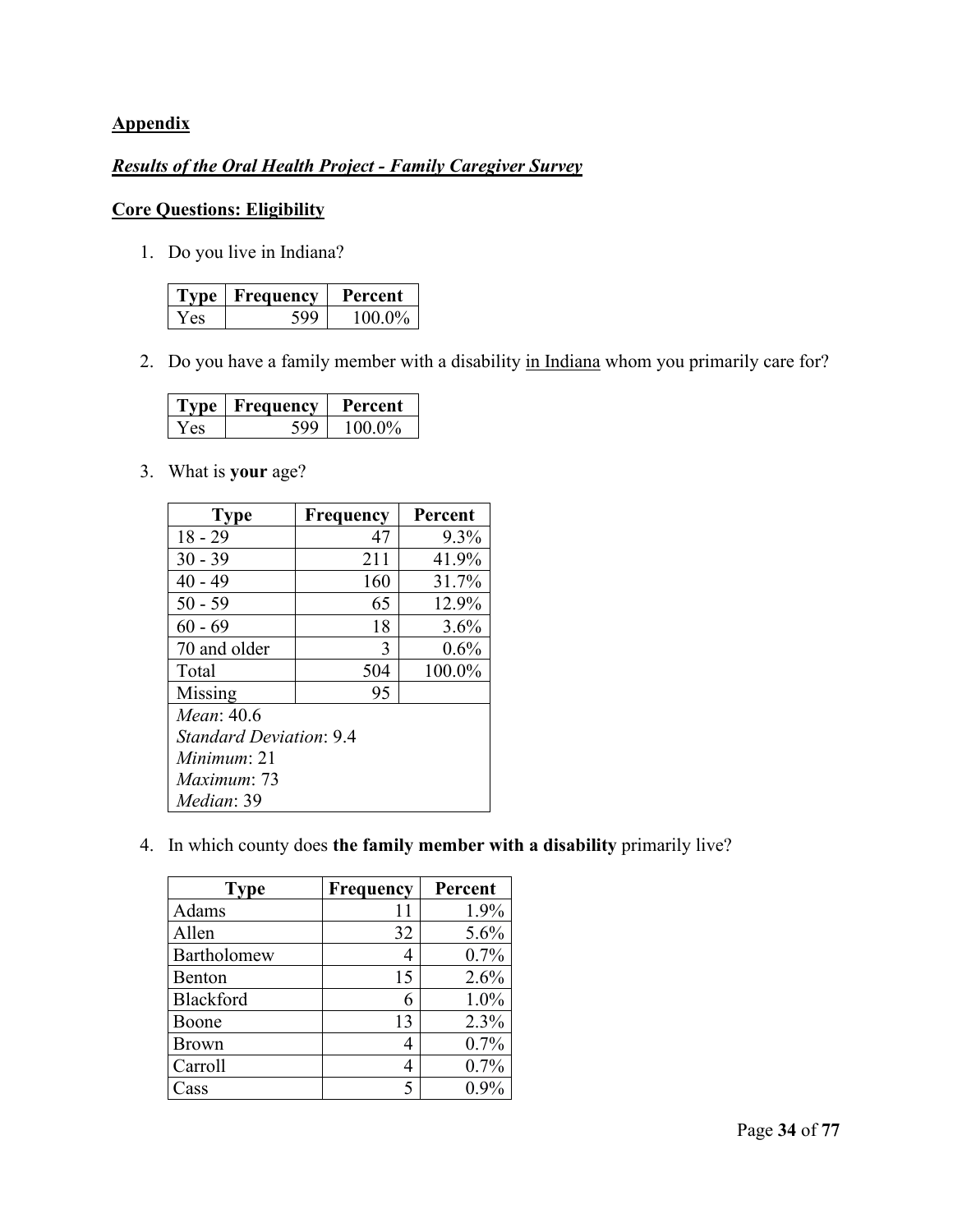| Clark               | 6                       | 1.0%    |
|---------------------|-------------------------|---------|
| Clay                | 6                       | 1.0%    |
| Clinton             | $\overline{4}$          | 0.7%    |
| Crawford            | $\overline{c}$          | 0.3%    |
| Daviess             | 6                       | $1.0\%$ |
| Dearborn            | 10                      | 1.7%    |
| Decatur             | 12                      | $2.1\%$ |
| DeKalb              | 10                      | 1.7%    |
| Delaware            | 11                      | 1.9%    |
| Dubois              | $\mathbf{1}$            | 0.2%    |
| Elkhart             | 11                      | 1.9%    |
| Fayette             | $\overline{c}$          | 0.3%    |
| Floyd               | $\overline{5}$          | 0.9%    |
| Fountain            | $\mathbf{1}$            | 0.2%    |
| Franklin            | 5                       | 0.9%    |
| Fulton              | $\overline{2}$          | $0.3\%$ |
| Gibson              |                         | 0.9%    |
| Grant               | $\frac{5}{3}$           | 0.5%    |
| Greene              |                         | 0.9%    |
| Hamilton            | 24                      | 4.2%    |
| Hancock             | 7                       | 1.2%    |
| Harrison            | $\overline{\mathbf{3}}$ | 0.5%    |
| Hendricks           | 16                      | 2.8%    |
| $\overline{H}$ enry | 10                      | 1.7%    |
| Howard              | 6                       | 1.0%    |
| Huntington          | $\mathbf 1$             | 0.2%    |
| Jackson             | 6                       | 1.0%    |
| Jasper              | $\overline{2}$          | 0.3%    |
| Jay                 | 3                       | 0.5%    |
| Jefferson           | $\overline{2}$          | 0.3%    |
| Jennings            | $\overline{3}$          | $0.5\%$ |
| Johnson             | 13                      | 2.3%    |
| Knox                | 7                       | 1.2%    |
| Kosciusko           | $\overline{7}$          | 1.2%    |
| LaGrange            | 3                       | $0.5\%$ |
| Lake                | 20                      | 3.5%    |
| LaPorte             | 5                       | $0.9\%$ |
| Lawrence            | 3                       | 0.5%    |
| Madison             | 10                      | 1.7%    |
| Marion              | 50                      | 8.7%    |
| Marshall            | 1                       | 0.2%    |
| Martin              | 1                       | $0.2\%$ |
| Miami               | 8                       | 1.4%    |
| Monroe              | 15                      | 2.6%    |
| Montgomery          | 3                       | 0.5%    |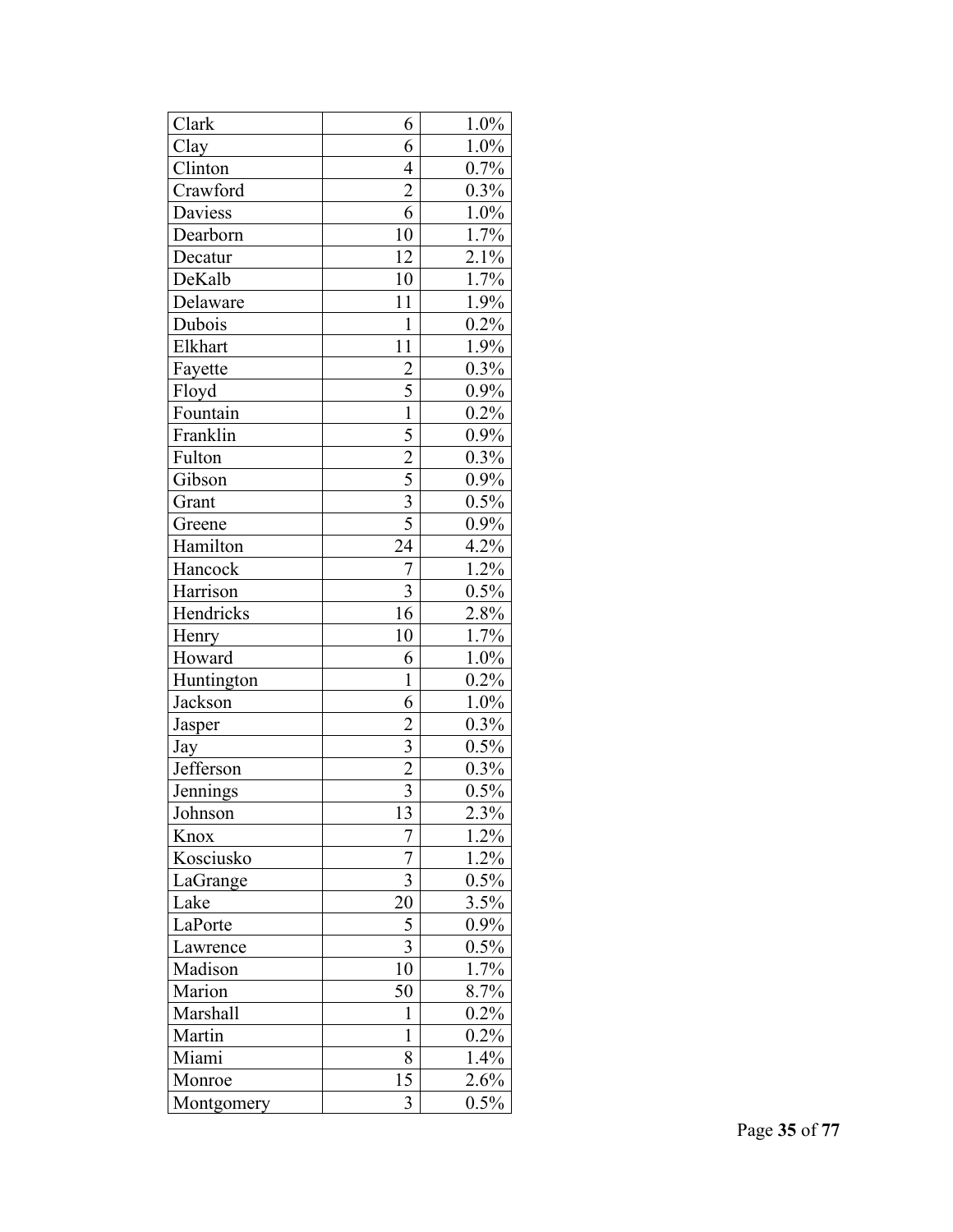| Morgan        | 3               | 0.5%    |
|---------------|-----------------|---------|
| Newton        | $\overline{3}$  | 0.5%    |
| Noble         | 5               | 0.9%    |
| Orange        | 5               | 0.9%    |
| Owen          | $\mathbf{1}$    | 0.2%    |
| Parke         | $\overline{5}$  | 0.9%    |
| Perry         | $\overline{5}$  | 0.9%    |
| Porter        | 5               | 0.9%    |
| Posey         | $\overline{3}$  | 0.5%    |
| Pulaski       | $\overline{3}$  | 0.5%    |
| Putnam        | $\mathbf{1}$    | 0.2%    |
| Randolph      | $\overline{2}$  | $0.3\%$ |
| Ripley        |                 | 0.5%    |
| Rush          | $\frac{3}{5}$   | 0.9%    |
| Shelby        | 3               | 0.5%    |
| Spencer       | $\overline{4}$  | 0.7%    |
| St. Joseph    | 8               | 1.4%    |
| <b>Starke</b> | $\mathbf{1}$    | 0.2%    |
| Steuben       | 3               | $0.5\%$ |
| Sullivan      | $\overline{5}$  | 0.9%    |
| Switzerland   | $\overline{4}$  | 0.7%    |
| Tippecanoe    | $\overline{15}$ | 2.6%    |
| Tipton        | $\overline{c}$  | 0.3%    |
| Union         | $\overline{2}$  | 0.3%    |
| Vanderburgh   | $\overline{6}$  | 1.0%    |
| Vermillion    | $\overline{1}$  | 0.2%    |
| Vigo          | 6               | 1.0%    |
| Wabash        | $\overline{1}$  | 0.2%    |
| Warren        | $\mathbf{1}$    | 0.2%    |
| Warrick       | $\overline{c}$  | 0.3%    |
| Washington    | $\overline{5}$  | 0.9%    |
| Wayne         | 14              | 2.4%    |
| Wells         | 7               | 1.2%    |
| Whitley       | $\overline{4}$  | 0.7%    |
| Total         | 599             | 100.0%  |
| Missing       | 26              |         |
|               |                 |         |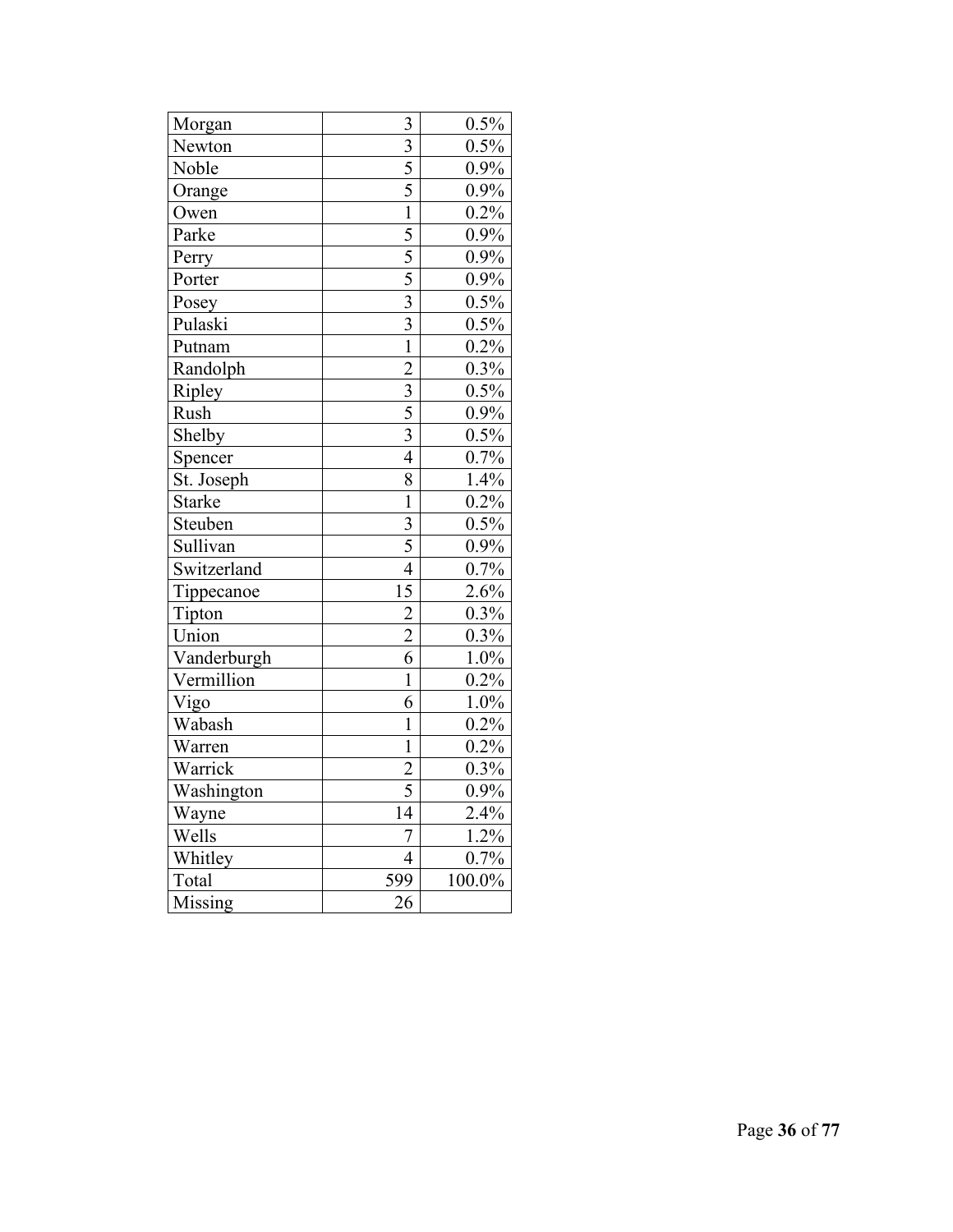| <b>Type</b>                     | <b>Frequency</b> | Percent |  |
|---------------------------------|------------------|---------|--|
| Up to $5$                       | 12               | $2.6\%$ |  |
| $6 - 20$                        | 220              | 47.0%   |  |
| $21 - 29$                       | 41               | 8.8%    |  |
| $30 - 39$                       | 66               | 14.1%   |  |
| $40 - 49$                       | 55               | 11.8%   |  |
| $50 - 59$                       | 25               | 5.3%    |  |
| $60 - 69$                       | 26               | 5.6%    |  |
| $70 - 79$                       | 23               | 4.9%    |  |
| Total                           | 468              | 100.0%  |  |
| Missing                         | 131              |         |  |
| Mean: 28.5                      |                  |         |  |
| <b>Standard Deviation: 19.6</b> |                  |         |  |
| <i>Minimum</i> : 1              |                  |         |  |
| <i>Maximum</i> : 78             |                  |         |  |
| Median: 21.5                    |                  |         |  |

5. What is the age of **the family member with a disability** you are caring for?

## **Experience with Access to Dental Care**

6. Is there a dentist you usually go to for the dental care of the person with a disability?

| Type  | Frequency    | Percent |
|-------|--------------|---------|
| Yes   | 557          | 93.0%   |
| Nο    | $4^{\prime}$ | $7.0\%$ |
| Total | 599          | 100.0%  |

7. What are the **main** reasons you do NOT have a dentist you usually go to for the dental care of the person with a disability? [Choose up to **THREE** answers]

| <b>Type</b>                                                      | Frequency | Percent |
|------------------------------------------------------------------|-----------|---------|
| The person with a disability seldom or never needs dental care   | 6         | 6.5%    |
| Cannot afford care                                               | 10        | 10.8%   |
| Cannot find a dentist who accepts insurance plan                 | 10        | 10.8%   |
| Do not know where to go for dental care                          | 6         | $6.5\%$ |
| No accommodations available for communication with dentist       | 9         | $9.7\%$ |
| Dentist's office/clinic or dental equipment (for example, dental |           |         |
| chair) not physically accessible                                 | 5         | 5.4%    |
| Cannot find a dentist who is competent in working with           |           |         |
| individuals with disabilities                                    | 16        | 17.2%   |
| Family member's (the person with a disability) fear,             |           |         |
| apprehension, nervousness, or dislike of going to a dentist      | 12        | 12.9%   |
| Concern that the person with a disability will have difficulty   |           |         |
| controlling his/her behavior                                     | 11        | 11.8%   |
|                                                                  |           |         |

Page **37** of **77**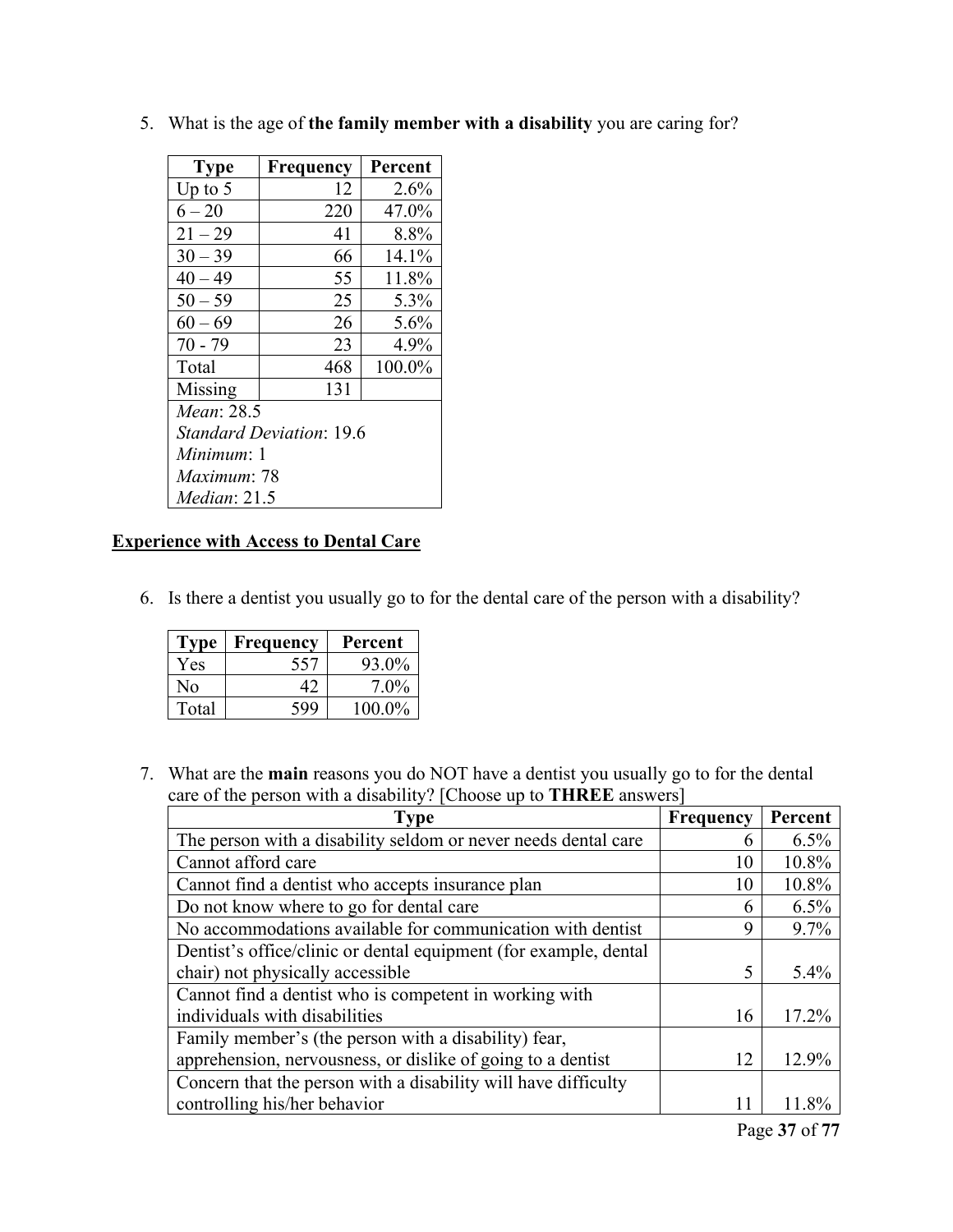| Other [specified below] |           |       |
|-------------------------|-----------|-------|
| Total                   | ۵a<br>. ט | $0\%$ |
| Missing                 | ັບ        |       |

- Recommended dentist have long waiting list since COVID-19
- Finding a good fit, person is also large so comfort is of concern.
- Just haven't done it since we moved to Indiana
- They don't want to put an effort to attend my son and they just want me to go to sedate him
- When you get a good dentist they move on to make money with paid customers
- Too young
- Requires sedation and with her medical diagnosis, no one wants to help
- Hard to find a place we like. A lot of the places her medicaid covers are these huge dental groups and you can't ever get the same dentist twice. Very quantity over quality model. Also, Indiana seems to have a lot of dental practices that over treat.
- 8. How long have you been going to this dentist for the dental care of the person with a disability?

| Type                                 | <b>Frequency</b> | Percent |
|--------------------------------------|------------------|---------|
| 1 year or less                       | 128              | 23.1%   |
| More than 1 year and up to 2 years   | 112              | 20.3%   |
| More than 2 years and up to 5 years  | 143              | 25.9%   |
| More than 5 years and up to 10 years | 90               | 16.3%   |
| More than 10 years                   | 80               | 14.5%   |
| Total                                | 553              | 100.0%  |
| Missing                              | 4                |         |

9. How did you find the current dentist of the person with a disability?

| <b>Type</b>                           | <b>Frequency</b> | Percent |
|---------------------------------------|------------------|---------|
| Friend                                | 117              | 21.2%   |
| Family/Relative                       | 104              | 18.8%   |
| Referred by another dental provider   | 72               | 13.0%   |
| Referred by a medical provider        | 113              | 20.5%   |
| Online search                         | 67               | 12.1%   |
| Search of network providers on dental | 66               | 12.0%   |
| insurance company website             |                  |         |
| Other [specified below]               | 13               | 2.4%    |
| Total                                 | 552              | 100.0%  |
| Missing                               | 5                |         |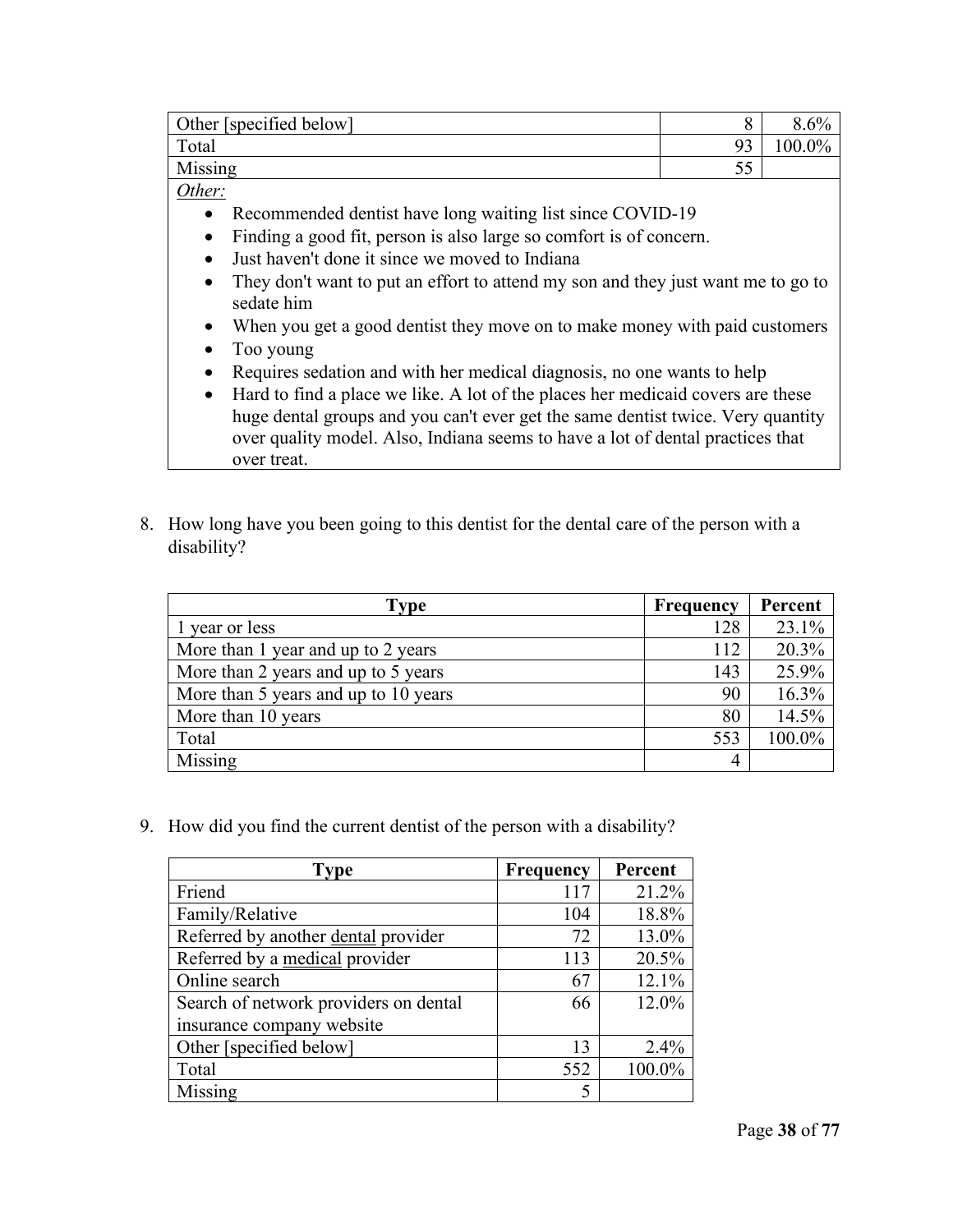- Called dental offices and was recommended to them
- Only one who takes Special Needs patients in my area
- Parent Facebook group
- Behavior Consultant
- Current family dentist
- First steps therapist referred us
- new office opened near our home
- Family dentist
- My kids and I go there also
- 10. How many different dental offices/facilities did you contact before finding the current dentist of the person with a disability?

| <b>Type</b> | Frequency | Percent |
|-------------|-----------|---------|
| None        | 71        | 12.9%   |
| One         | 189       | 34.4%   |
| Two to five | 221       | 40.3%   |
| Six to nine | 36        | 6.6%    |
| 10 or more  | 32        | 5.8%    |
| Total       | 549       | 100.0%  |
| Missing     |           |         |

11. How do you usually bring the person with a disability to the current dentist?

| <b>Type</b>                                                | <b>Frequency</b> | Percent  |
|------------------------------------------------------------|------------------|----------|
| Drive                                                      | 249              | 45.2%    |
| Driven by a family member/friend                           | 114              | 20.7%    |
| Public transportation, including paratransit (bus, train,  | 95               | $17.2\%$ |
| or other)                                                  |                  |          |
| Private transportation (taxi or ride hailing services such | 57               | 10.3%    |
| as Uber and Lyft)                                          |                  |          |
| Non-emergency medical transportation (Southeastrans)       | 24               | 4.4%     |
| for traditional Medicaid members                           |                  |          |
| Walk                                                       | 8                | 1.5%     |
| Other [specified below]                                    | 4                | 0.7%     |
| Total                                                      | 551              | 100.0%   |
| Missing                                                    | 6                |          |
| Other:                                                     |                  |          |
| He drives                                                  |                  |          |
| Ask for ride                                               |                  |          |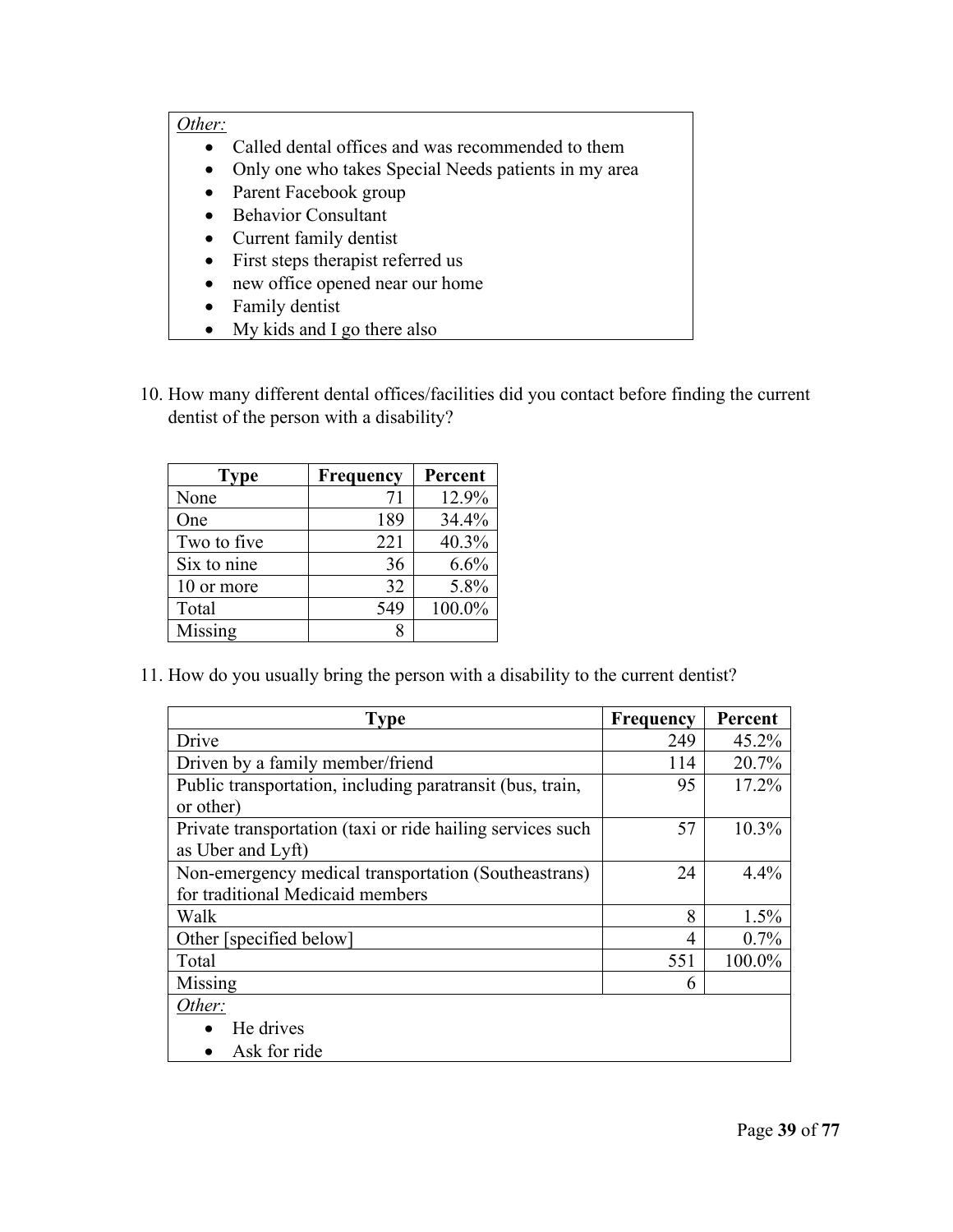12. How long does it usually take to get to this dentist from the place where the person with a disability lives?

| Type                                | <b>Frequency</b> | Percent |
|-------------------------------------|------------------|---------|
| Less than 30 minutes                | 154              | 27.9%   |
| 31 minutes to 60 minutes (1 hour)   | 201              | 36.5%   |
| 61 minutes to 90 minutes            | 78               | 14.2%   |
| 91 minutes to 120 minutes (2 hours) | 53               | 9.6%    |
| More than 2 hours                   | 65               | 11.8%   |
| Total                               | 551              | 100.0%  |
| Missing                             |                  |         |

13. What type of facility do you primarily go to for the dental care of the person with a disability?

| <b>Type</b>                       | <b>Frequency</b> | Percent |
|-----------------------------------|------------------|---------|
| Private general dental practice   | 144              | 24.6%   |
| Private pediatric dental practice | 155              | 26.5%   |
| Community health center           | 111              | 18.9%   |
| Community dental clinic           | 105              | 17.9%   |
| Hospital emergency room           | 56               | 9.6%    |
| Other [specified below]           | 15               | 2.6%    |
| Total                             | 586              | 100.0%  |
| Missing                           | 13               |         |

Other:

- all dental work is done at a hospital in a an or setting or at riley in an or setting depending on what the dentist has available
- He hasn't being to a dentist since was 18yr old
- Haven't found one yet.
- Riley Dental it's in the out patient center at Riley Children's Hospital.
- Riley denist
- Pediatric dental inside hospital
- Inside Riley Hospital downtown
- She has never been to a dentist
- Hospital planned "surgical procedure" because must be done while under general anesthesia. My son is tube fed and the recommendation is to not go every year..
- none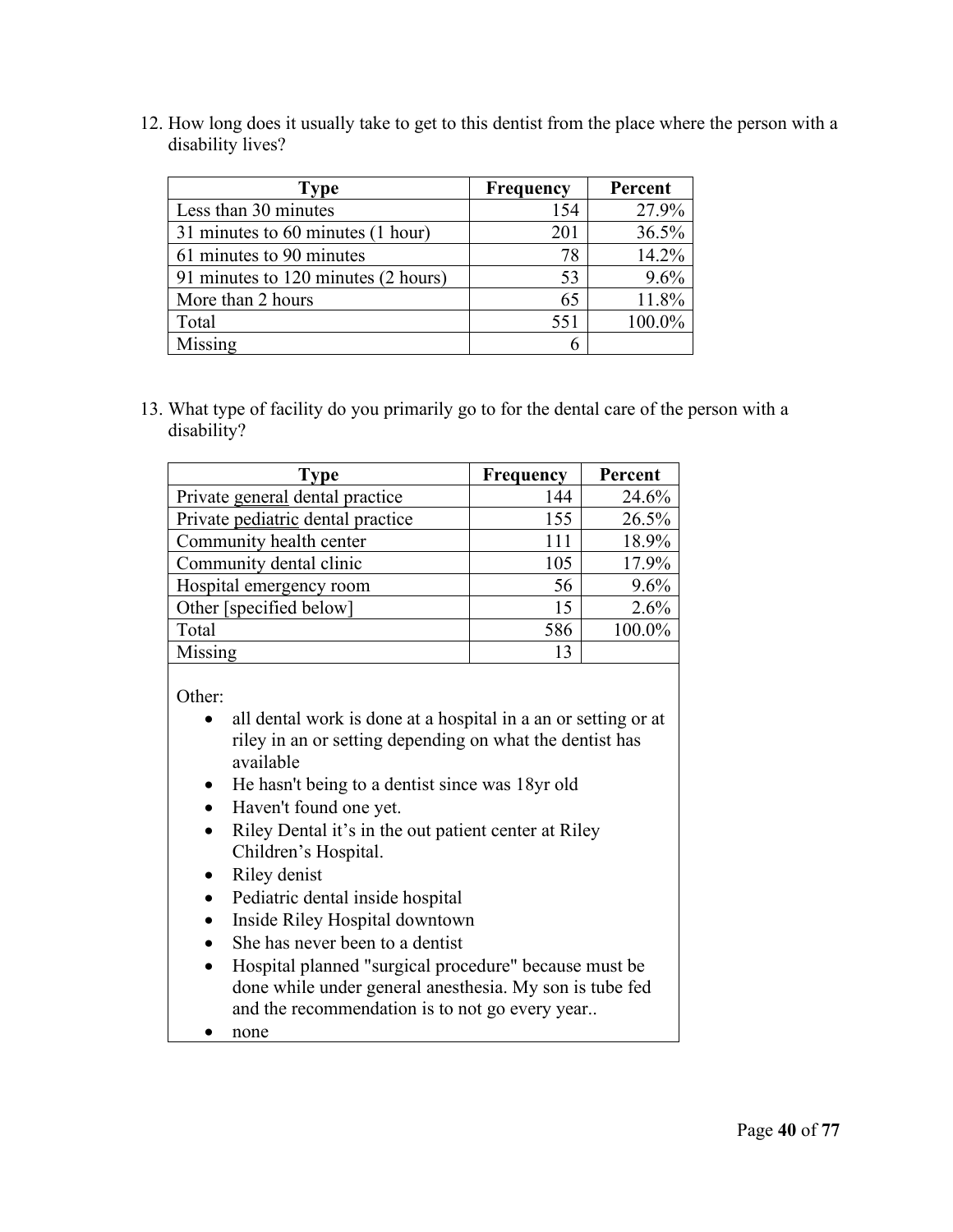| <b>Parking Spaces</b> |           |         |
|-----------------------|-----------|---------|
| <b>Type</b>           | Frequency | Percent |
| Yes                   | 338       | 57.9%   |
| No                    | 160       | 27.4%   |
| Don't Know            | 86        | 14.7%   |
| Total                 | 584       | 100.0%  |
| Missing               | 15        |         |

14. Is the facility physically accessible regarding the following?

| <b>Entrances</b> |           |         |  |
|------------------|-----------|---------|--|
| Type             | Frequency | Percent |  |
| Yes              | 302       | 51.7%   |  |
| No               | 193       | 33.0%   |  |
| Don't Know       | 89        | 15.2%   |  |
| Total            | 584       | 100.0%  |  |
| Missing          | 15        |         |  |

| <b>Office Spaces</b> |           |         |  |
|----------------------|-----------|---------|--|
| Type                 | Frequency | Percent |  |
| Yes                  | 310       | 53.2%   |  |
| No                   | 173       | 29.7%   |  |
| Don't Know           | 100       | 17.2%   |  |
| Total                | 583       | 100.0%  |  |
| Missing              | 16        |         |  |

| <b>Dental Equipment</b> |           |         |
|-------------------------|-----------|---------|
| <b>Type</b>             | Frequency | Percent |
| Yes                     | 298       | 51.1%   |
| No                      | 171       | 29.3%   |
| Don't Know              | 114       | 19.6%   |
| Total                   | 583       | 100.0%  |
| Missing                 | 16        |         |

15. Does the facility provide the person who has a disability with accommodations for communication with a dentist or other oral health professionals, if needed? [Note: Accommodations for communication can include American Sign Language (ASL) interpreters, communication devices, large print, Braille, etc.]

| <b>Type</b>               | Frequency | Percent |
|---------------------------|-----------|---------|
| Yes                       | 267       | 45.8%   |
| N <sub>o</sub>            | 185       | 31.7%   |
| Accommodations not needed | 131       | 22.5%   |
| Total                     | 583       | 100.0%  |
| Missing                   |           |         |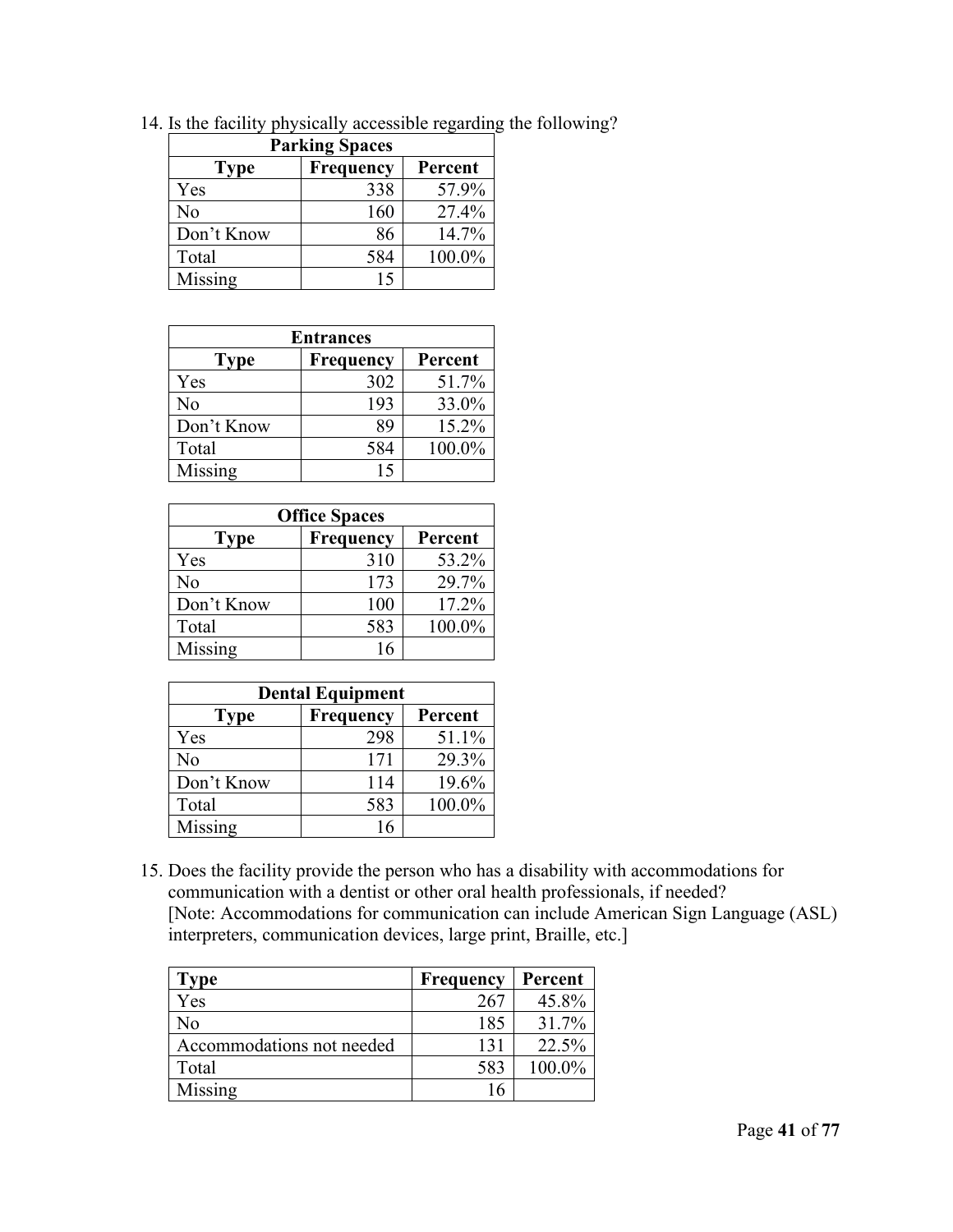16. Did you visit a dentist or a dental clinic for any reason, for the dental care of the person with a disability, **within the past 12 months?** Include visits to dentists and dental specialists, such as orthodontists and oral surgeons, as well as dental hygienists.

| <b>Type</b> | Frequency | Percent |
|-------------|-----------|---------|
| Yes         | 410       | 69.4%   |
| Nο          | 181       | 30.6%   |
| Total       | 591       | 100.0%  |
| Missing     |           |         |

17. Was the facility for the last dental visit for the person with a disability located in Indiana?

| Type    | Frequency | Percent   |
|---------|-----------|-----------|
| Yes     | 320       | 78.0%     |
| Nο      | 90        | 22.0%     |
| Total   | 410       | $100.0\%$ |
| Missing |           |           |

18. What services did the person with a disability receive during his/her last dental visit **within the past 12 months**? (Check **ALL** that apply.)

| <b>Type</b>                                                     | <b>Frequency</b> | Percent |
|-----------------------------------------------------------------|------------------|---------|
| General exam, checkup or consultation                           | 139              | 19.7%   |
| X-rays                                                          | 85               | 12.1%   |
| Dental cleaning                                                 | 170              | 24.1%   |
| Sealant (thin layer of plastic coating painted onto teeth to    |                  |         |
| prevent tooth decay)                                            | 44               | $6.3\%$ |
| Fillings or inlays                                              | 24               | 3.4%    |
| Dental crowns (cap that covers tooth), or dental bridge (device |                  |         |
| that bridges the gap created by one or more missing teeth)      | 38               | 5.4%    |
| Dentures (false teeth which can replace missing teeth and that  |                  |         |
| you can take out and clean daily) or removable partial          |                  |         |
| dentures                                                        | 26               | 3.7%    |
| Root canal (removal of the nerve from inside the root of a      |                  |         |
| permanent tooth)                                                | 16               | 2.3%    |
| Periodontal scaling or root planing (deep tooth cleaning and    |                  |         |
| removal of hard and soft deposits from teeth above and below    |                  |         |
| gums)                                                           | 29               | 4.1%    |
| Follow-up visit for periodontal (gum) disease management        | 22               | 3.1%    |
| Extraction (tooth pulled)                                       | 21               | 3.0%    |
| Abscess or infection treatment                                  | 20               | 2.8%    |
| Other oral surgery (mouth surgery)                              | 9                | 1.3%    |
| Braces or teeth straightening                                   | 23               | 3.3%    |
| Treatment for temporomandibular joint disorders (pain in jaw    |                  |         |
| joint and jaw muscles)                                          | 13               | 1.8%    |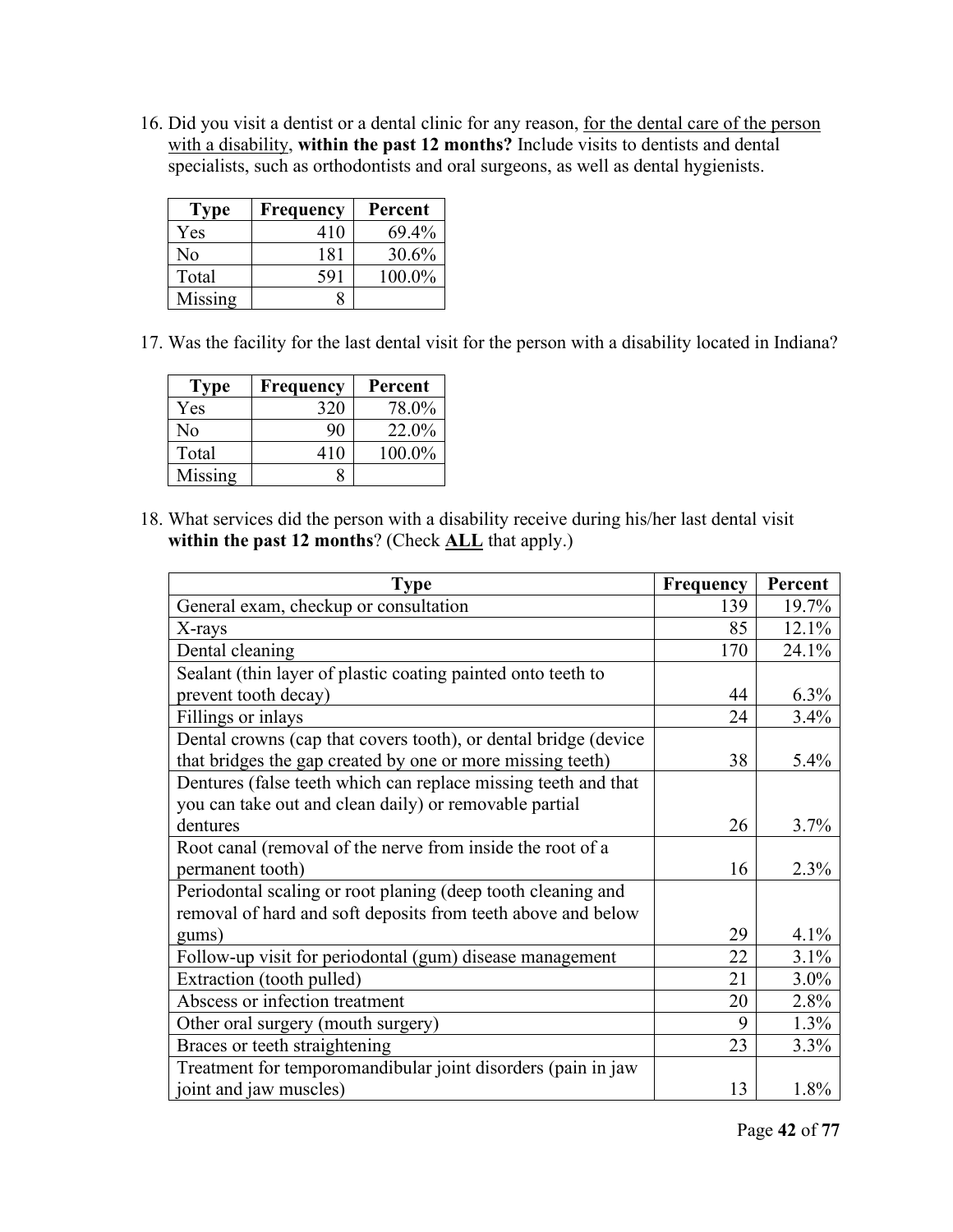| Emergency treatment (for example, broken tooth, pain, etc.) |     |           |
|-------------------------------------------------------------|-----|-----------|
| Other [specified below]                                     |     |           |
| Total                                                       | 704 | $100.0\%$ |
| Missing                                                     |     |           |

- "happy visit" for desensitization
- expander
- They don't want to do anything because he is autistic 2 place I visit and they said they can do it when I ask before I go and they take my money
- I wish there was a great place to take her and then be able to do what it takes to provide services for her needs. They aren't equipped to care for special needs. They don't care that they are in pain. They mix up records. You have to wait forever to get anything done.
- spacers
- Her teeth got counted. Plans made for sedation work but hospital refused to allow dentist to work
- She had all 4 wisdom teeth removed
- 19. In general, how satisfied are you with the dental care the person with a disability received **during the past 12 months**? Would you say…?

| <b>Type</b>           | <b>Frequency</b> | Percent |
|-----------------------|------------------|---------|
| Very satisfied        | 133              | 42.8%   |
| Somewhat satisfied    | 125              | 40.2%   |
| Somewhat dissatisfied | 29               | 9.3%    |
| Very dissatisfied     | 24               | 7.7%    |
| Total                 | 311              | 100.0%  |
| Missing               |                  |         |

20. **During the past 12 months**, how often did the dentist or other oral health professionals of the person with a disability…

| Spend enough time with the person with a disability? |           |         |
|------------------------------------------------------|-----------|---------|
| <b>Type</b>                                          | Frequency | Percent |
| Always                                               | 95        | 30.4%   |
| Usually                                              | 104       | 33.3%   |
| Sometimes                                            | 92        | 29.5%   |
| Never                                                | 21        | 6.7%    |
| Total                                                | 312       | 100.0%  |
| Missing                                              | 16        |         |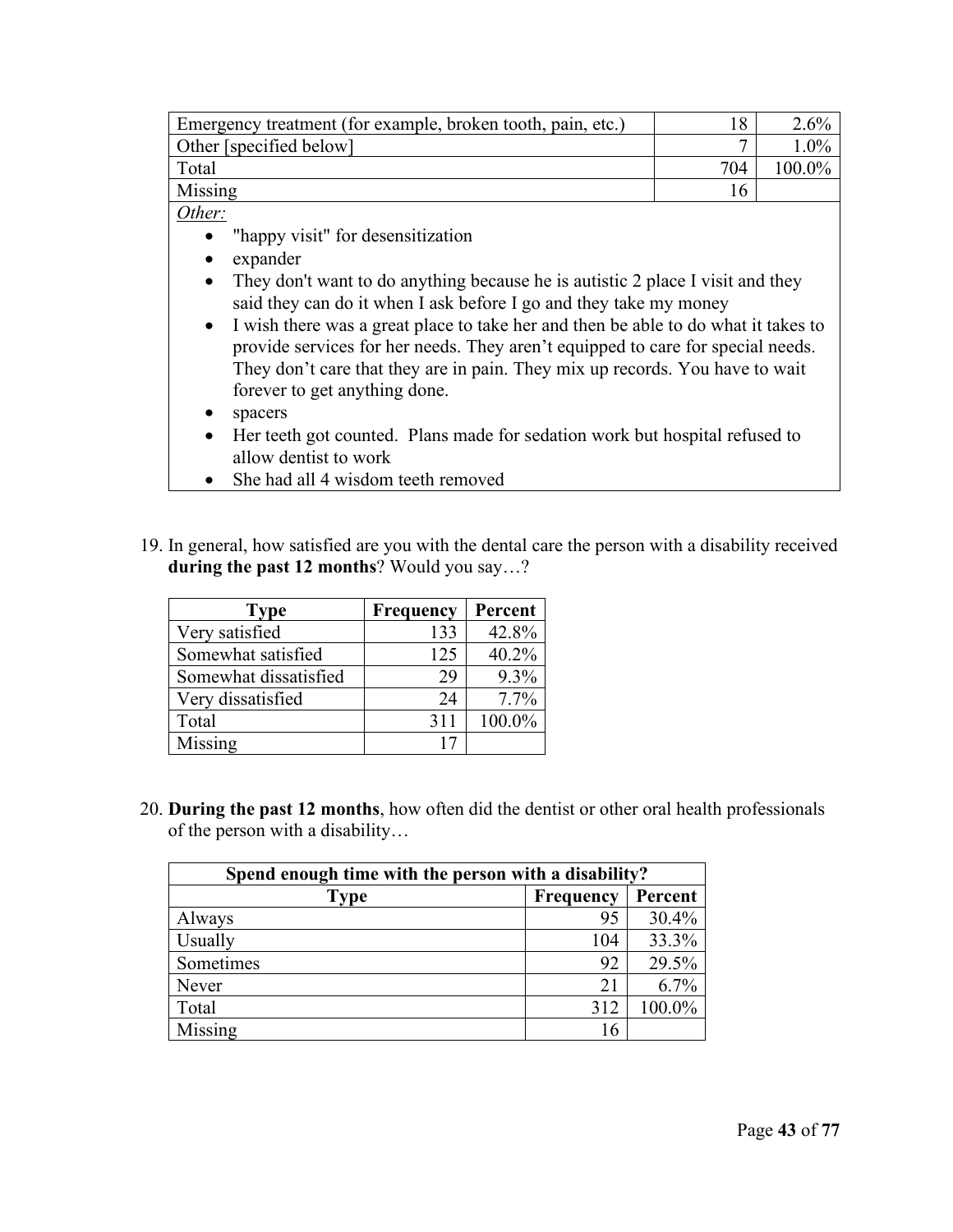| Listen carefully to you? |           |         |
|--------------------------|-----------|---------|
| <b>Type</b>              | Frequency | Percent |
| Always                   | 111       | 35.8%   |
| Usually                  | 79        | 25.5%   |
| Sometimes                | 91        | 29.4%   |
| Never                    | 29        | 9.4%    |
| Total                    | 310       | 100.0%  |
| Missing                  | 18        |         |

| Listen carefully to the person with a disability? |           |         |
|---------------------------------------------------|-----------|---------|
| <b>Type</b>                                       | Frequency | Percent |
| Always                                            | 103       | 33.0%   |
| Usually                                           | 123       | 39.4%   |
| Sometimes                                         | 58        | 18.6%   |
| Never                                             | 28        | $9.0\%$ |
| Total                                             | 312       | 100.0%  |
| Missing                                           | 16        |         |

| Show sensitivity to your family's values and customs? |                  |         |
|-------------------------------------------------------|------------------|---------|
| Type                                                  | <b>Frequency</b> | Percent |
| Always                                                | 99               | 31.7%   |
| Usually                                               | 96               | 30.8%   |
| Sometimes                                             | 91               | 29.2%   |
| Never                                                 | 26               | 8.3%    |
| Total                                                 | 312              | 100.0%  |
| Missing                                               | 16               |         |

| Provide specific information you needed concerning the person<br>with a disability? |           |         |
|-------------------------------------------------------------------------------------|-----------|---------|
| <b>Type</b>                                                                         | Frequency | Percent |
| Always                                                                              | 103       | 33.1%   |
| Usually                                                                             | 113       | 36.3%   |
| Sometimes                                                                           | 74        | 23.8%   |
| Never                                                                               | 21        | 6.8%    |
| Total                                                                               | 311       | 100.0%  |
| Missing                                                                             |           |         |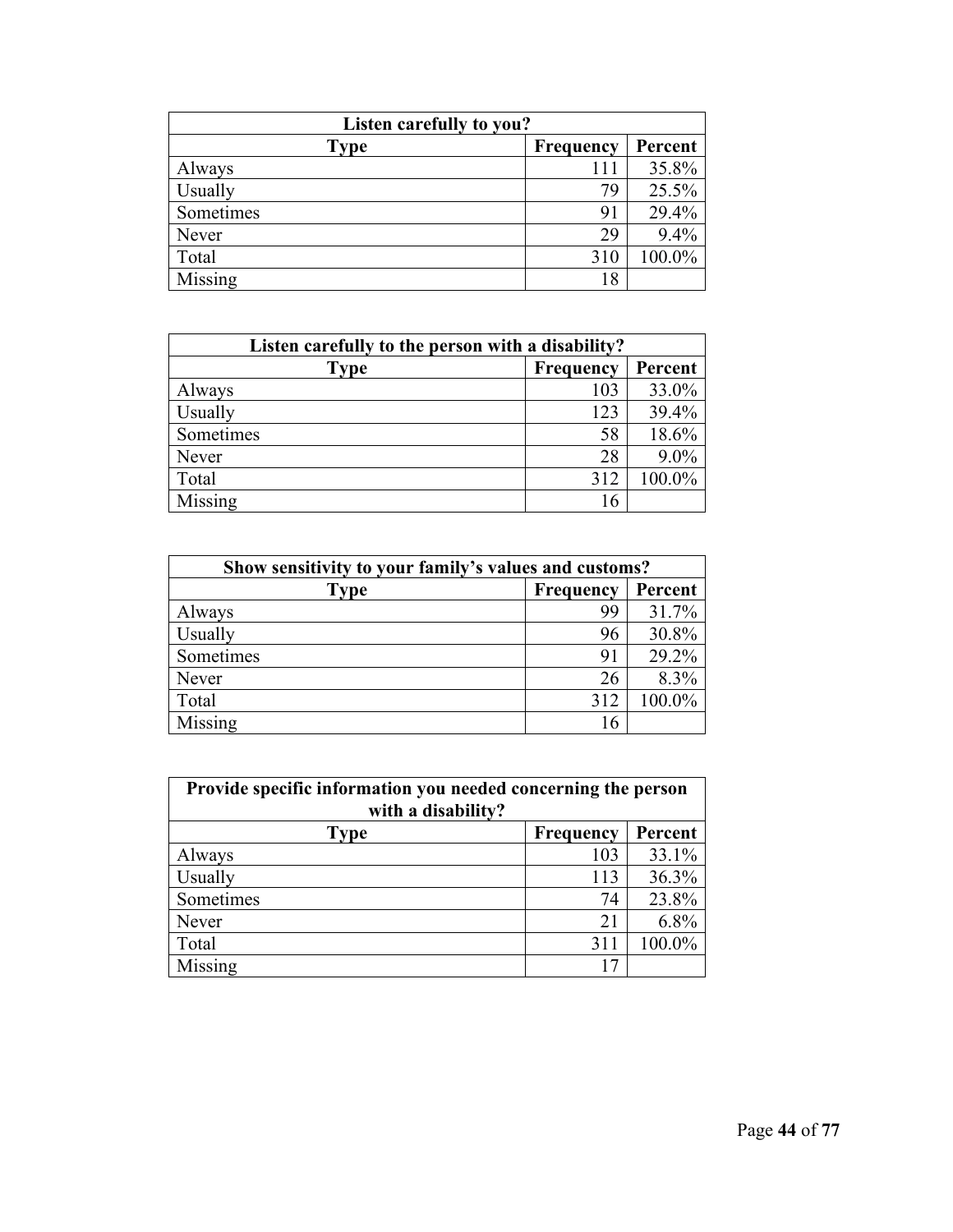| Help you feel like a partner in the dental care of the person with<br>a disability? |                  |         |
|-------------------------------------------------------------------------------------|------------------|---------|
| <b>Type</b>                                                                         | <b>Frequency</b> | Percent |
| Always                                                                              | 103              | 33.0%   |
| Usually                                                                             | 128              | 41.0%   |
| Sometimes                                                                           | 57               | 18.3%   |
| Never                                                                               | 24               | 7.7%    |
| Total                                                                               | 312              | 100.0%  |
| Missing                                                                             | 16               |         |

| Make it easy for you to ask questions or raise concerns? |     |         |
|----------------------------------------------------------|-----|---------|
| Type<br>Frequency                                        |     | Percent |
| Always                                                   | 103 | 33.0%   |
| Usually                                                  | 96  | 30.8%   |
| Sometimes                                                | 93  | 29.8%   |
| Never                                                    | 20  | 6.4%    |
| Total                                                    | 312 | 100.0%  |
| Missing                                                  | 16  |         |

| Make it easy for the person with a disability to ask questions or<br>raise concerns? |           |         |
|--------------------------------------------------------------------------------------|-----------|---------|
| <b>Type</b>                                                                          | Frequency | Percent |
| Always                                                                               | 94        | 30.3%   |
| Usually                                                                              | 103       | 33.2%   |
| Sometimes                                                                            | 90        | 29.0%   |
| Never                                                                                | 23        | 7.4%    |
| Total                                                                                | 310       | 100.0%  |
| Missing                                                                              | 18        |         |

| Allow you to be present with the person with a disability during<br>dental care services? |           |         |
|-------------------------------------------------------------------------------------------|-----------|---------|
| <b>Type</b>                                                                               | Frequency | Percent |
| Always                                                                                    | 111       | 35.8%   |
| Usually                                                                                   | 119       | 38.4%   |
| Sometimes                                                                                 | 55        | 17.7%   |
| Never                                                                                     | 25        | 8.1%    |
| Total                                                                                     | 310       | 100.0%  |
| Missing                                                                                   | 18        |         |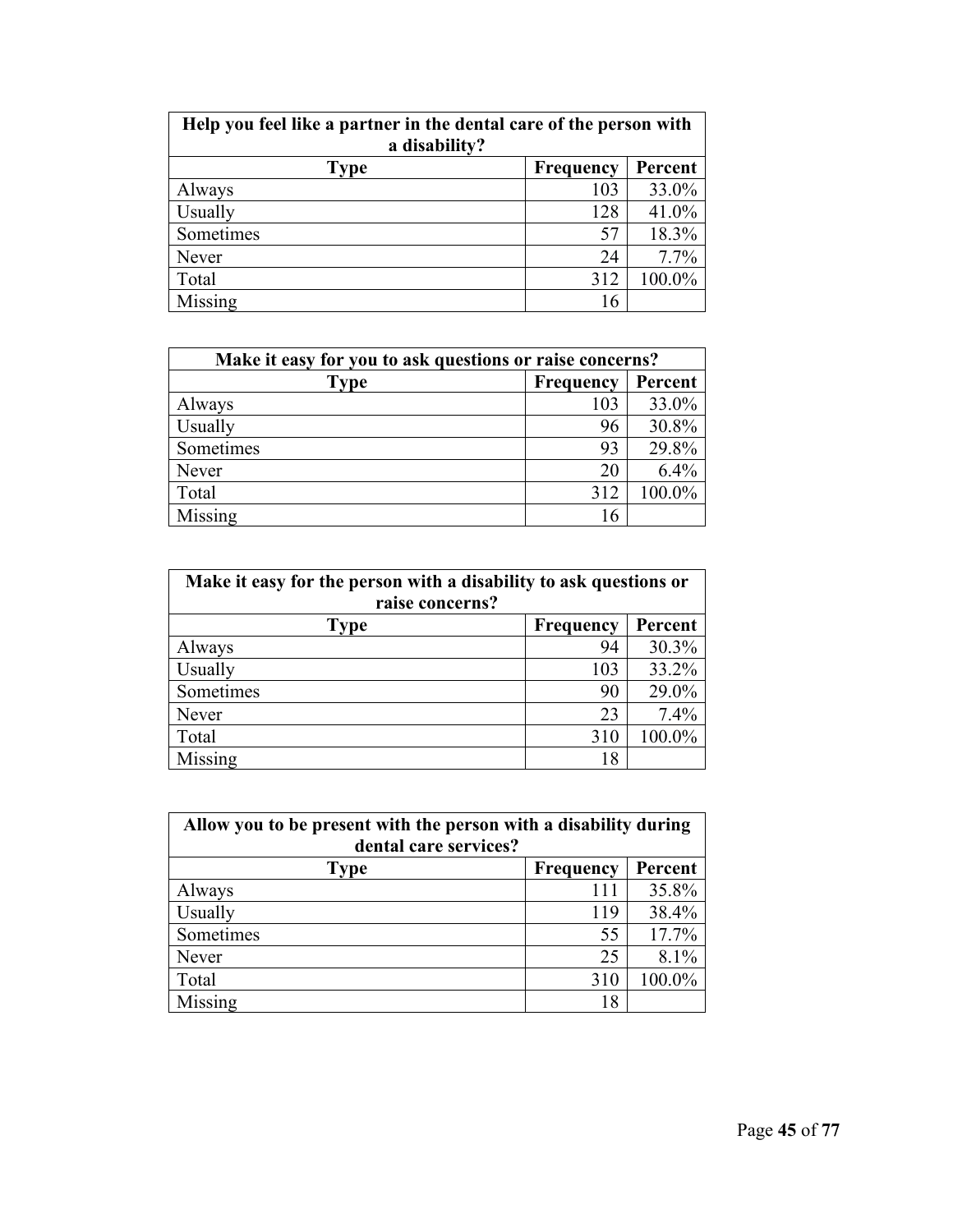21. **During the past 12 months**, was the person with a disability **delayed in** getting dental care, tests, or treatments you or a dentist believed to be necessary?

| <b>Type</b> | Frequency | Percent |
|-------------|-----------|---------|
| Yes         | 293       | 50.1%   |
| Nο          | 292       | 49.9%   |
| Total       | 585       | 100.0%  |
| Missing     | 14        |         |

22. What were the **main** reasons the person with a disability was **delayed in** getting dental care, tests, or treatments you or a dentist believed to be necessary? [Choose up to **THREE** answers.]

| <b>Type</b>                                                    | <b>Frequency</b> | Percent |
|----------------------------------------------------------------|------------------|---------|
| Could not afford care                                          | 43               | 6.4%    |
| Could not find a dentist who accepts insurance plan            | 45               | 6.7%    |
| Dentist's office/clinic or dental equipment (for example,      |                  |         |
| dental chair) not physically accessible                        | 48               | $7.2\%$ |
| Dentist too far away from where I live                         | 86               | 12.9%   |
| No transportation                                              | 36               | 5.4%    |
| No appointments available                                      | 35               | 5.2%    |
| No accommodation available for communication with dentists     |                  |         |
| or oral health professionals                                   | 89               | 13.3%   |
| I could not get time off work                                  | 40               | $6.0\%$ |
| Did not know where to go to get care                           | 28               | 4.2%    |
| Family member's (the person with a disability) fear,           |                  |         |
| apprehension, nervousness, or dislike of going to a dentist    | 58               | 8.7%    |
| Concern that the person with a disability will have difficulty |                  |         |
| controlling his/her behavior                                   | 33               | 4.9%    |
| Need for anesthesia                                            | 31               | 4.6%    |
| Coronavirus pandemic (COVID-19) [specified below]              | 89               | 13.3%   |
| Other [specified below]                                        |                  | $1.0\%$ |
| Total                                                          | 668              | 100.0%  |
| Missing                                                        | 26               |         |

*Delayed in dental services because of COVID-19:* 

- limited places to perform oral surgery were available.
- Inconvenient to go out
- Travel restrictions
- offices not open
- All appointments were cancelled for a period of time, including our scheduled appointment
- I am afraid that you will get covid-19
- appointments cancelled
- Disabled person was ill and other family member died of Covid-19
- Cleaning and exam delayed; only urgent dental needs addressed.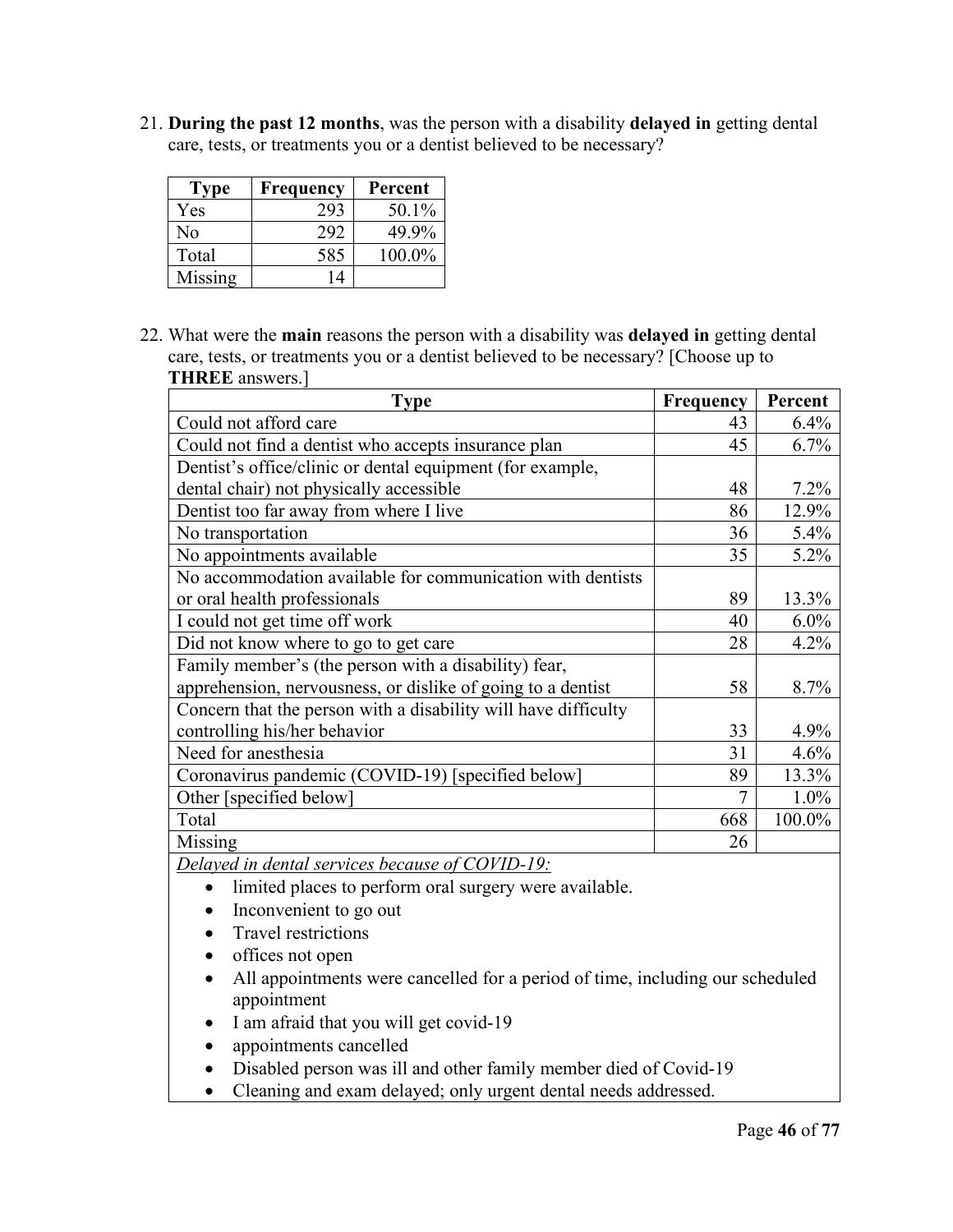- We avoided public places in April when due for an appointment.
- Services were suspended due to the outbreak.
- The COVID-19 outbreak has led to a temporary shutdown.
- Dental offices closed during shutdown.
- I was not wanting to chance the hospital exposure during COVID-19 because of the intubation and anesthesia
- Social alienation
- Closed because of Covid, emergency only. Said they would call to reschedule but have not done so yet.
- Office closed
- Office shut down

- Inflexible scheduling options
- had to keep applying for approval from insurance and medicaid
- They said they were going to schedule her out with orthopedic specialist and we have yet to hear from them. I wish there was a good place to take her that does everything
- Need an oral surgeon and cannot find one close
- Was seriously injured in an accident and needed to fully recover before having more surgical procedures
- Hospital refused based on disability
- Oral surgeon completely unable to understand how her disabilities played a role in her wisdom teeth removal. We had an issue because she couldn't eat/drink and have IV sedation. I told them she'd get nauseous if she didn't eat with her morning meds for epilepsy)and he thought he could just do it awake. Ended up rescheduling for later time the next week. And getting her into her neuro prior. Surgeon did not let me come back with her even though I requested to be with her until IV sedation. When I addressed concerns with her epilepsy, surgeon responded it wouldn't bother him if she had a seizure. I mean, come on. He was terrible with disabilities. Just the worst.
- 23. **During the past 12 months**, how many times has the person with a disability gone to a **HOSPITAL EMERGENCY ROOM** because of any kind of dental care or dental pain?

| <b>Type</b>     | Frequency | Percent |
|-----------------|-----------|---------|
| None            | 193       | 33.7%   |
| Once            | 180       | 31.4%   |
| 2-3 times       | 153       | 26.7%   |
| 4 times or more | 47        | 8.2%    |
| Total           | 573       | 100.0%  |
| Missing         | 26        |         |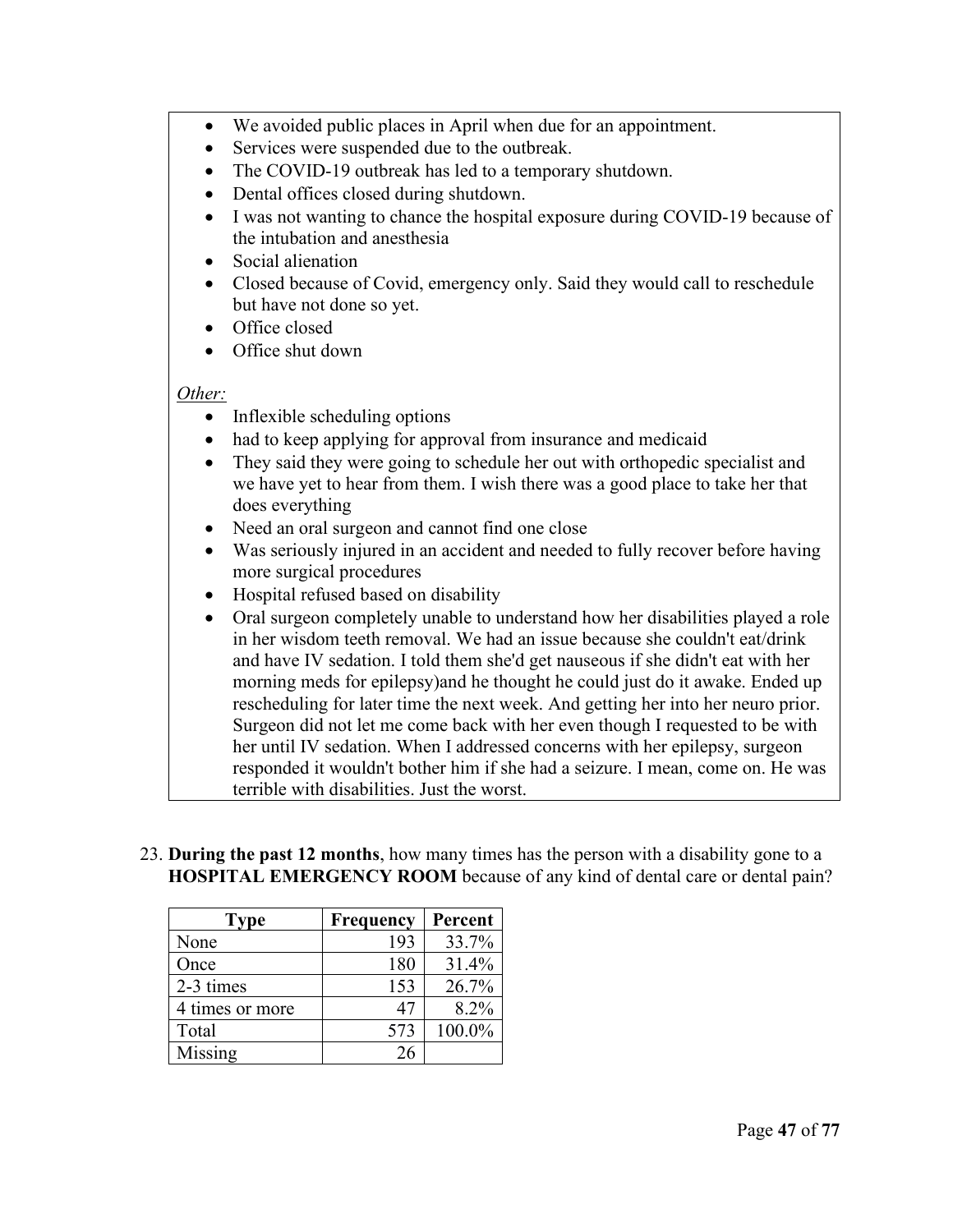24. **During the past 12 months,** was the person with a disability EVER covered by ANY kind of health insurance or health coverage plan?

| Type                                 | <b>Frequency</b> | Percent |
|--------------------------------------|------------------|---------|
| Yes, they were covered all 12 months | 274              | 47.1%   |
| Yes, but they had a gap in coverage  | 179              | 30.8%   |
| No                                   | 129              | 22.2%   |
| Total                                | 582              | 100.0%  |
| Missing                              | 17               |         |

25. **During the past 12 month**s, was the person with a disability covered by any of the following types of health insurance or health coverage plan? (Check **ALL** that apply.)

| <b>Type</b>                                                 | Frequency | Percent |
|-------------------------------------------------------------|-----------|---------|
| Insurance through caregiver's current or former employer or |           |         |
| union                                                       | 135       | 21.4%   |
| Insurance through his/her (the person with a disability)    |           |         |
| current or former employer or union                         | 120       | 19.0%   |
| Insurance purchased directly from an insurance company      | 111       | 17.6%   |
| Medicaid, Medical Assistance, or any kind of government     |           |         |
| assistance plan for those with low incomes or a disability  | 177       | 28.1%   |
| Children's Special Health Care Services (CSHCS) program     | 52        | 8.3%    |
| TRICARE or other military health care                       | 6         | 1.0%    |
| Indian Health Service                                       | 28        | 4.4%    |
| Other [specified below]                                     |           | 0.2%    |
| Total                                                       | 630       | 100.0%  |
| Missing                                                     | 27        |         |
| Other:                                                      |           |         |
| unsure                                                      |           |         |

26. How confident are you filling out medical/dental forms by yourself?

| <b>Type</b> | <b>Frequency</b> | Percent |
|-------------|------------------|---------|
| Extremely   | 139              | 24.3%   |
| Very        | 187              | 32.7%   |
| Moderately  | 163              | 28.5%   |
| Slightly    | 47               | 8.2%    |
| Not at all  | 36               | 6.3%    |
| Total       | 572              | 100.0%  |
| Missing     | 27               |         |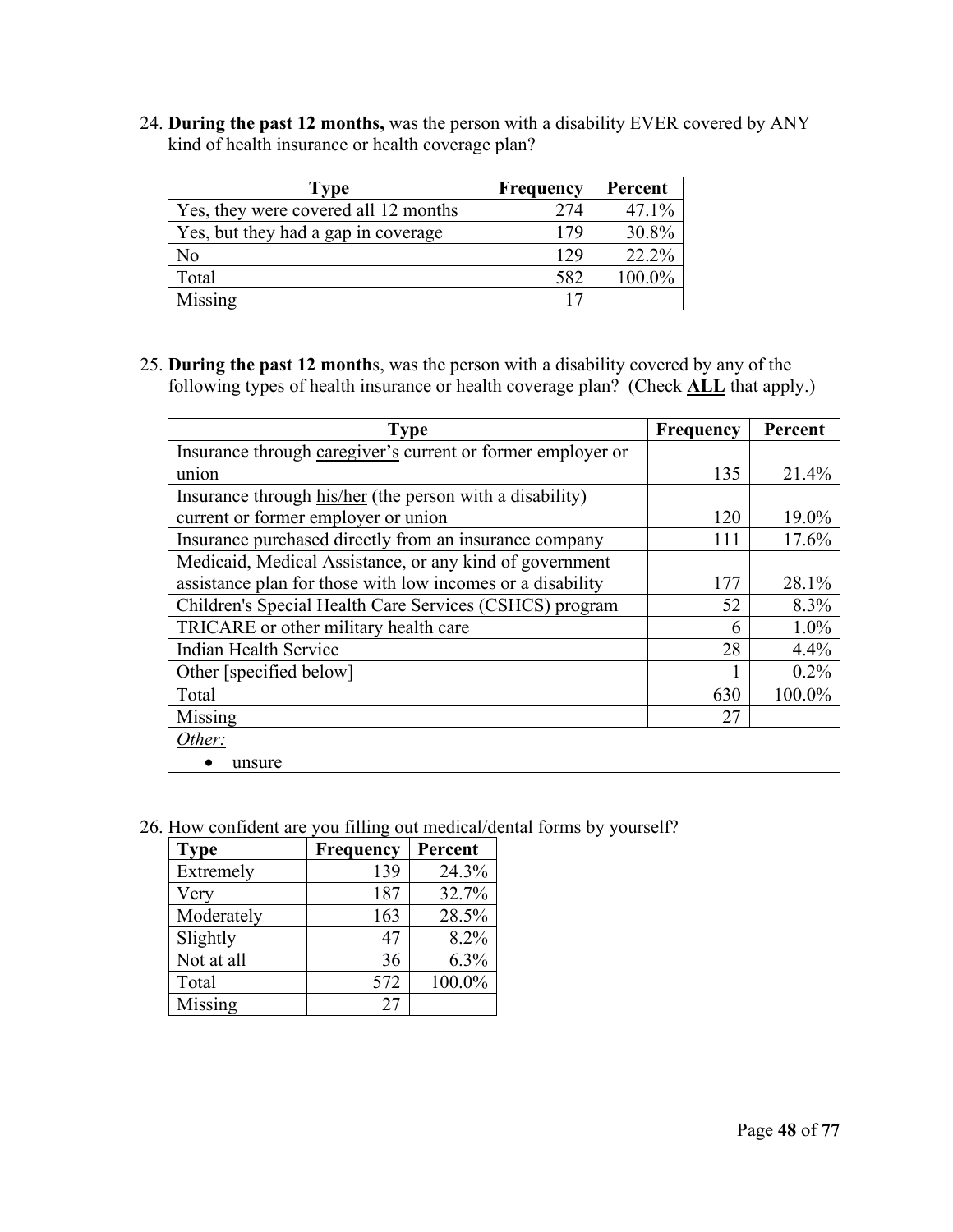- 27. How do you think the dental workforce in Indiana (e.g., dentists, dental hygienists, dental assistants, or office staff) could improve their services or practice for people with disabilities?
- Provide better comprehensive coverage. Getting more qualified doctors in the area.
- Not sure
- Our dentist has a special hour, 11-12, set aside for just a few patient with I/DD.
- Very good. It's just a little far away. I hope more dental institutions can be set up.
- They should be more understanding about mental health problems on teenagers. They should be train to understand that some disabilities are not visible.
- The cost of dental diagnosis for the disabled is high and the places are few, hope to add some welfare policies and professional medical team to help them
- Provide general health information, including information on care measures for newborns with disabilities and children with disabilities, and visit the nearest dental hospital to begin oral care and rehabilitation as early as possible
- training for autism and sensory supports
- take time to listen and explain, the first dentist we went to didn't listen and didnt explian and just started working and it made my son scared, our current dentist listens and will explain and is aware of his fears and will do what they can to help and they understand he has issues and will accomidate as much as they can
- Should help the disabled
- Help the disabled with dental care
- Special beds that allow proper restraint. Office hours dedicated to special needs. Understanding that pain is extremely unmanageable for cognitive disabilities and more help is needed to maintenance that pain.
- My sons Dentist, is wonderful , with the Disabled community. Other, could learn from him, the patience, and understanding.
- I've had nothing but superb service from our dental care provider.
- Dental staff establishes relationships with patients and communicates the importance of good dental care in a timely manner. Very good and professional
- I think it would be great
- Better understanding and training regarding sensory issues
- none
- Friendly talk to the disabled
- Help the disabled and teach them how to take care of their teeth
- Should be more concerned about the disabled
- Should be more concerned about the disabled
- B: yes.A number of disabled people interactive communication, physical and mental happiness.
- Help the disabled and teach them how to take care of their teeth
- There should be more free services for the disabled
- Help the disabled and teach them how to take care of their teeth
- Be more consistent...
- There should be more free services for the disabled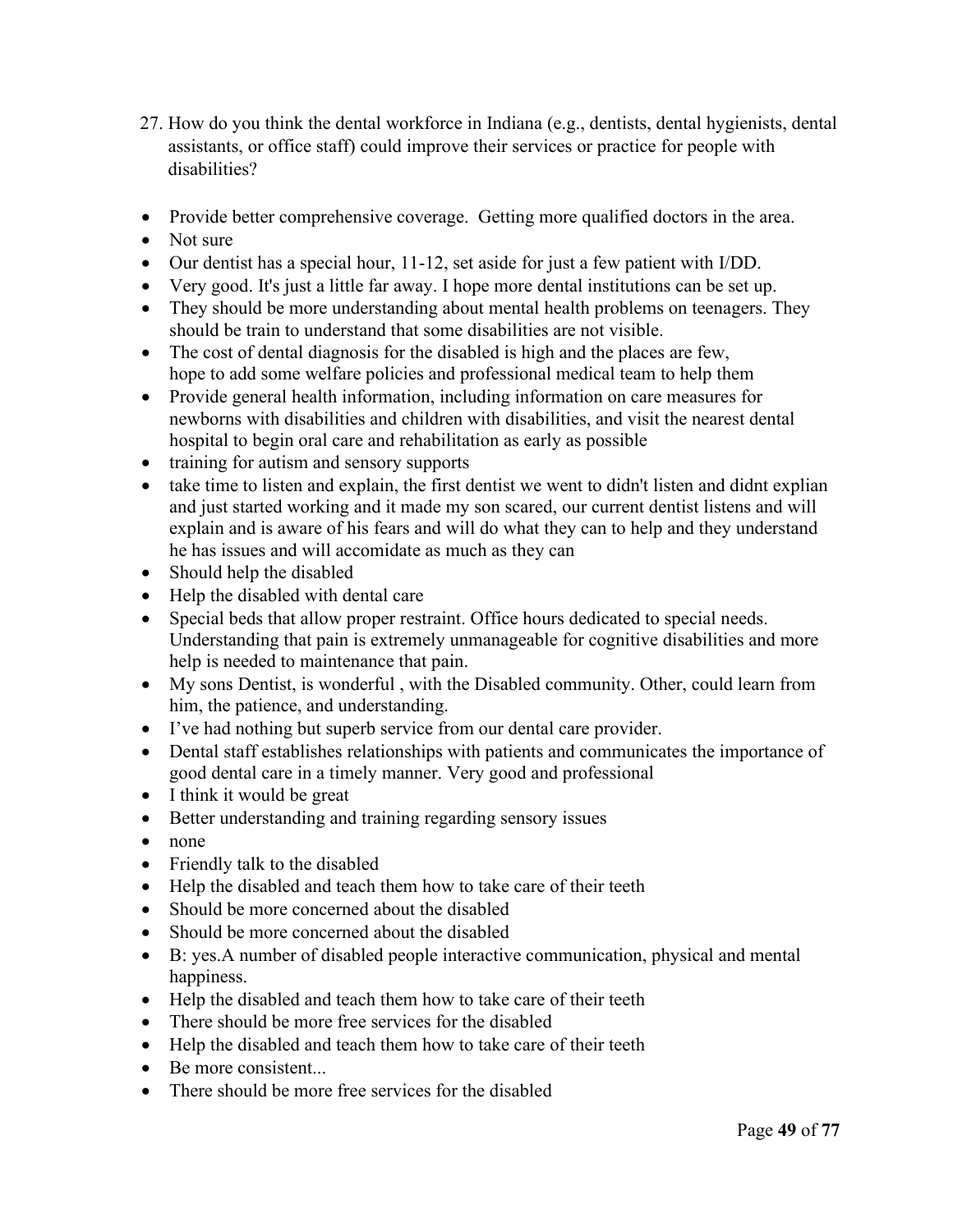- Include PWD in discussions/plans! Understanding of sensory sensitivities and accommodations for them. More education/support for dental care at home.
- I think their technology needs to be improved.
- Faster anesthetics should be used
- Very responsible
- Work conscientiously and responsibly, love work, obey the overall arrangement, good image
- Provide some communication equipment for people with disabilities
- Generally speaking, the service was very considerate
- Will basically meet my requirements
- I think dental staff should visit clients regularly to get data
- I think we should call a client frequently to ask about the situation, so as to improve our treatment plan
- Doctors can't have any discrimination
- I think they are great and they are treated equally.
- Their service attitude was very good and they were very responsible to us
- Disabled persons are a disadvantaged group in society, and serving the disabled wholeheartedly is our purpose
- You can compare the best doctors or hospitals
- It would be better if you could come to the door
- People who need to know body language
- People who know sign language or spoken language are needed
- The service is excellent
- The dentist's behavior is too rude. It should be gentle
- It's too violent in dental care
- The charge should be reduced
- Some people look at it differently
- Some equipment for people with disabilities is needed
- no problem
- Change the concept of racial discrimination
- Strengthen the education of doctors
- There is a need for dental staff dedicated to the disabled
- It's good enough now
- It's already perfect
- Build a barrier free access
- Build more dental clinics
- I think there are fewer insurance reimbursements
- The service attitude was very good
- Their treatment cycle is too long
- we should call a client frequently to ask about the situation, so as to improve our treatment plan
- Poor service attitude
- Very good
- the oral health of the disabled is very noteworthy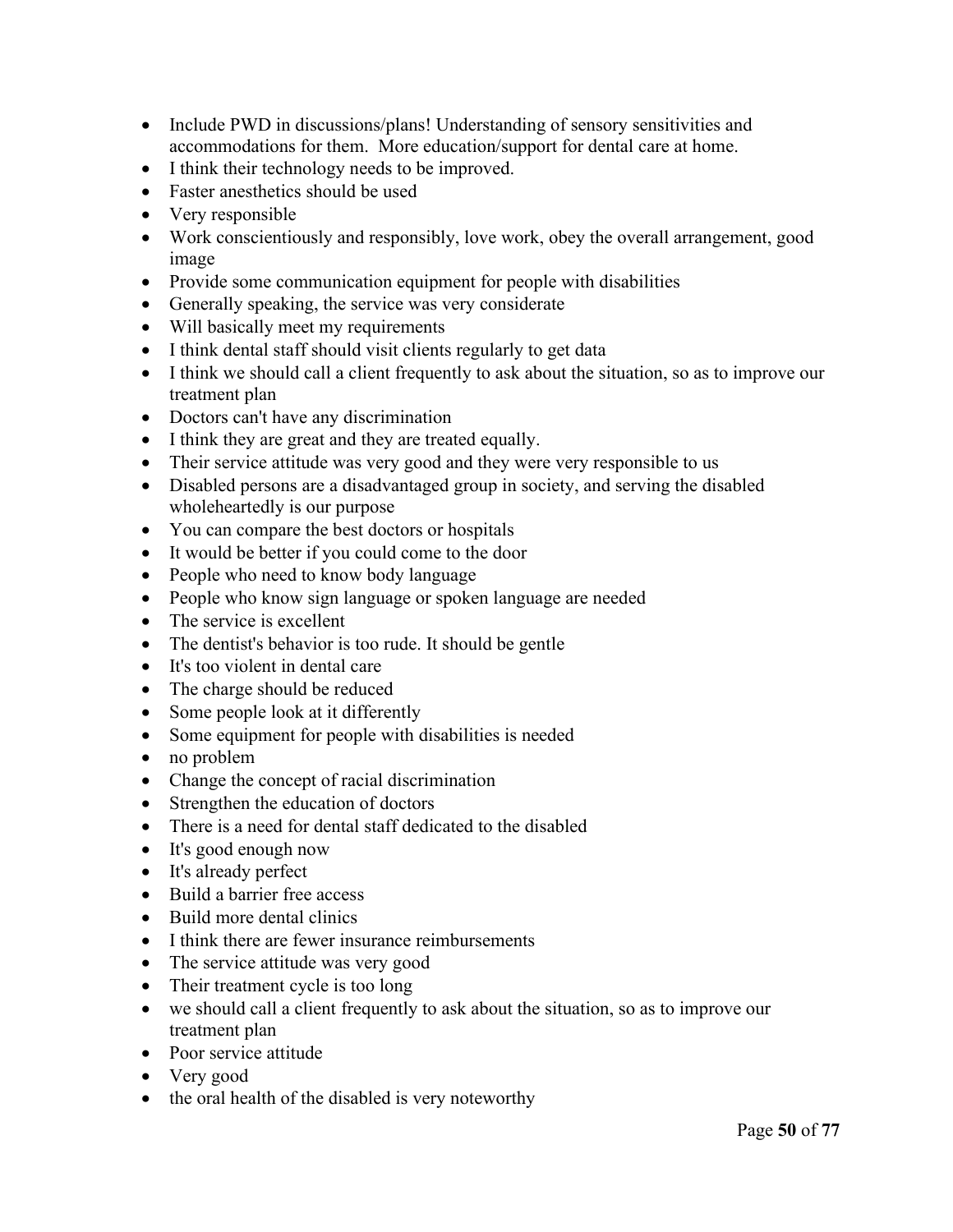- For special groups of people can visit the hospital regularly
- Basically, the service was of a very high standard
- The dentist's office is too far away
- The dental clinic charges too much
- More training. Listening to families. Costs are clear up front. Not requiring children to be papoosed and not charging for that requirement. Sunglasses, headphones, conscious sedation available.
- The dentist's behavior is too rude. It should be gentle
- More help and services for children with disabilities
- So-so
- yes
- Allow caregivers to accompany persons with disabilities while receiving services (i.e., wherever procedure will allow), while where appropriate PPE.
- I think they are very friendly to people with disabilities, it would be better if you have more patience
- The doctor is very professional and the service is also very good
- How to sufficiently clean and examine while being accommodating and respectful of disabilities
- A better chair for taking x raus
- very good
- perfect
- Improve the equipment which suit with disabilities
- More hours available. Improve accessibility.
- Be professional and service-oriented
- Help the disabled and teach them how to take care of their teeth
- There should be more free services for the disabled
- Should be more concerned about the disabled
- Increase professional knowledge
- Help the disabled and teach them how to take care of their teeth
- Should help the disabled do more dental care
- Should be more concerned about the disabled
- I think they will improve their working attitude
- professional
- Should help the disabled do more dental care
- There should be more free services for the disabled
- Should be more concerned about the disabled
- Help the disabled and teach them how to take care of their teeth
- Be aware that you might need to take a little more time as that person may have high anxiety. Also there are often sensory issues which can cause outbursts at times.
- Directory of providers who are experienced or open to working with a variety of disabilities. Maybe even indicate areas of disability that they are comfortable with. I also know families who seek dentists who use sedation, but I do not personally need that for our child.
- Performing routine work assisting patients' homes.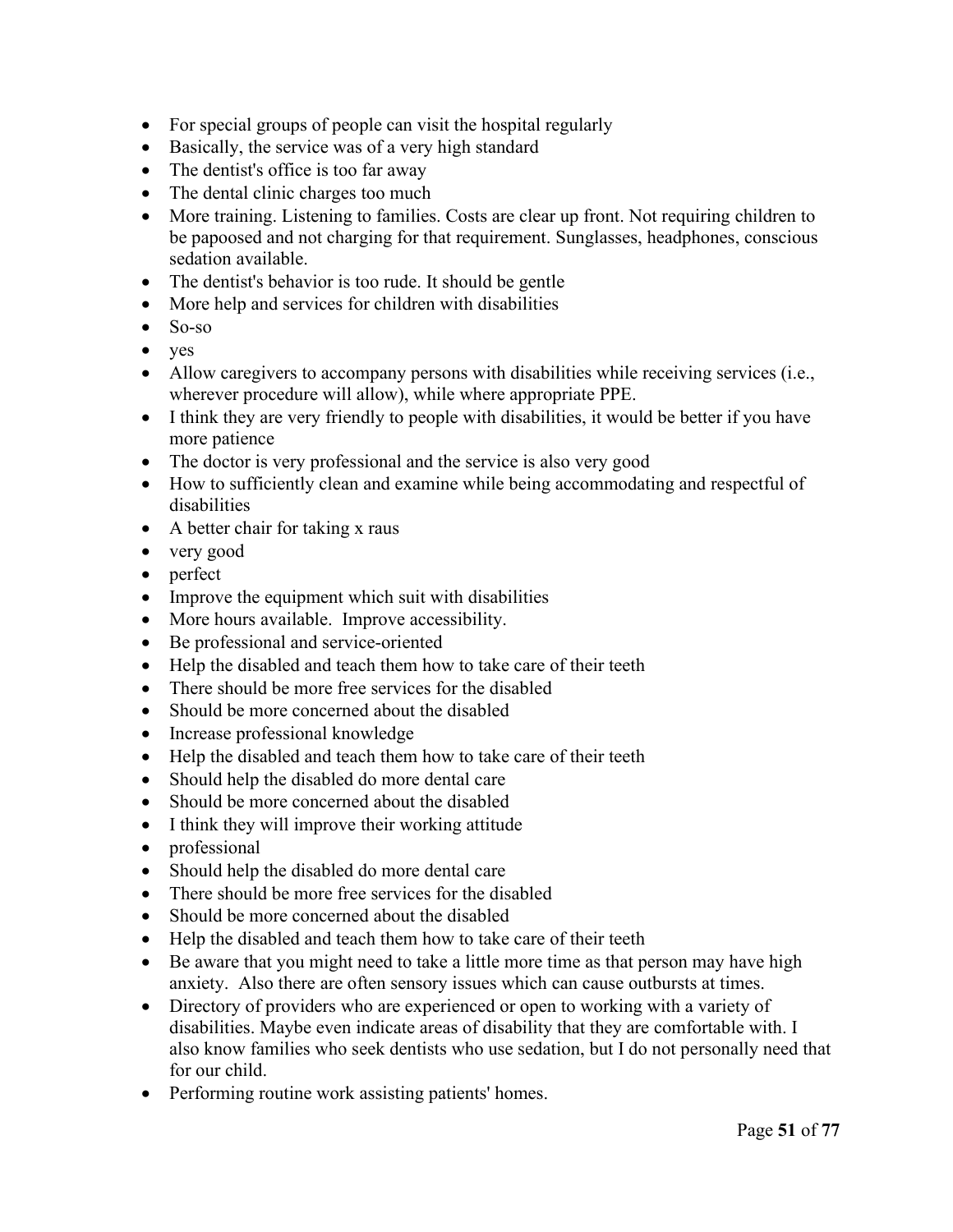- no opinion
- Change your attitude and be more patient.
- No bad<sub>o</sub>
- Provide professional services to those in need
- Improve service quality and hardware facilities
- Improve service quality and hardware facilities
- Help the disabled and teach them how to take care of their teeth
- Publish a list of dentists who regularly treat people with disabilities, broken with specialization -- type of pain relief, ages of patients seen, behavioral adaptations or specialty, etc. Make this available to the Autism, Down syndrome and other disability organizations
- Accept Medicaid (particularly orthodontists), speak directly to person w disability while also speaking w caregiver.
- Should be more concerned about the disabled
- There should be more free services for the disabled
- Should help the disabled do more dental care
- I think they should take an annual course on disabilities.
- Fishers Pediatric Dentistry is the kindest and caring for kids with special needs
- Need more pediatric dentists available. The family dentist practice does not have a pediatric dentist. Was able to choose from a larger list of out of network providers covered under Aetna DMO, but then once they had the only in network pediatric dentist in Indiana who is a 40 minute drive away from us, our out of network authorization was cancelled. We decided it was more important for our child with autism to remain with his current dentist, so we pay out of pocket for his dental care.
- We go to Dr Flecks office inClarksville. They are always great with my son. Always willing to help
- $\bullet$  n/a
- Need more dentist to accept Medicaid. Very few in our area do. I think all medical, dentists and eye drs should be required to accept medicaid to allow them to receive the best care possible and keep the families and caregivers together. When I raised my kids it was a family affair you all went to the same eye Dr, dentist and Dr unless you were told a specialist was needed
- More dentist offices need to have a specialty for our disabled population. It is hard to find ones who are willing to take these patients
- I think you should have some kind of training to learn how to deal with people with disabilities
- They need to care for them as they are people who has feelings and be patient with them.

If you don't have a heart to care don't said that you can do it. I love my son and I'm so frustrated when I see people who don't care. He is a person and he need to be treated like a person.

- They need to talk to the person they are doing work on/for AND the parent or guardian. They should have access to sign interpreters.
- They need taught how to work with the parents and especially the patients. They need training on how to work with special needs. They need to have everything in order to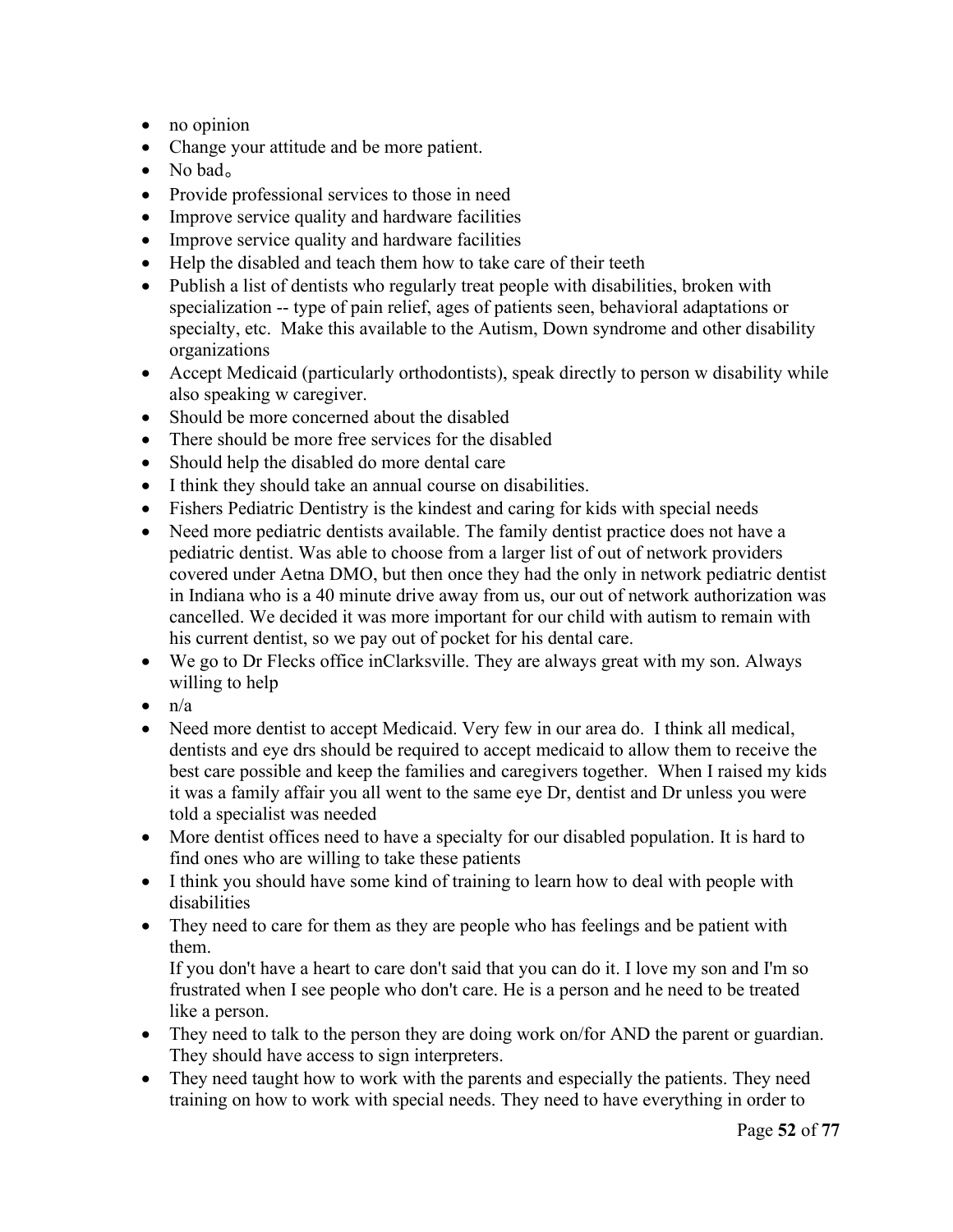properly care for their needs. They need to take the time and care to listen to the caregiver And take serious what they are telling them. Because we know the patient best. They can't get mad because they are told to shit up and get in a kids face and refuse to take care of the child. They need patience above all.

- Accept them as patients.
- na
- Should help the disabled do more dental care
- services without a dentist's comprehensive oral examination
- Oral health care in traditional dental practice settings
- Increase Access to General and Specialty Dental Services.
- a disproportionate number of ... dentists, dental hygienists, dental assistants, and dental laboratory technicians.
- LESS members of the health care workforce (specifically including dentists).
- a requirement that public health dental hygienists work under the direction of a supervising
- across programs that may foster access and contribute to improving the quality of oral
- To address scope of practice and supervision requirements
- Should help the disabled do more dental care
- Should help the disabled do more dental care
- online services
- Help the disabled and teach them how to take care of their teeth
- There should be more free services for the disabled
- Should help the disabled do more dental care
- clinics and pediatricians are more improved
- There should be more free services for the disabled
- There should be more free services for the disabled
- Main issue for oral surgeon office to evaluate TMJ was that the assessments rely so much on the patient response. Difficult for non verbal patients on autism spectrum.
- More acceptance of Indiana insurances, more pediatric offices that provide a range of care instead of just general services. Pediatric oral surgeon was recommended, list of recommendations was provided but they don't accept insurance and therefore needs have waited.
- $\bullet$  N/a
- They need to stop overbooking. We usually have to wait at least an hour before he's seen. There have been times when they forgot we were there and we waited over 2 hours. That is a long time for a child with a disability.
- Education about disabilities. It is very important to have a dental staff that is knowledgeable about the different behaviors that go along with the disability. Patience and understanding can go a long way! Taking an adult who is mentally like having a small child and acting like a small child and not the adult that their body portrays can be very hard on caregiver and client. Every time we go to the dentist , we hope it won't be a freak out moment.
- Great
- They all did a great job and I thank them for it.
- Making room for wheelchairs in the examining rooms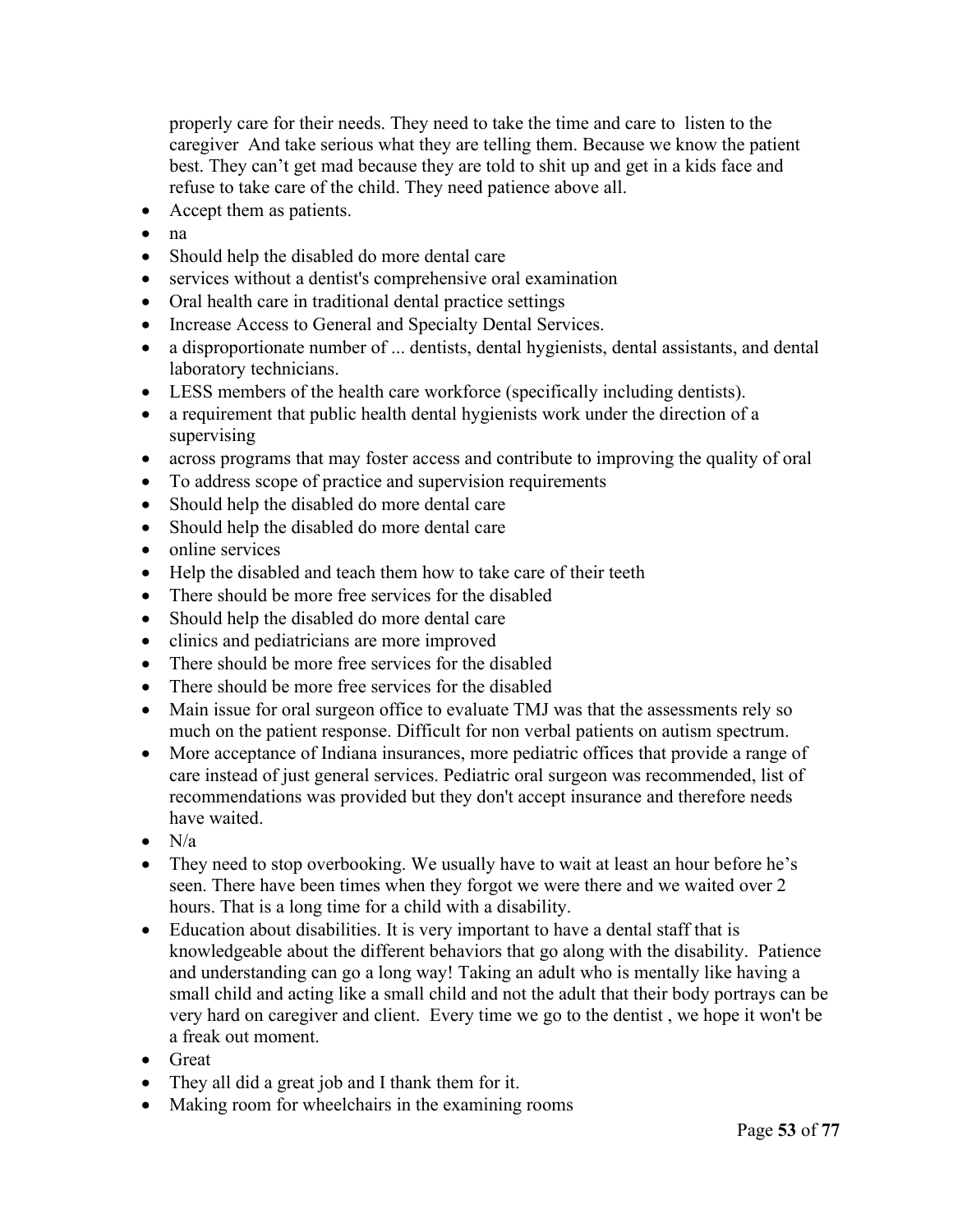- They need to hire more medical professionals to meet the huge demand for medical care.
- They need to improve appointment efficiency.
- They did their job well, they were professional, they were fantastic!
- They're very patient with my kids.
- Show us how to care for teeth when the person has sensory issues of the mouth and cannot clean teeth effectively. Also, we left a previous practice because they would not let me (parent) accompany my young child during a procedure that caused my child a great deal of fear and anxiety.
- Yes. Right now my son still sees a pediatric dentist, but at 23 yrs old he is going to need to move on but have no idea where to take him.
- Some dental assistants should be more gentle.
- They were very professional and I trusted them.
- nice
- More that accept medicaid/medicare. More that are adaptable to special needs: patient, understanding hygienists, dentist.
- Caring for them is not pitiful! Caring about others is better than everything. When you are with them, don't always emphasize what is good. In fact, some things are very difficult for them to do. You can think from the side and better safeguard their interests
- They're great. We don't need special treatment because it makes us miserable
- The service attitude is very sincere, I like it very much
- Have more rental providers accepting Medicaid. And paying the provider better
- I am very satisfied with the service
- Lower charges
- Very patient
- They are very professional
- Can be more patient
- Ask if accomadations are needed?
- My daughter has autism. If she were to go to a dentist she would need to be fully sedated. She would not cooperate. Unless there was a program that would work with her on a weekly basis and was free bc we do not have the money for multiple visits.
- The practice that treats us is brilliant.
- More dental practice need to accept Medicaid/Medicare in our area. Because my disabled individual has gone to this particular dentist for over 10 years and is autistic and wont go elsewhere after the dentist chose not to accept Medicaid and Medicare I have to pay out of pocket which is hard but I will do what I have to for my child thank goodness they have good oral hygiene but I blame it on "good ol Obama care" it's over \$120.00 out of pocket every 6 mos. Hopefully no dental work is ever needed.
- Provide private office care. It is difficult to get from the parking structure to the Outpatient medical area in the large outpatient care center pushing a wheelchair.
- Dentists who provide care to disabled adults should be permitted to utilize comforting "papoose boards" with Velcro to swaddle the patient if the patient is fearful and/or becomes agitated during treatment. Anxiety drugs should not be a disabled adult's only option in these cases.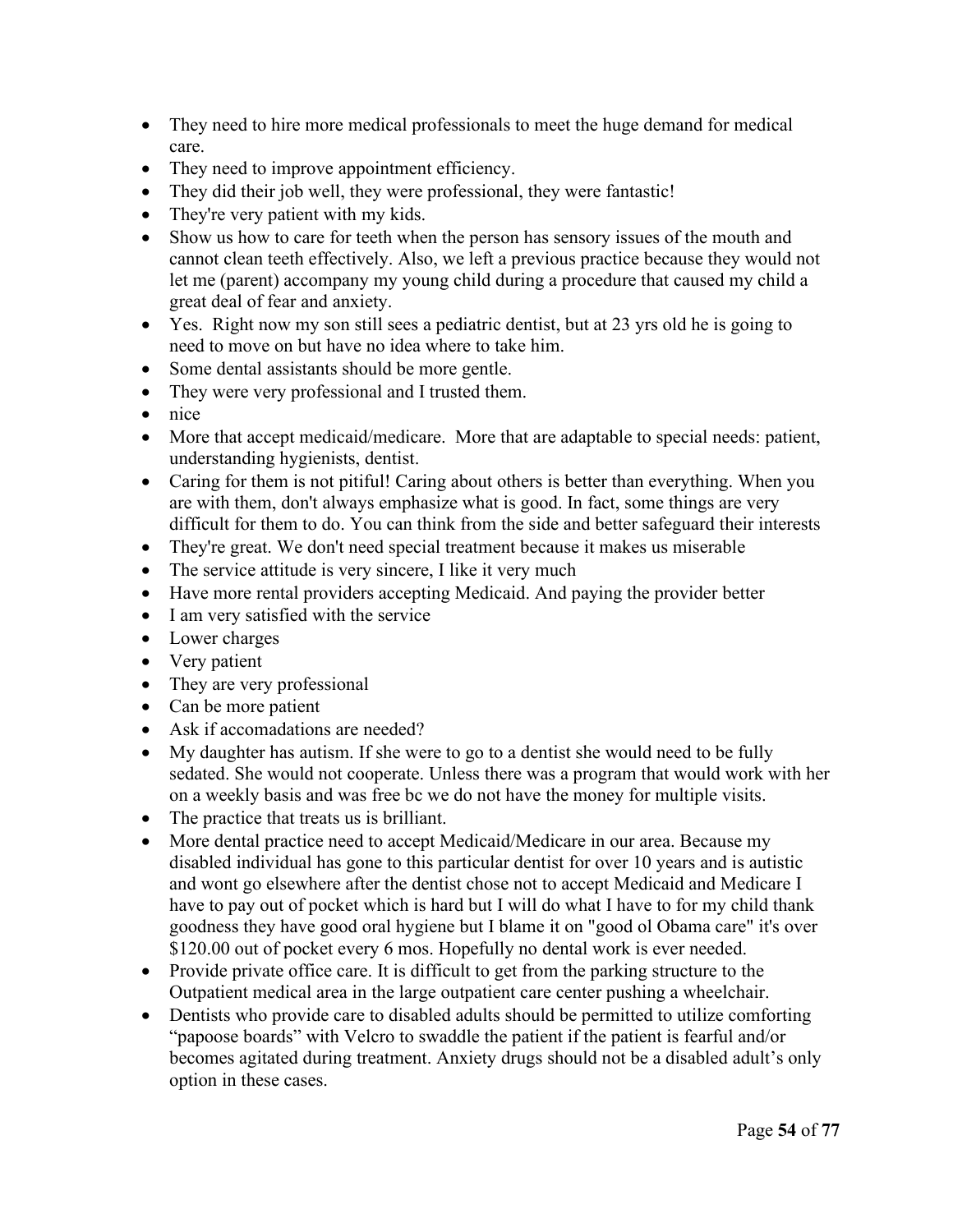- Ask patients what accommodations they would like to feel more comfortable at the dentist.
- Take more time to explain a dental procedure.
- More dental clinics can be built
- The service is very professional.
- none
- acclaim
- esteem
- none
- With all due diligence
- Relatively backward equipment
- Our dental practice worked with our behavior therapist on a desensitization protocol to help overcome anxiety and terminate the need for sedation dentistry.
- celebration
- rave
- celebration
- They need to be patient.
- They've done a good job
- NA
- Sex patient
- More patience
- There is no
- NO
- NO
- I think their service is very professional and conscientious.
- There are uniform service standards
- No good advice
- They've done a good job
- Having more options of outpatient care. I am the "communication device" for my child.
- no
- NO
- NO
- No advice
- No advice
- $\bullet$  no
- There's nothing
- Update equipment and train technology regularly
- accept medicaid. More handicap accessible (larger spaces).
- Care more
- Improve the convenience of service
- Change the attitude of medical staff.
- our dentist office has done a great job communicating..
- My son has had a good experience!
- Friendly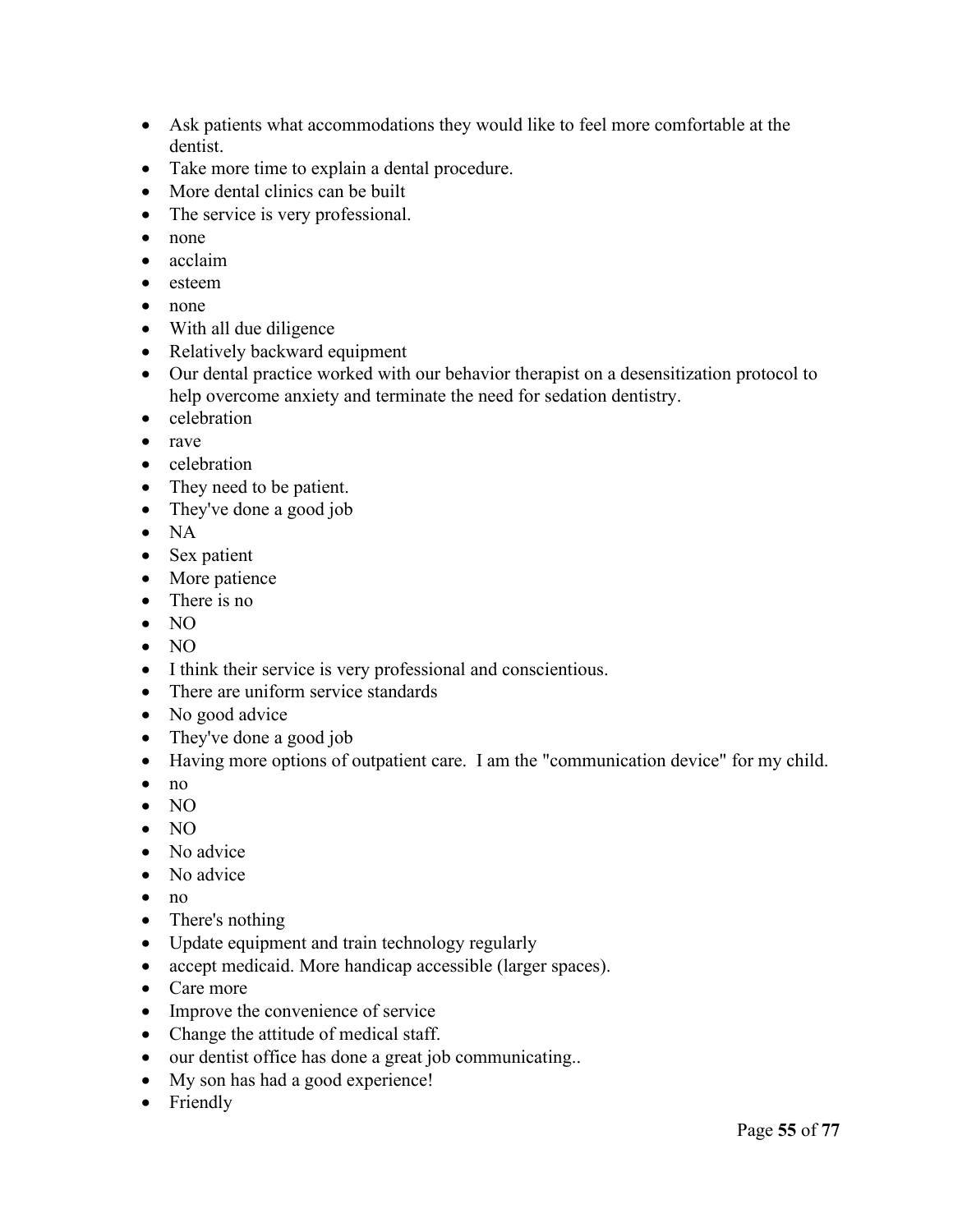- More patience and more counseling
- Friendly
- Be more caring, understanding, & sympathetic with people with disabilities
- They're friendly enough, but a little more patience would be nice
- It's very good. It doesn't need to be improved.
- Hospitals need to be better equipped to allow dentist to use OR for sedation dental care. My daughter was refused her dental work by the hospital because they arent equipped for any ER that might arise with her
- They need to actually care, first off. They should NEVER deny to let the parent be with them. They should not think concerns like seizures are about them preforming the surgery. They need to provide extra help/instructions/safe guards and not act like it's no big deal.
- I don't know why they actually provide excellent service.
- We plan on switching because of our experience. It was very traumatic for my daughter and myself. She has severe oral aversion, but they were rough and forced their way into her mouth anyway. They could improve by listening to the parents and finding options that will work for children such as my daughter. She was so upset she set off her heart monitor and oxygen dipped. This was at a children's hospital.
- Listen to parent more
- No improvement needed
- I wish the would be in more networks
- The sedation dentists don't normally accept Medicaid. We have friends who only have Medicaid for their Autistic son so they take him to the hospital to have his teeth cleaned and it's traumatic for him. I'm sure it costs more than what it costs us. We have private insurance and Medicaid. We end up paying about \$400 out of pocket.
- CSHCS is not widely known to dentists
- They are really good with my son and I think they should let it be known in their advertising that they work with individuals with disabilities
- unsure...
- More understanding and training about disability

## **Oral Health Status and Care**

28. In general, how would you describe the health of the person with a disability?

| <b>Type</b> | <b>Frequency</b> | Percent |
|-------------|------------------|---------|
| Excellent   | 78               | 13.8%   |
| Very good   | 163              | 28.7%   |
| Good        | 176              | 31.0%   |
| Fair        | 85               | 15.0%   |
| Poor        | 65               | 11.5%   |
| Total       | 567              | 100.0%  |
| Missing     | 32               |         |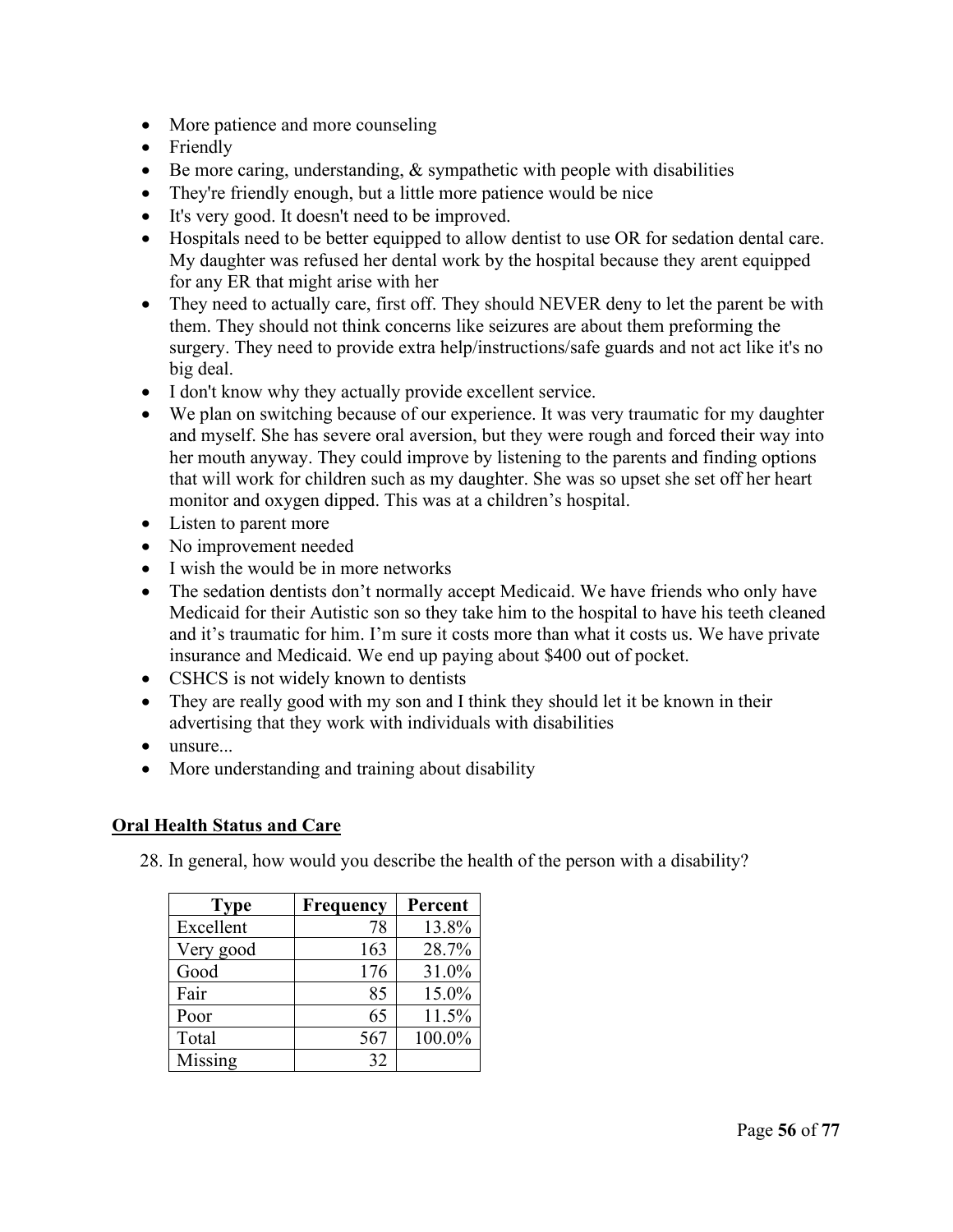| <b>Type</b> | Frequency | Percent |
|-------------|-----------|---------|
| Excellent   | 75        | 13.3%   |
| Very good   | 141       | 24.9%   |
| Good        | 174       | 30.7%   |
| Fair        | 120       | 21.2%   |
| Poor        | 56        | 9.9%    |
| Total       | 566       | 100.0%  |
| Missing     | 33        |         |

29. How would you describe the condition of mouth and teeth of the person with a disability?

30. **During the past 12 months**, has the person with a disability had **FREQUENT** or **CHRONIC** difficulty with any of the following? [Please choose one answer per each difficulty.]

| A tooth ache or sensitive teeth |           |         |
|---------------------------------|-----------|---------|
| <b>Type</b>                     | Frequency | Percent |
| Yes                             | 291       | 51.8%   |
| No                              | 271       | 48.2%   |
| Total                           | 562       | 100.0%  |
| Missing                         | 33        |         |

| <b>Bleeding gums</b> |           |         |
|----------------------|-----------|---------|
| <b>Type</b>          | Frequency | Percent |
| Yes                  | 267       | 47.8%   |
| No                   | 292       | 52.2%   |
| Total                | 559       | 100.0%  |
| Missing              | 40        |         |

| Decayed teeth or cavities |                  |         |
|---------------------------|------------------|---------|
| <b>Type</b>               | <b>Frequency</b> | Percent |
| Yes                       | 250              | 44.6%   |
| No                        | 311              | 55.4%   |
| Total                     | 561              | 100.0%  |
| Missing                   | 38               |         |

| Difficulty eating or chewing |           |         |
|------------------------------|-----------|---------|
| <b>Type</b>                  | Frequency | Percent |
| Yes                          | 203       | 36.1%   |
| No                           | 359       | 63.9%   |
| Total                        | 562       | 100.0%  |
| Missing                      | 37        |         |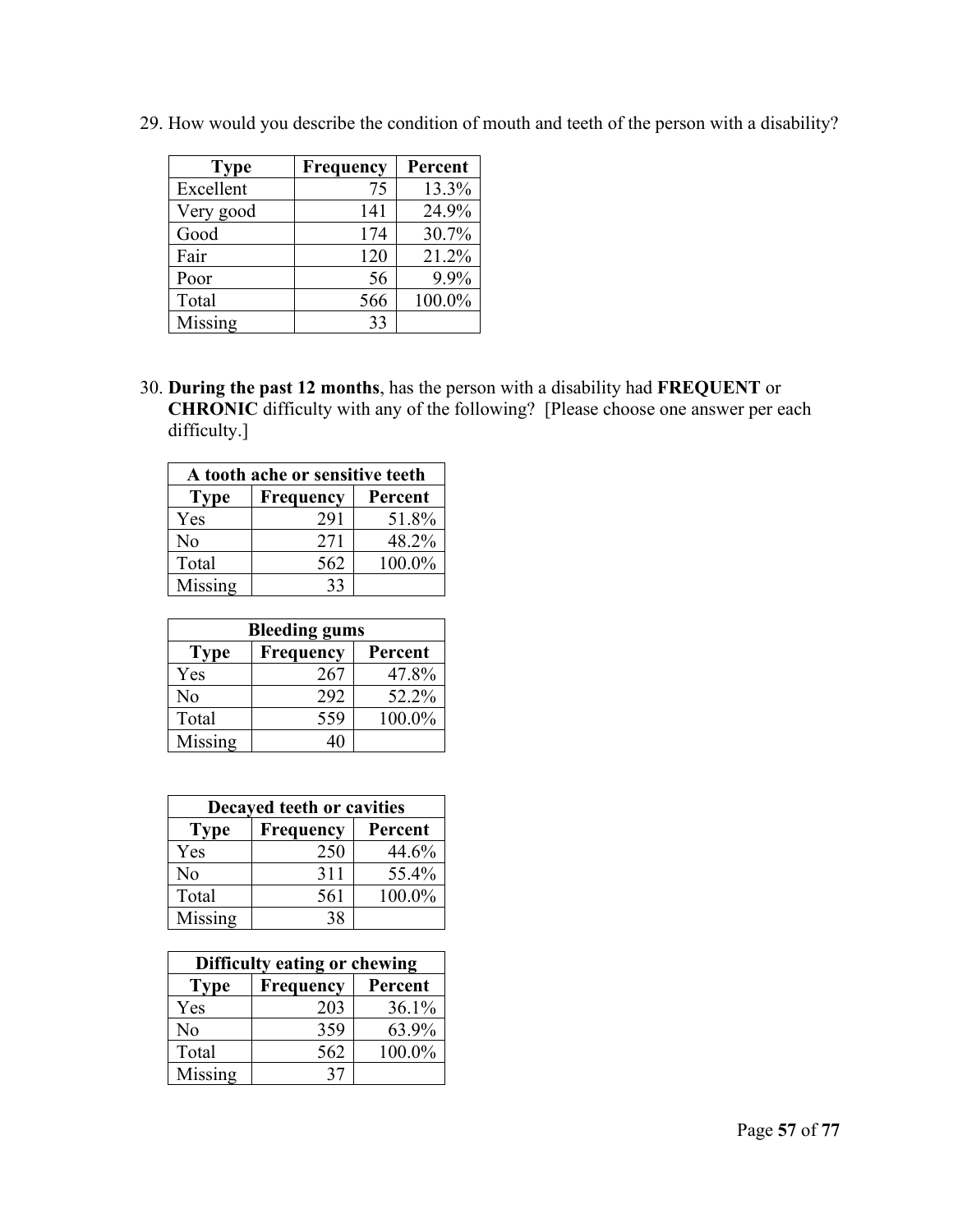| <b>Bad breath</b> |                  |         |
|-------------------|------------------|---------|
| <b>Type</b>       | <b>Frequency</b> | Percent |
| Yes               | 263              | 46.9%   |
| No                | 298              | 53.1%   |
| Total             | 561              | 100.0%  |
| Missing           | 38               |         |

| Dry mouth   |           |         |
|-------------|-----------|---------|
| <b>Type</b> | Frequency | Percent |
| Yes         | 242       | 43.6%   |
| No          | 313       | 56.4%   |
| Total       | 555       | 100.0%  |
| Missing     |           |         |

31. How many of the adult (permanent) teeth of the person with a disability have been removed because of tooth decay or gum disease? Include teeth lost to infection, but do not include teeth lost for other reasons, such as injury or orthodontics. (Note: If wisdom teeth are removed because of tooth decay or gum disease, they should be included in the count for lost teeth.)

| <b>Type</b>                          | <b>Frequency</b> | Percent |
|--------------------------------------|------------------|---------|
| N/A (the person with a disability is | 55               | 10.4%   |
| younger than 13 years old.)          |                  |         |
| None                                 | 174              | 33.0%   |
| $1$ to 5                             | 177              | 33.5%   |
| 6 or more, but not all               | 60               | 11.4%   |
| A11                                  | 62               | 11.7%   |
| Total                                | 528              | 100.0%  |
| Missing                              | 71               |         |

32. To what extent is the person with a disability able to perform home oral health care (e.g., tooth brushing or flossing) on their own?

| <b>Type</b> | Frequency | Percent |
|-------------|-----------|---------|
| Always      | 123       | 21.7%   |
| Usually     | 190       | 33.6%   |
| Sometimes   | 176       | 31.1%   |
| Never       | 77        | 13.6%   |
| Total       | 566       | 100.0%  |
| Missing     | 33        |         |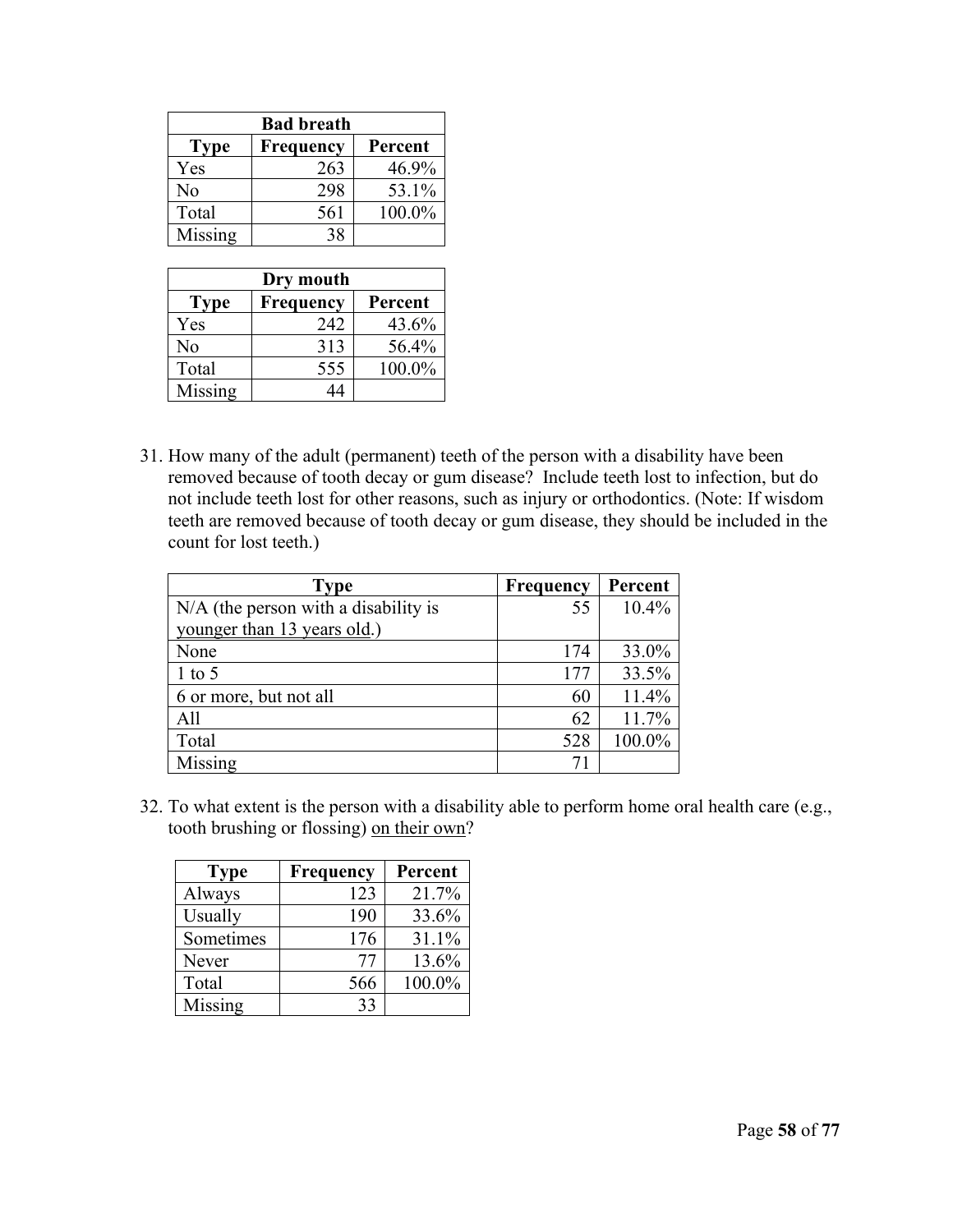33. Do you need education or training on providing home oral health care for the person with a disability?

| <b>Type</b> | Frequency | Percent   |
|-------------|-----------|-----------|
| Yes         | 314       | 54.6%     |
| No          | 261       | $45.4\%$  |
| Total       | 575       | $100.0\%$ |
| Missing     | 24        |           |

- 34. What would you like to know more about home oral health care for the person with a disability?
- yes
- yes
- Yes
- How to teach self care
- yea
- Tools/techniques for cleaning with sensory issues. Help with consistently performing oral care independently.
- How to prevent some dental diseases.
- When is oral health best
- I want to know more about it
- yes
- I would like to know more about family oral health care for the disabled
- Yes
- noce
- Yes
- Not really
- I know enough
- I don't want to
- I don't want to
- no problem
- I don't want to
- no
- yes
- yes
- YES
- no
- Regular brushing
- yes
- yes
- no
- Yes i want to know more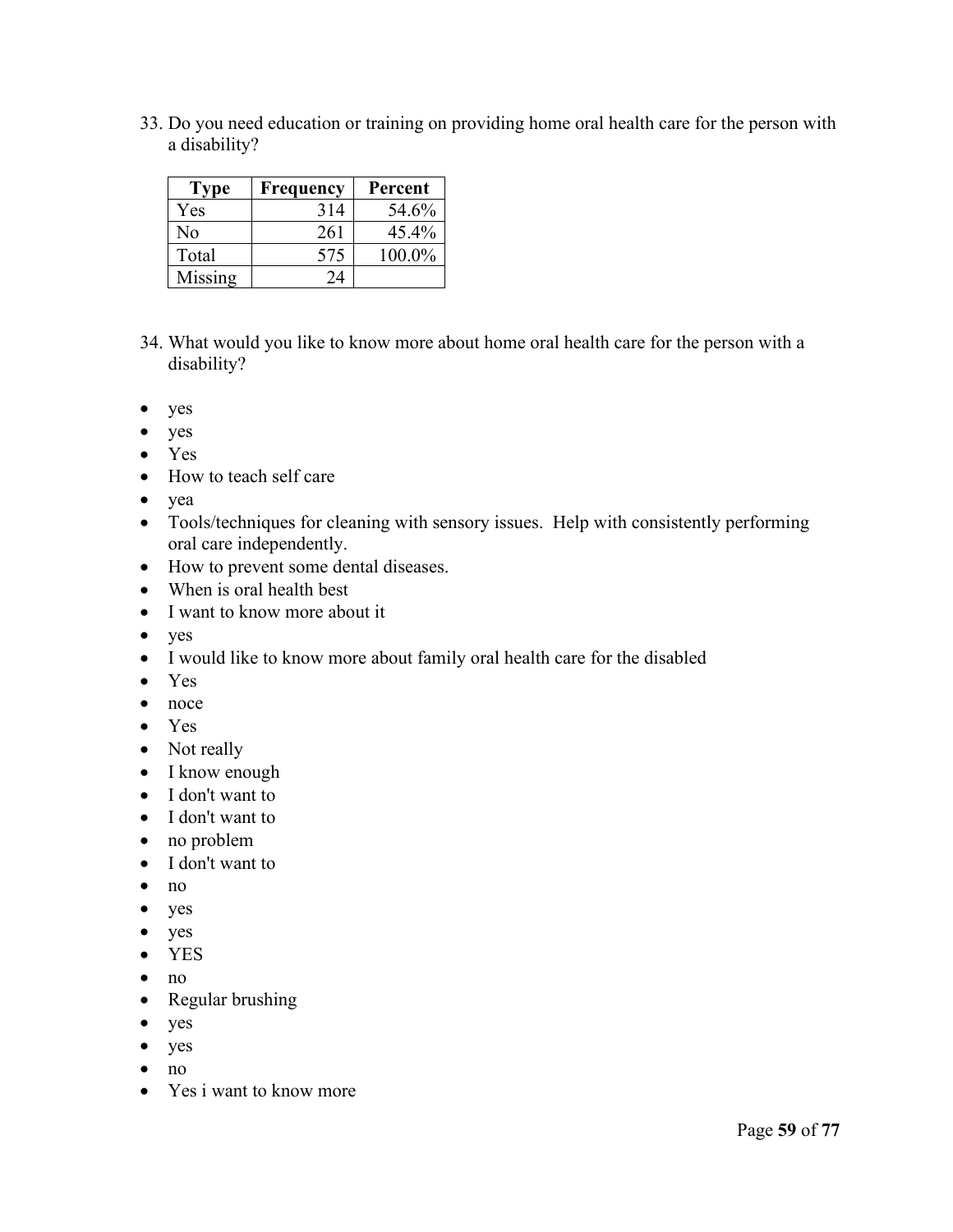- yes
- How can I improve my family members' physical and mental health
- Yes
- YES
- Yes
- none
- Need to be
- Don't need
- Don't need
- best practices for dental care w tube-fed person, cleaning techniques when person is unable to spit
- He has sensory issues, He will only use unflavores toothpaste. I use to order thru Amozon and it came from England can no longer get it. He also need fluoride toothpaste. Going to try ordering the nano toothbrush to see if he like the feel of those better.
- na
- How do disabled people brush their teeth?
- Search Results
	- Web results

Developmental Disabilities and Oral Health Information

- routine treatment of dental hygiene
- dental health check, dental care, etc
- How to clean teeth with oral sensory issues/person will not let you near mouth
- Yes
- Family oral health care: maintain good oral health habits (fluoride toothpaste, parents help brush teeth) nutrition balance, eat reasonable sweets, regular oral examination, kindergarten oral health care
- How to keep teeth healthy
- A bit detailed
- YES
- I know basic care
- I know a little
- Yes
- How to look at disabled person's gums.
- Protect your teeth
- NA
- general
- I don't know much about
- NO
- NO
- NO
- yes
- yes
- yes
- yes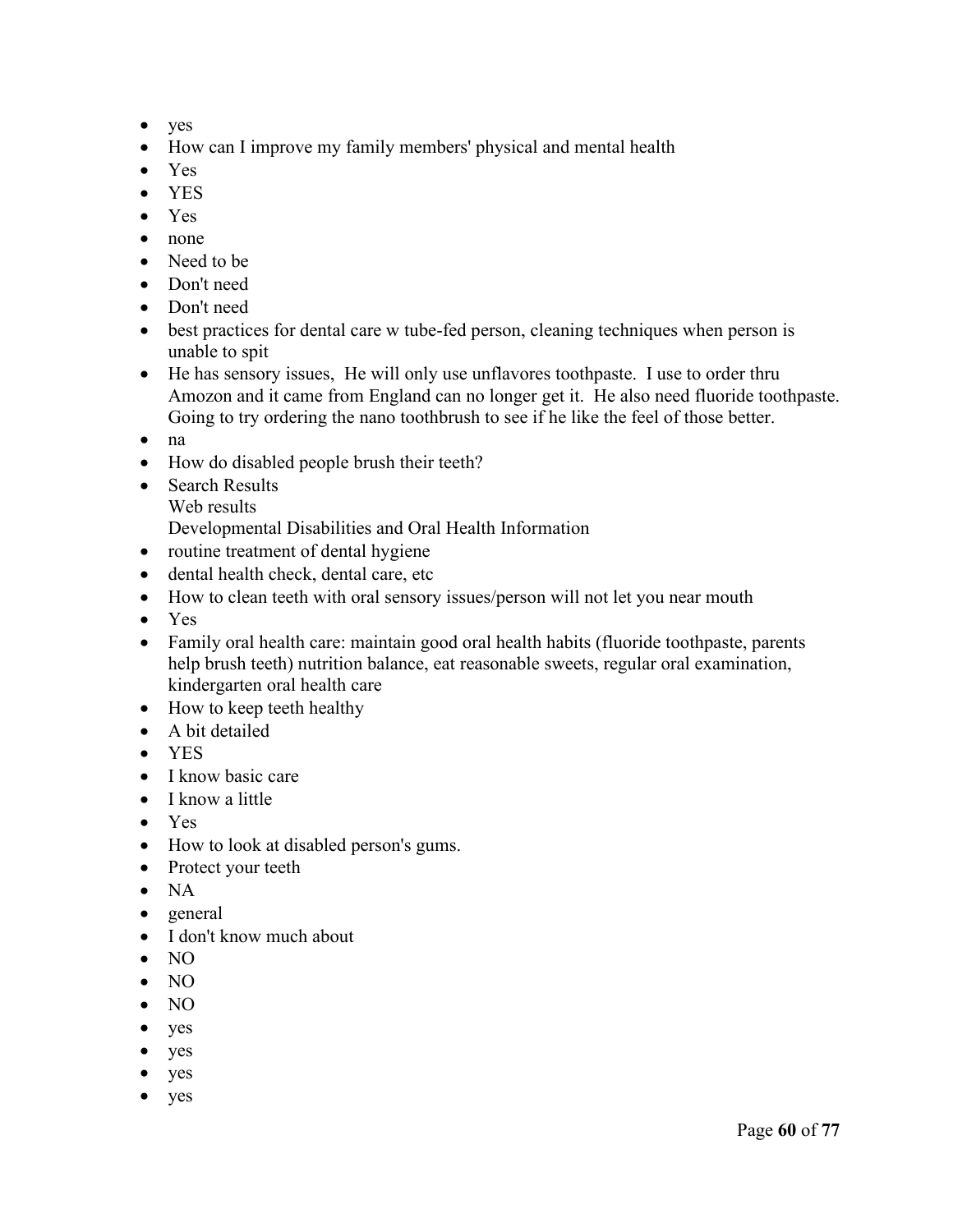- NO
- YES
- yes
- yes
- NO
- NO
- yes
- yes
- yes
- yes
- deep understanding
- Persons with disabilities lack the capacity for self-oral health care and require medical and nursing care from oral health professionals, family members and other social service personnel.
- I'd like to know something about preventing tooth bleeding
- Home care to prevent bad breath
- Diet and oral health care
- Yes
- Oral aversion and ways to safely brush teeth without upsetting her.
- Schedule and reminders / help with manipulating oral care tools
- 35. If you've had any concerns or issues related to dental care access for the person with a disability during the coronavirus pandemic (COVID-19), please provide any comments.
- None. Annual spot is set for later this year. Will see how it goes.
- We cancelled appts not necessary
- It's not convenient to go out.
- It is more difficult to find dental facilities for the disabled during the outbreak.
- mouth pain
- none
- I will help them solve the problem
- $\bullet$  N/a
- None
- During the COVID-19 epidemic (COVID-19), I couldn't find my favorite dentist
- Yes, because doesn't clean his teeth that much I always have remain him every day or every other day
- Many dental offices require visitors to wear masks, but I'm wondering if they are aware that there are individuals with health issues or disabilities who can't wear masks
- The dentist didn't go to work normally
- Try not to go out and take precautions.
- Haven't been able to go/schedule.
- went to dentist during COVID-19, hygienist did not do cleaning although they usually start cleanings at age 5.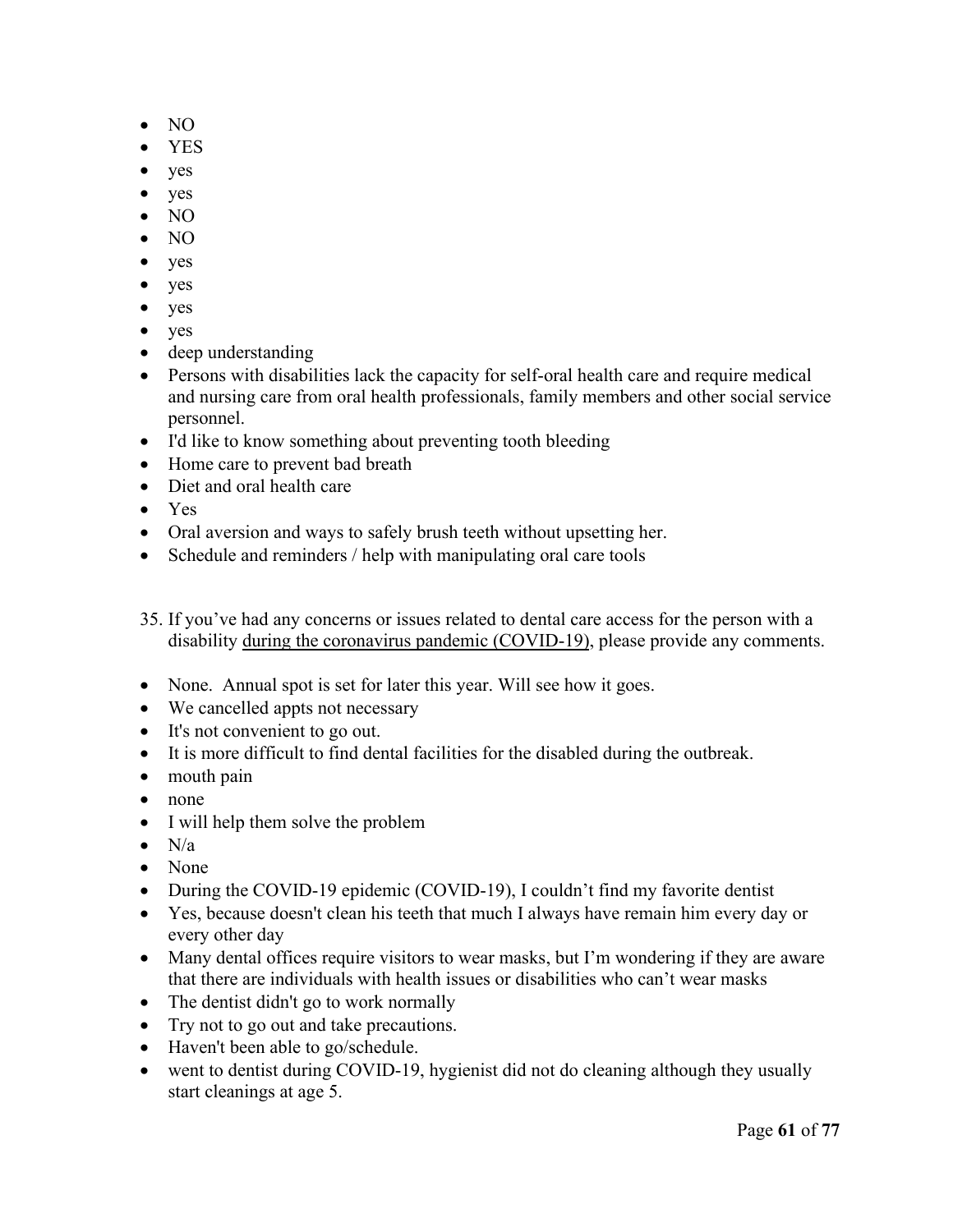- None at this time.
- nothing
- Few clinics open
- The doctor still wears a mask when treating my teeth. He is very responsible
- no
- nothing
- It may take longer to see a doctor
- If I have a problem with my teeth, I can't see a doctor in time
- It is best not to go out for dental care during covid-19
- I think it's best to clean up the dentist's home care during covid-19
- Fear of racial discrimination
- $\bullet$  no
- No worries
- Worried that doctors would not dare to treat
- It's going to cost more money to treat
- No comments
- No special comments
- I don't know
- During covid-19, you can't go to places where people gather. You should avoid going to clinics
- Covid-19 is hard to get out of the house, so the dentist should be there
- It's very inconvenient to travel
- It's hard to find a doctor for gum problems
- nothing
- nothing
- Strengthen the education of people's concept
- Don't walk around during covid-19
- Many clinics are not open
- It took a long time
- No comments
- During covid-19, large-scale gathering is not allowed to avoid infection with virus
- Wear more masks and ventilate during covid-19
- I am a little worried that they will get infected when they go to the clinic
- Often do not see a doctor
- nothing
- Can't make an appointment to the doctor
- During covid-19, most doctors were in telemedicine.
- none
- You can't go out to the dental clinic
- When is oral health best
- Few clinics open
- It is best not to go out for dental care during covid-19no
- Covid-19 is hard to get out of the house, so the dentist should be there
- no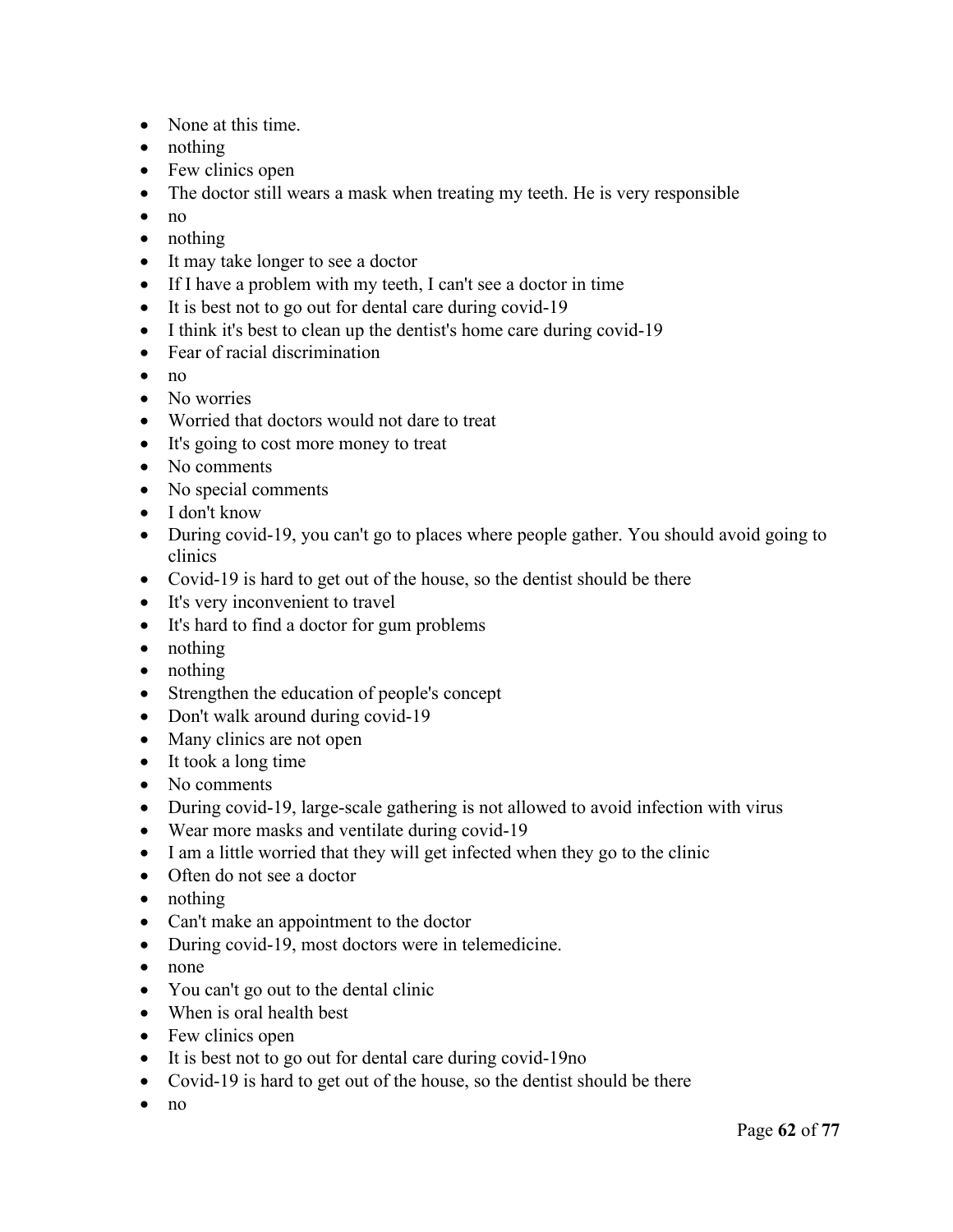- It is best not to go out for dental care during covid-19
- Very worried, not convenient to see a doctor
- no
- Affected by COVID-19, it is difficult to go out to see a doctor
- nothing
- Whether people with disabilities are at greater risk of being infected
- During the epidemic, the number of people in hospitals was large, and they were afraid of being infected
- The cause of the epidemic could not seek medical treatment in time
- I don't want my children to go out
- Failure to seek medical attention in time
- none
- We haven't had any problems.
- Dental care during a pandemic is difficult.
- none
- Need to be
- Please provide special shuttle service
- Provide a more beautiful environment and make people feel happy
- Delay in orthodontic followup during closure resulted in less than ideal outcomes. It was nerve wracking going into dental office not knowing what to ask in terms of sanitizing procedures.
- He hasn't had a follow-up since February, before the pandemic lockdowns, so we will see how he adjusts to his next one in August.
- We have been doing fine.
- I try to be efficient in dental care to avoid going out with the disabled person for consultation.
- 1 appointment was postponed.
- na
- hospital / clinic is not a safe place
- I am very worried and afraid go to the clinic /or hospital
- None
- $\bullet$  N/A
- Our dental plan got pushed back due to Covid, still have to reschedule appointment
- No
- Appointments always seem to be difficult, during the COVID-19 pandemic.
- $\bullet$  no
- During the epidemic period, it is easy to be infected, contact as little as possible, and do a good job of protection
- It's really hard to get face-to-face care
- We cannot go to the clinic for health care during COVID-19, and my own home care is still ineffective
- If there was a problem I am not sure we could find a dentist
- Pay attention to oral care at home during the epidemic
- No concerns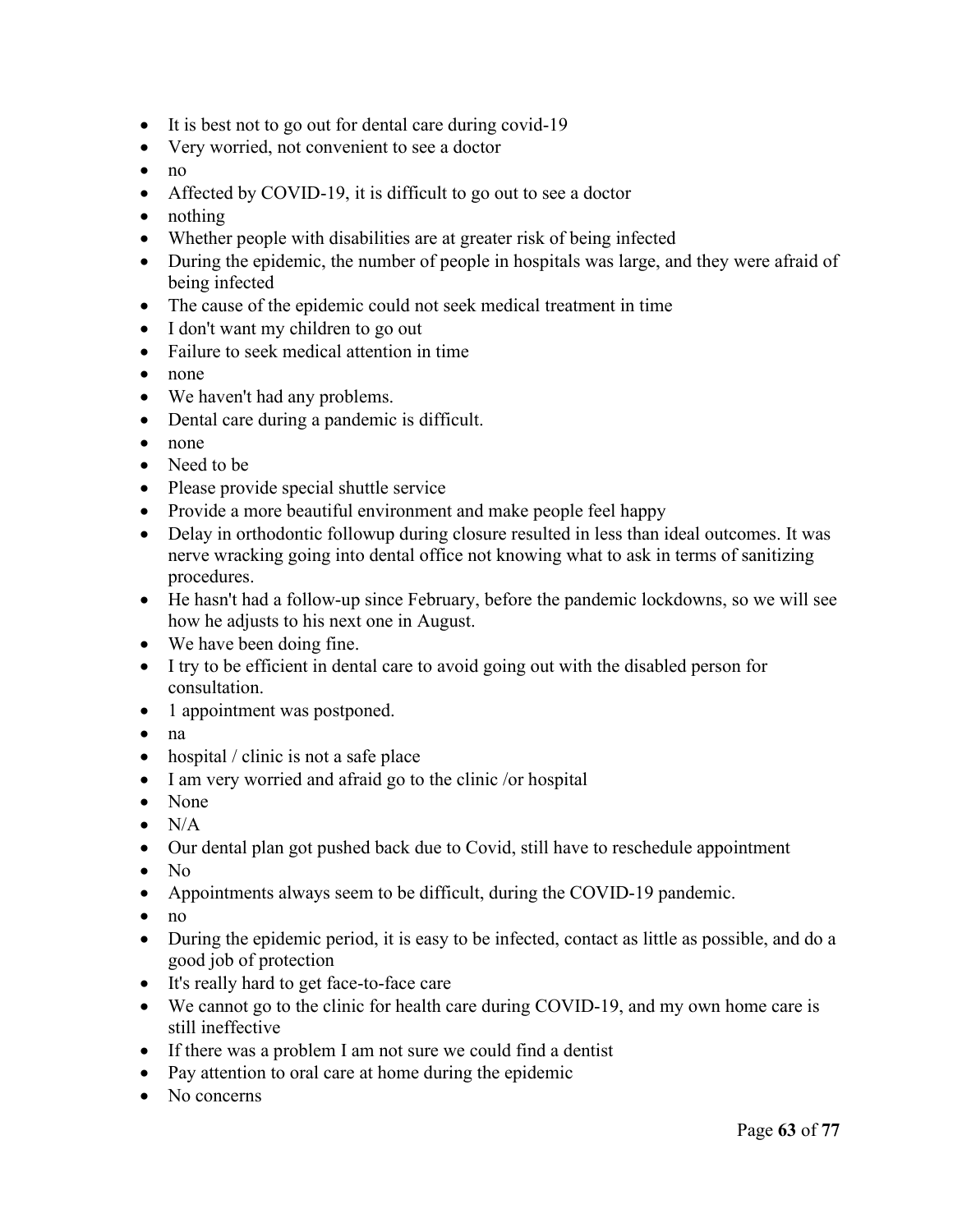- I will actively help them
- I'd rather not say it
- It must take preventive measures
- My daughter has autism. If she were to go to a dentist she would need to be fully sedated. She would not cooperate. Unless there was a program that would work with her on a weekly basis and was free bc we do not have the money for multiple visits.
- We had difficulty accessing the office because my daughter was afraid of the medical masks. She had experienced medical trauma due to frequent surgeries. We almost weren't able to have her teeth cleaned due to this. The dentist talked to her with just the face shield and slowly had her warm up to the masks
- Because my sweetie with a disability has a compromised immune system, we decided to skip one of her for yearly appointments, back in April. She just returned to the dentist at the beginning of August, because I felt more comfortable Doing so in that stage of COVID-19. However, we quite possibly will have to skip her next appointment because of Covid. I will not expose her to a deadly virus if at all possible. I have increased the quality and quantity of her dental care at home.
- Concerns about getting an appointment.
- None
- The doctor's service attitude is not good
- Dental care services were delayed during the epidemic.
- Unable to live with adequate health services during a pandemic.
- NO
- NO
- As a result of the coronavirus epidemic, some basic dental care services cannot be performed normally.
- Access restrictions during the outbreak delayed visits to the dentist
- Shops close and no one sells
- NO
- NO
- NO
- How to protect?
- You can get COVID-19 on your way to quality
- none
- Articles about teeth can be published for reference
- I can't think of anything
- no
- Don't comment
- Don't comment
- Dental health services were delayed during the epidemic.
- There is no
- $\bullet$  no
- Since we need access to a hospital with entubation and anesthesia, I chose to risk waiting another year rather than to risk exposure.
- NO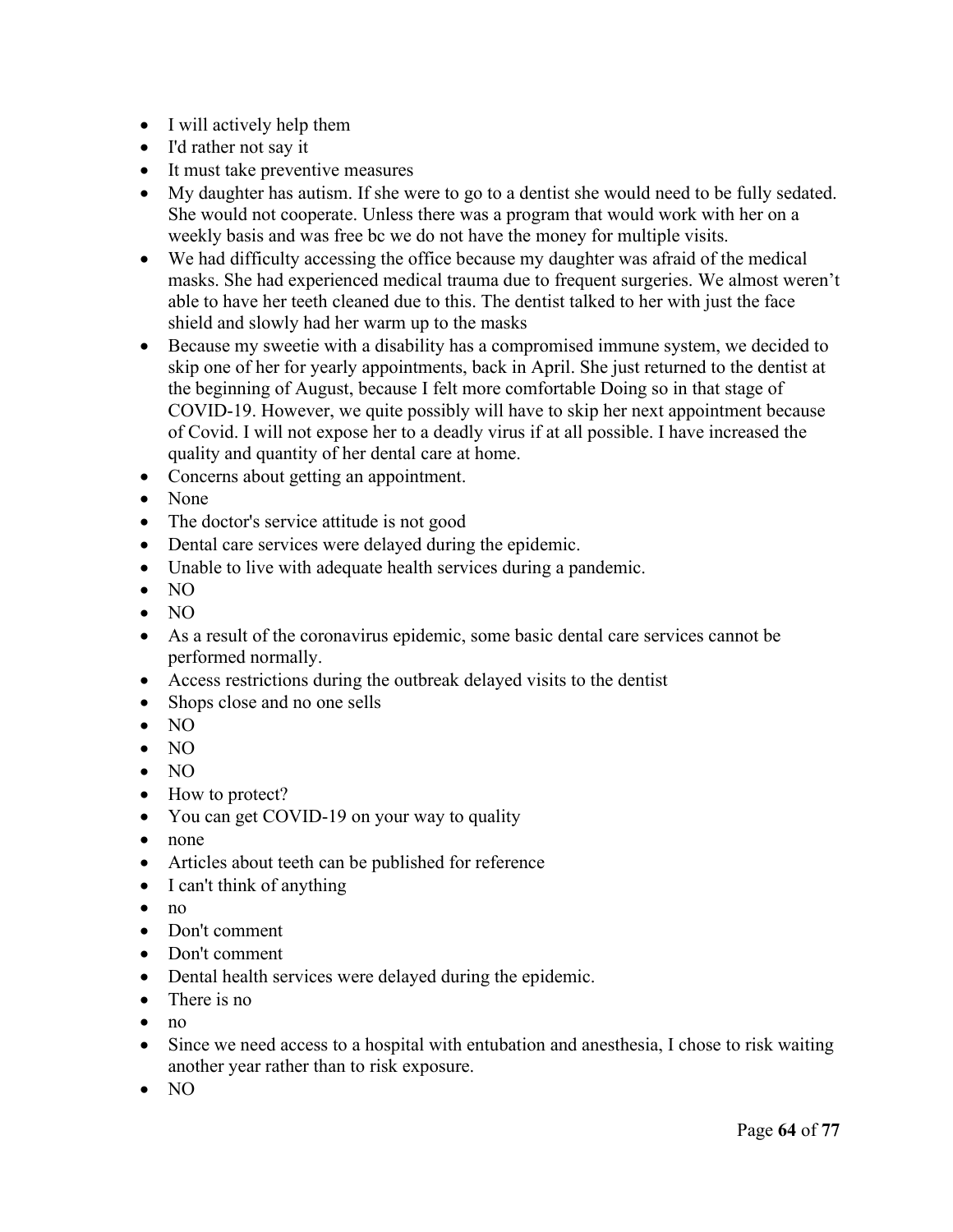- NO
- NO
- no
- Online medical consultations are available
- $\bullet$  no
- no problem
- The hospital is understaffed
- The oral health problems of people with disabilities are multifaceted. Chewing and swallowing difficulties can make three meals a day a major challenge.
- In contrast, oral preventive care for the disabled is relatively easy to achieve, while their dental treatment is much more difficult.
- none
- Conduct online consultation
- Set up online community dental consultation
- None
- Not able to wear masks
- Gargle with salt water and eat fewer sweets
- NO
- The C19 safeguards are making life a living hell for the disability community. So many insane things going on from masks, to blocked entrances, forced hand sanitizer, to arbitrary rules that have no basis in science or disease mitigation and barriers to services and quality medical care everywhere. I am significantly more concerned about the ramifications of the mitigation efforts than the disease itself, including for my daughter.
- To avoid contagion during the coronavirus (covid-19) pandemic, the person with a disability does not leave home.
- Getting an appointment when office was closed.
- 36. Please provide any comments or concerns about oral health needs of individuals with disabilities in Indiana and your related experience in their dental care.
- Concerned for patient to be referred to specialist (oral surgeon) who doesn't know of patient's disabilities. Ie orthodontist OR wisdom teeth removed.
- The cost is high. I hope some benefits can be added.
- They should be more aware about mental disability on teenagers.
- Sorry, I have no idea.
- inability to communicate
- none
- Do more oral care
- $\bullet$  N/A
- None.
- Madison County dental staff communicates the importance of good dental care in a timely manner, very good and very professional
- I would like him to learn about brush his teeth more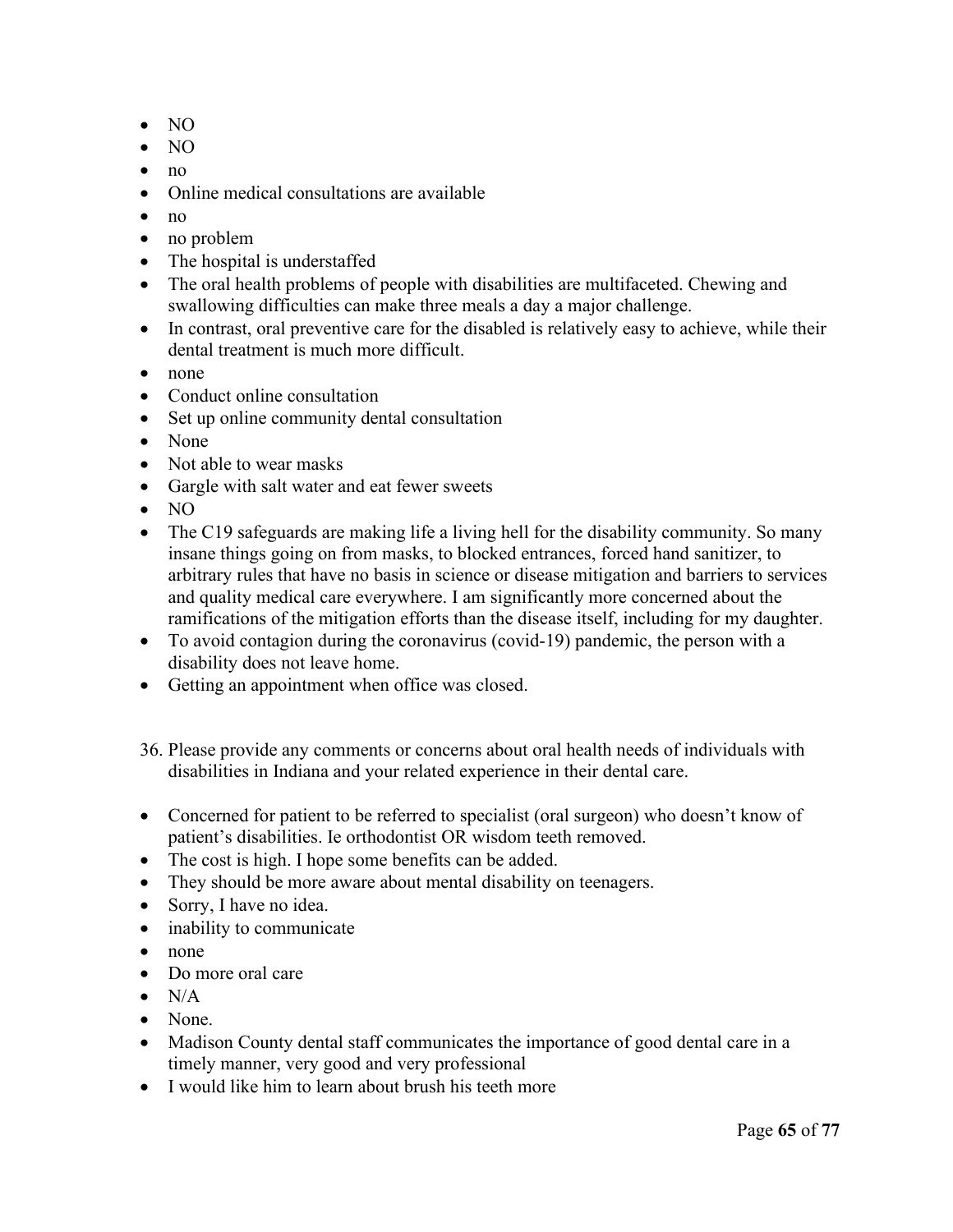- none
- Communicate and interact with them.
- Providers consistently want to talk to the caregiver instead of to the patient presume competence. Don't expect people with sensory issues to just "deal with it" for the duration of the appointment - provide accommodations/be flexible in your care.
- None at this time.
- The anesthesia took a long time
- It is suggested that they can enter the community regularly
- The service was very comprehensive, the attitude was very good
- Thank you doctor
- Can dental diseases be treated by remote video
- How long do you need dental care
- If there is no health care, will there be a big problem
- I think the oral health of the disabled is very noteworthy
- I think that doctors should be considerate of patients and can take the initiative to provide door-to-door service
- Doctors cannot treat all patients
- no
- Brush your teeth frequently
- Worried that doctors would not dare to treat
- In daily life, too much attention is easy to forget
- Faster treatment is needed
- More advanced treatment is needed
- $\bullet$  no
- I think we should help the disabled more and provide more services
- I don't think there are enough dental clinics. We should build more
- Try to avoid being late for unnecessary food in daily life
- Gum health should be checked regularly
- No comments
- No comments
- Hope never to get sick
- I hope there is a barrier free access
- There are a lot of people who don't care about gum health
- Multiple continuous treatment is required
- Let the dentists serve more
- There are few dental clinics
- I think there are fewer insurance reimbursements
- Oral health is related to diet
- There are a lot of old hospital equipment
- Dental hospitals charge too much
- Build more dental clinics in Indiana
- none
- There are too few dental clinics. It's too far from home
- The charge can be reduced a little bit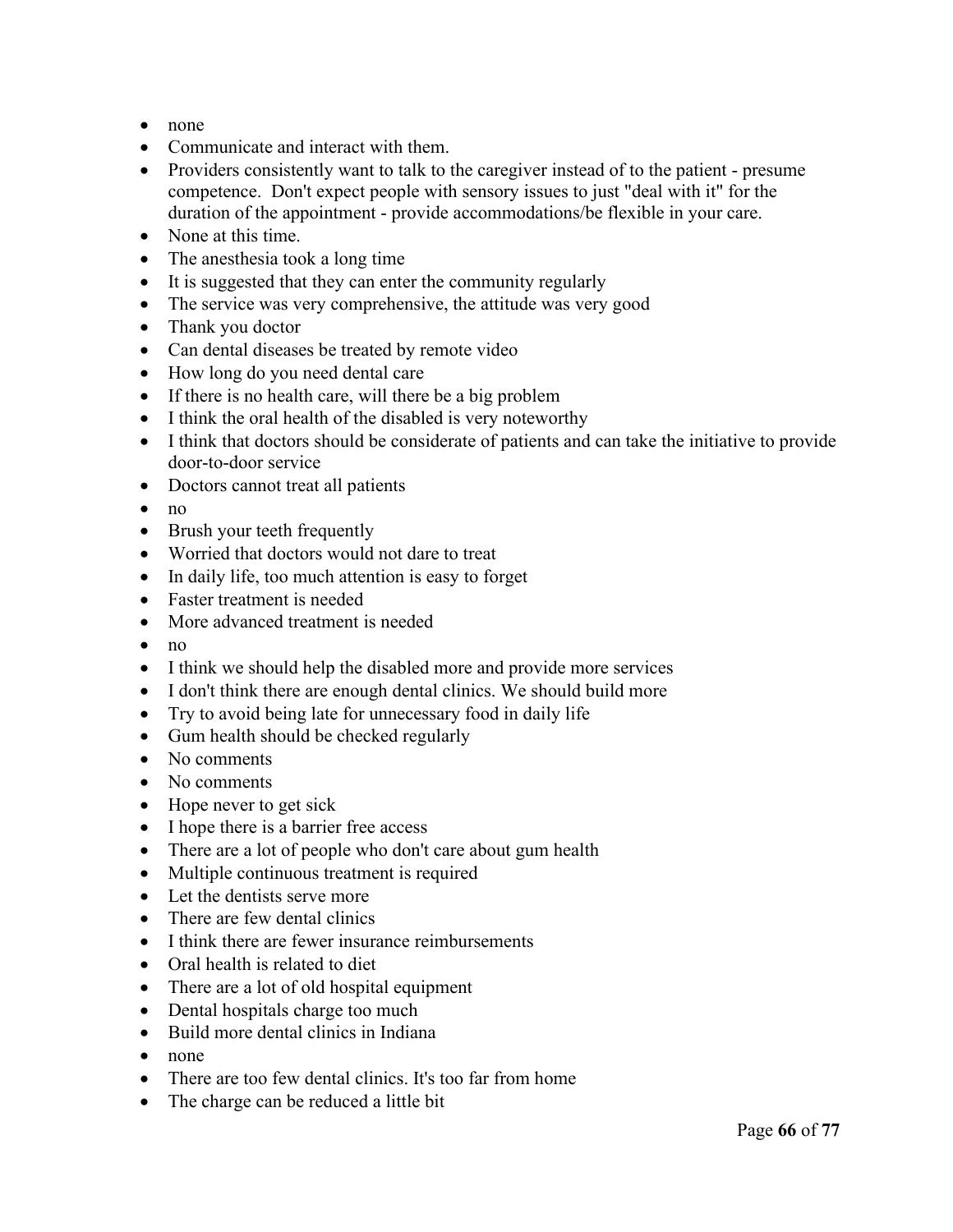- It would be better if you could come to the door
- I don't think there are enough dental clinics. We should b
- no
- A lot of providers don't allow parents back with the child during the appointment. They condescend and treat us like we're unintelligent. One charged me \$600 for my son's cleaning.
- no
- During covid-19, you can't go to places where people gather. You should avoid going to clinics
- I hope to pay more attention to children's dental health
- I feel very satisfied
- It takes a lot of time due to backward medical equipment
- I hope the government will pay more attention to this aspect
- Clean mouth in time
- Maintain oral hygiene
- Indiana has done too little
- Keep your mouth clean
- I have no concerns, I think the current oral health system is adequate.
- oral hygiene procedures can be carried out.
- none
- Need to be
- Improve service quality and optimize hardware facilities
- No opinion
- The first dentist we saw put my daughter in a straight jacket and strapped her to the chair -- asked me to help hold her down. All children with disabilities should have their permanent teeth sealed as they emerge and the state should help pay for this if needed to prevent future dental costs. The ADA has blocked this legislation in the past and it is outrageous and self serving. We need our own lobbyist to push the legislation that any child receiving government funding should have mandatory sealants on permanent teeth as they emerge -- just as vaccines are mandatory. Oral health is just as important as physical health and the two are directly tied to a higher quality of life.
- Very few orthodontists have Medicaid experience and are willing to work with eligible patients. We feel fortunate to have access to an excellent one who serves many members of our diverse community and whose financial policies put services within reach of many. Our pediatric dentist is also well known as disability-friendly, and her hospital privileges are very helpful. In North Indy we are spoiled for choice and access; families in other parts of the state sometimes have much less choice.
- I realize that I am very fortunate to be able to afford out of pocket dental cleanings. I hope we never have a dental emergency or need cavities filled until he is old enough to be seen by our family dentist. My child gets very anxious when there is a change in health provider. Dental insurance programs need to have flexibility in out of network providers for neuroatypical patients.
- I believe more visits should be provided by Medicaid for preventative care.
- It's hard to brush my son teeth due to all his sensory issues but we take our time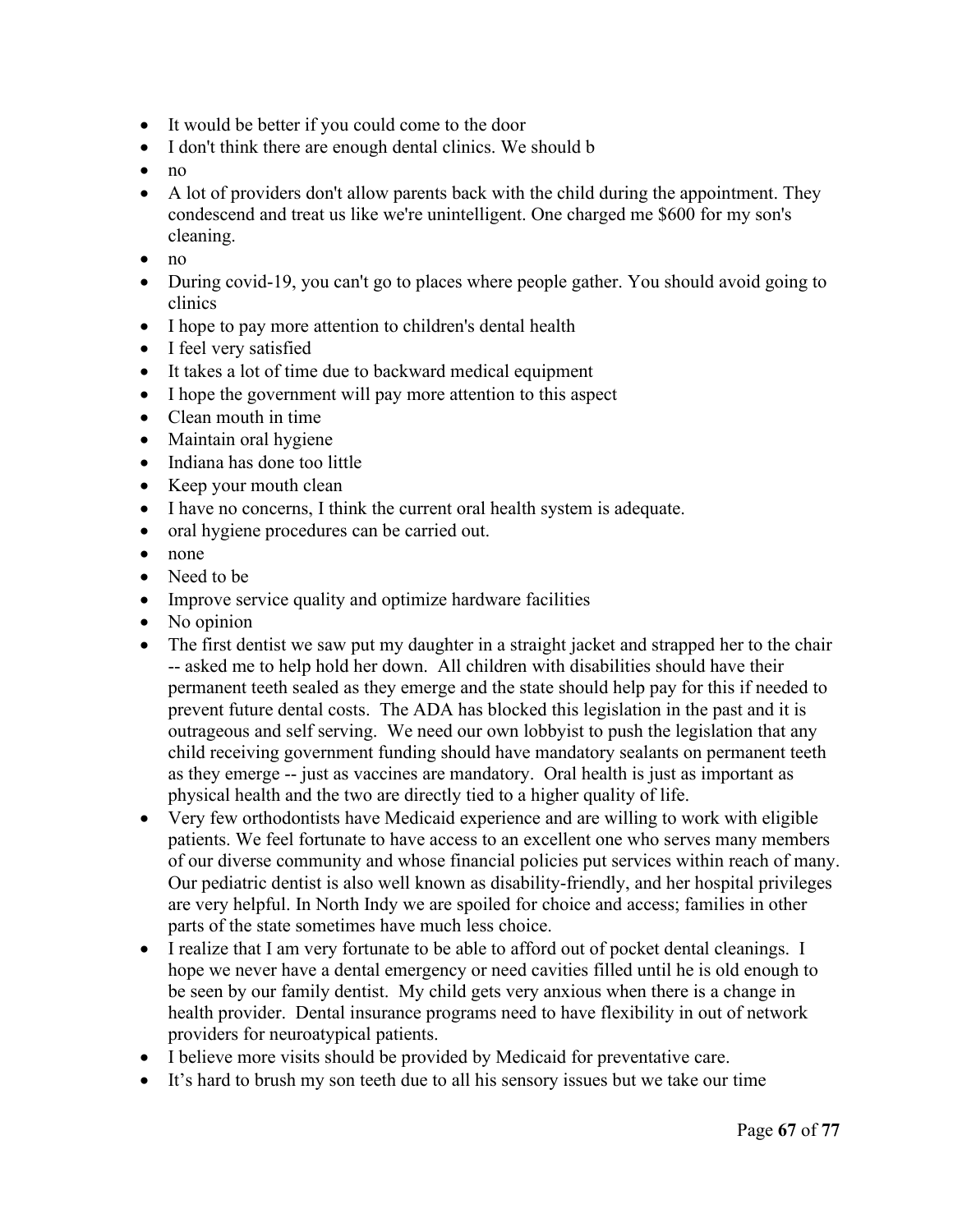- We have changed dental clinic because sometimes the space in the office is small and it is somewhat uncomfortable with the wheelchair and the instruments of the dentist, you must also wait a lot and that increases your stress levels.
- I went to 1 place they told they can handle my autistic son, he is very nice, he was ok with everything but
	- 1. They don't have especial equipment (as they promise)

2. Don't have gas (as they promise)

3. The doctor never touch him always the assistant. I feel like my son has a infectious disease not autism.

4. He just said that one of the things they put in his mouth for xrays was disgusting and she said he had behavior problems and he needs to go to a special place

I called several places and they told me he needs to be sedated and he can't so I'm still looking. I ask a lot of people from my Support group and they said that every were it's the same that you need to keep looking until someone wants to take hear you and be patient with your son

- They ALWAYS have masks on even before covid and my child relies on lip reading and has made the office aware of this and they still wear mask.
- Had to drive 60 to 90 miles to a dentist who would see him. Also gets referred to other providers a lot and referral turns into a deadend. We have been trying for over two years now to get a tooth extracted.
- na
- $\bullet$  N/A
- the service area is improved
- This is an important topic as dental care is often overlooked by non disabled persons, let alone those with disabilities.
- Calling offices from a list or searching on my own is time consuming. A parent database of providers for various insurances would be helpful.
- It is very difficult to get someone with Medicaid, as their primary insurance, in to a hospital to get dental work done that they need to get anesthesia because the work cannot get done while awake . For example, we had wisdom teeth pulled, cavities filled, teeth cleaned, x rays, and sealants that all had to be done and we had a very hard time getting any hospital to take our daughter to get the work done. We were denied by three different hospitals. I think alot of it had to do with her having Medicaid as her insurance. I would've liked for her to be able to do the work at Riley but because she is an adult they denied doing the work. I felt like they would of been able to be better with dealing with her disability and behavior. We ended up at IU Med Center, which we had a great dentist, who performed the work. I don't think staff was as well equipped to work with the disability and the behavior that goes along with it.
- Community dental clinics are well suited to the needs of seniors
- The parking lot for the community dental office is too far away.
- Excellent and professional dental practice too far from our home.
- Would live to see a "directory" of "friendly" dentist who serve Disabled clients.
- Dentists need more specialized training to deal with different conditions.
- Private dental office bills are a bit high.
- Regular care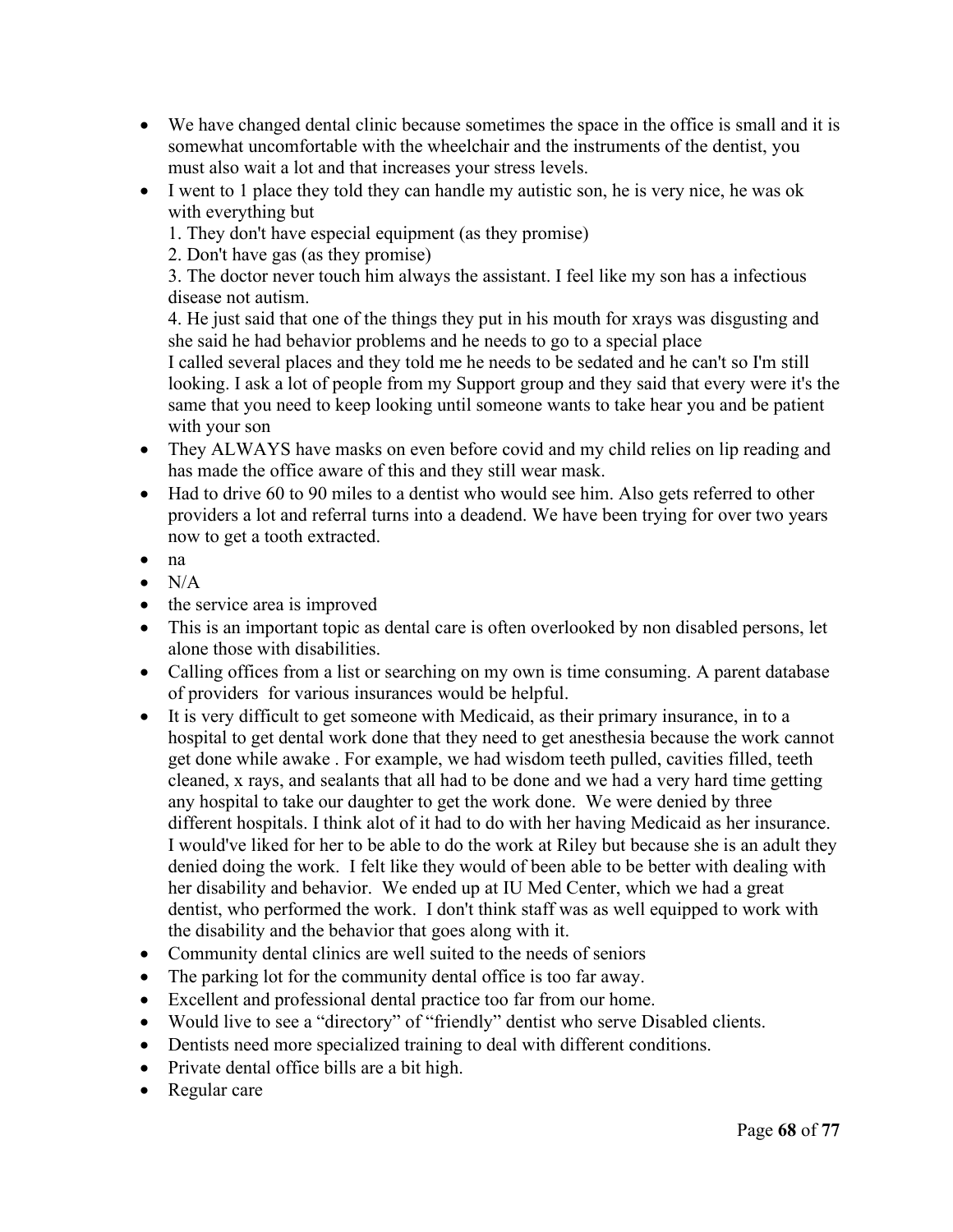- We pay extra for the dentist since they do not bill for medicaid. It is better for our son due to proximity to home, smaller office (less stimulation), very kind hygienist.
- Implement a dental care program to keep your teeth healthy
- It is more useful than anything to cultivate children's good habit of protecting teeth from childhood
- Every time the cost of care is a bit high, it is best to reduce it relatively
- Would rarely brush teeth on her own. I have to put toothpaste on the toothbrush for her daily and check daily that she brushed (by checking the toothbrush)!! Also needs reminded to repeat brushing if not done well. Flossing is repeated reminders.
- Advance Family dentist was great but they no longer accept Medicaid insurance .. we need more trained providers
- Difficulty in chewing and swallowing can make three meals a day a major problem in life. As a result, disability may also lead to malnutrition, tooth decay, periodontal disease or other dental diseases that cause tooth loss, thereby affecting normal chewing and language functions.
- It's better to be gentle
- I'm afraid they won't be treated in time.
- No
- Dental care must be paid attention to every day
- My daughter has autism. If she were to go to a dentist she would need to be fully sedated. She would not cooperate. Unless there was a program that would work with her on a weekly basis and was free bc we do not have the money for multiple visits.
- Let patients stay with their original dentist and not have to change providers due to changes in Obamacare it's hard to tell someone with autism that they cant go see their regular dentist because guardian has to pay out of pocket and cant afford it :(
- Where do disabled adults, over the age of 25, go for dental cleanings and care?
- Our greatest concern is finding an adult or general practice dentist who my daughter is comfortable with and who will accommodate her needs.
- People who are disabled and have great fear of the whole procedure should be enabled to utilize a swaddling mechanism to provide comfort and safety during dental work. It should not be necessary to give a disabled person drugs and or have them undergo general anesthesia just to have their teeth cleaned and checked and work done. I realize that by law this is not acceptable; I am saying the law needs to be changed, then.
- Concerns about needing extra dental care.
- None
- Train more dentists
- none
- none
- No opinion
- No opinion
- none
- You can't buy toothpaste
- No comments
- No comments
- No comments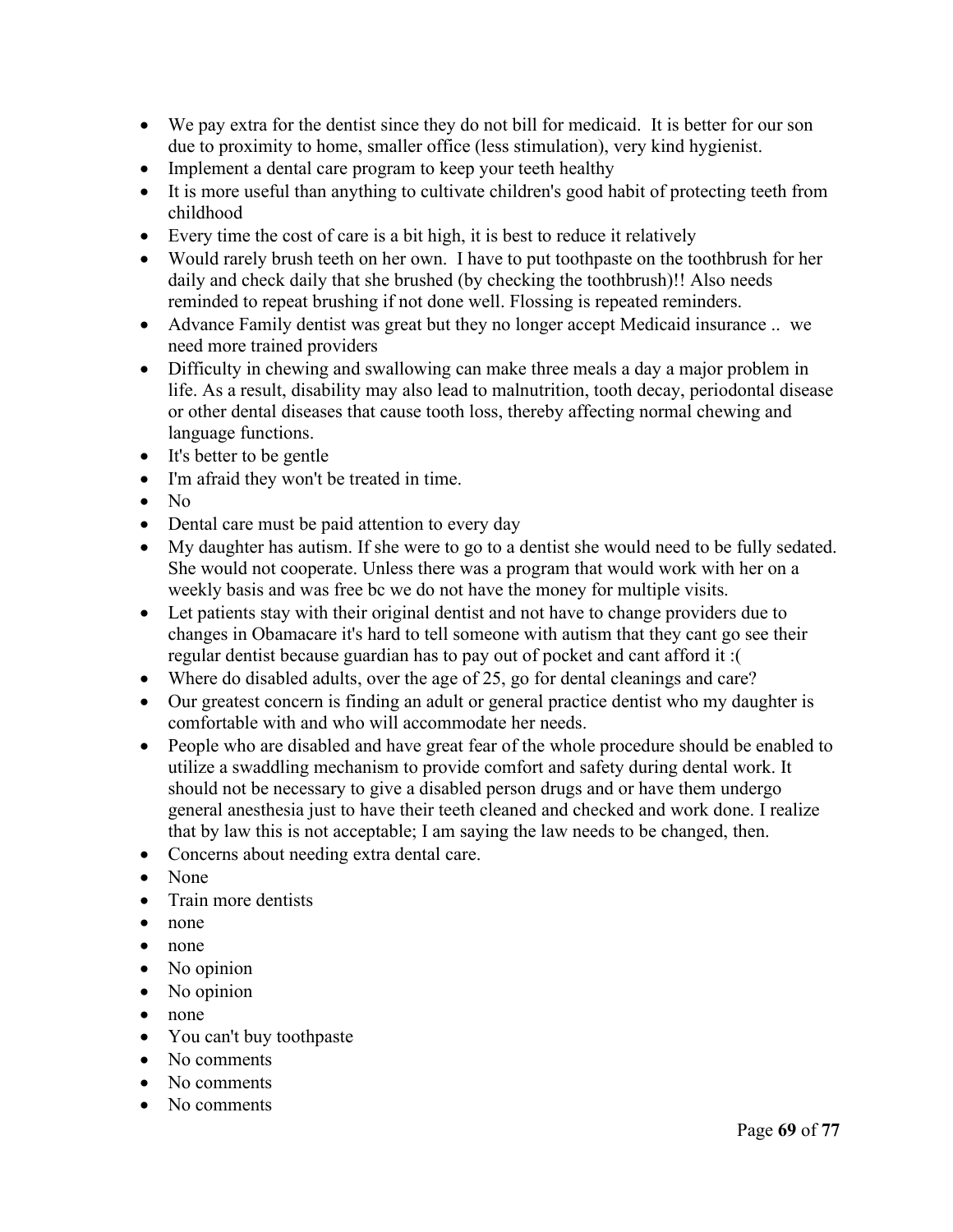- Learn more about the patient's actual needs.
- Maintain good oral hygiene
- none
- no
- There is no
- There is no
- NO
- NO
- NA
- Regular care is essential
- There is no
- Keep your teeth clean
- Just very limited choices of providers and options for treatment.
- NO
- NO
- NO
- What can't I think of
- $\bullet$  no
- $\bullet$  no
- no
- There are too few community health centres
- difficult to find a good provider who accepts medicaid and difficult to coordinate sedated cleaning with other sedated procedures.
- Disability can also lead to malnutrition, dental caries, periodontal disease or other dental diseases resulting in tooth loss, affecting normal chewing and speech function.
- Some severely disabled people are unable to repair their missing teeth due to their lack of self-control.
- under medicare I believe my son has to go once a year for a physical. Dental cleaning MUST be done as preventative twice a year too.
- none
- It's important to keep your teeth clean
- Dental hygiene is important
- Regular dissemination of knowledge on oral health
- He grinds his teeth & need them restored because of it
- Popularize dental knowledge and maintain oral hygiene
- Worry about dentists can not communicate with the disabled, patience, not careful and other factors
- Medicaid needs to be accepted more places than just these high profit, huge dental factories. You never see the same person twice and all they care about is money. The ace we went put a freaking facemask on her after she had her wisdom teeth out. Unbelievable. She was shaking like crazy, and the oral surgeon goes "oh, she's just cold".
- there are personnel trained to care for people with disabilities, you only have to research and consult to find the dental care staff that meets the needs of the person with disabilities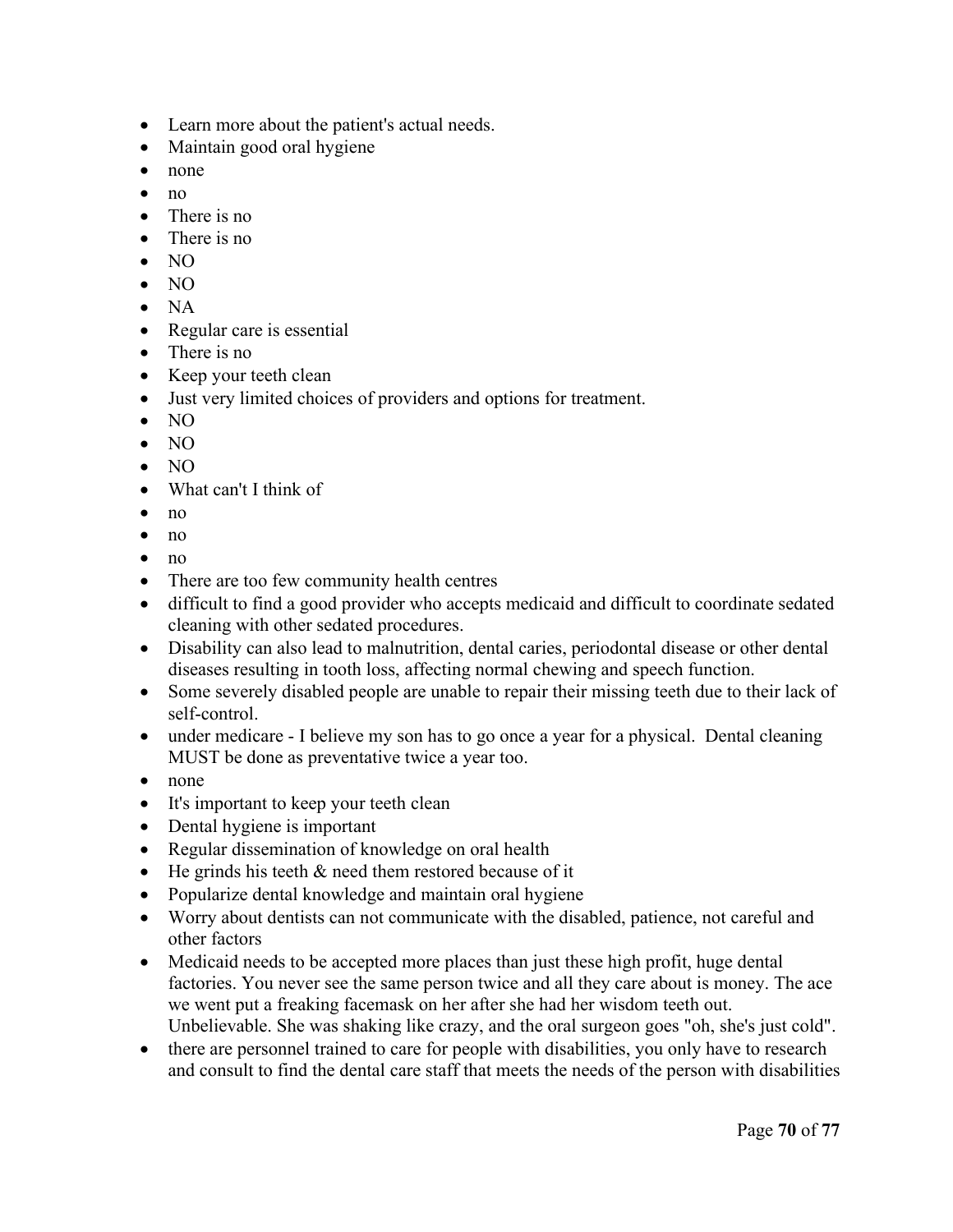- The general care has been great. Peds Dent has several special needs patients and works well with them. Specialist ( prosthodontics ) Was terrible with special needs. To the point we abandoned trying to get help. He told her that he would make her pretty - which immediately implied she was not with 10 deformed teeth.
- I have gotten the impression that they don't think my daughter with Down syndrome should have access to orthodontic care
- Dr. David Painter in Fort Wayne and Auburn is wonderful!!! Not only does he clean my son's teeth (he has spastic Cerebral Palsy), he has done 1 root canal and 8 crowns for me with sedation.
- Too fee orthodontists in Medicaid and CSHCS network

## **Disabilities and Health Conditions**

37. Is the person with a disability deaf, or does he/she have serious difficulty hearing?

| Type    | Frequency | Percent   |
|---------|-----------|-----------|
| Yes     | 190       | 34.1%     |
| Nο      | 367       | 65.9%     |
| Total   | 557       | $100.0\%$ |
| Missing |           |           |

38. Is the person with a disability blind, or does he/she have serious difficulty seeing, even when wearing glasses?

| Type    | Frequency | Percent |
|---------|-----------|---------|
| Yes     | 125       | 22.5%   |
| Nο      | 431       | 77.5%   |
| Total   | 556       | 100.0%  |
| Missing | 43        |         |

39. What is the age of the person with a disability you are caring for?

| Type                | <b>Frequency</b> | Percent |
|---------------------|------------------|---------|
| $0-4$ (Less than 5) |                  | $1.0\%$ |
| $5 - 14$            | 148              | 28.3%   |
| 15 and older        | 370              | 70.7%   |
| Total               | 523              | 100.0%  |
| Missing             | 76               |         |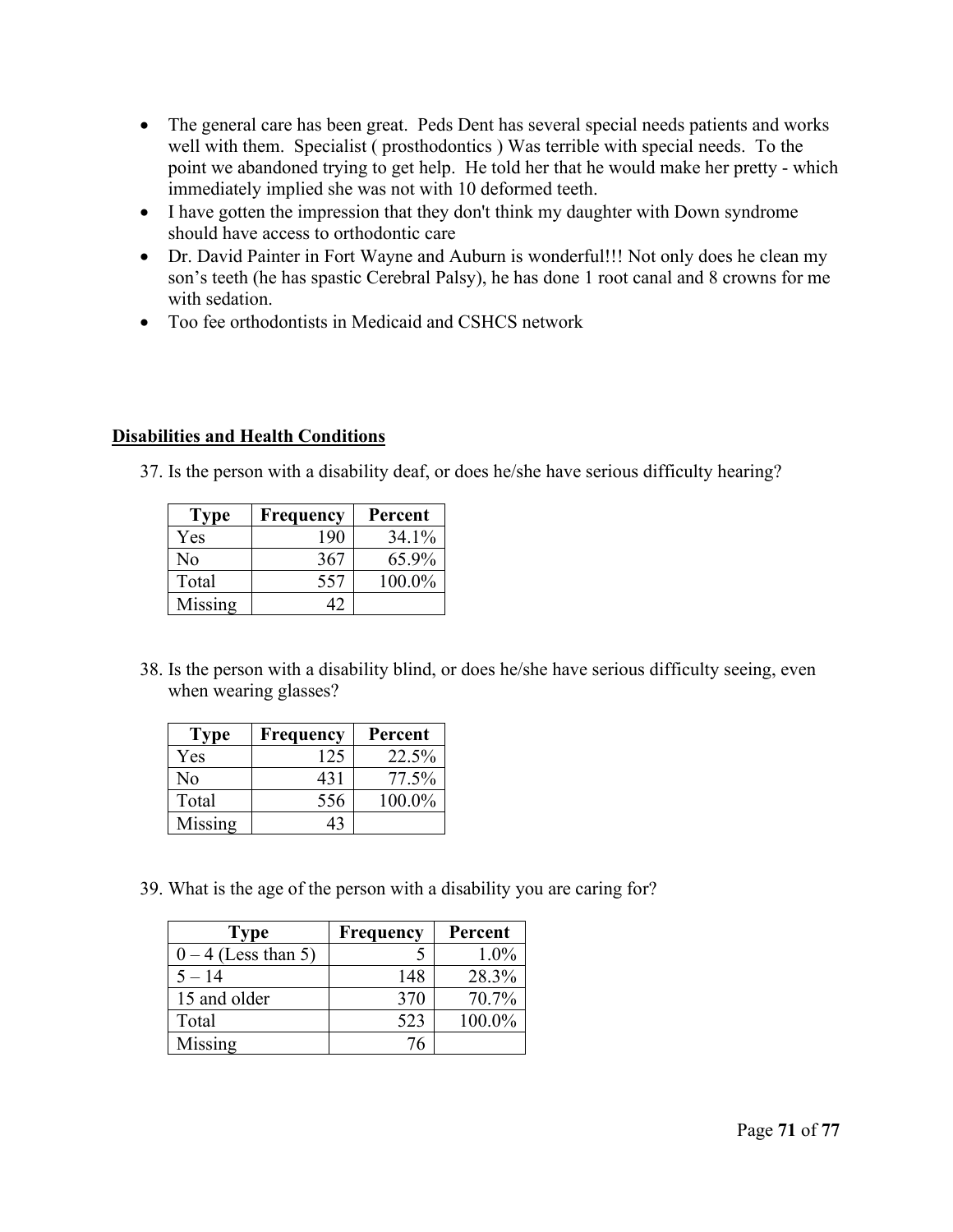40. Because of a physical, mental, or emotional condition, does the person with a disability have difficulty doing errands alone, such as visiting a doctor's office or shopping?

| Type    | Frequency | Percent |
|---------|-----------|---------|
| Yes     | 176       | 57.3%   |
| Nο      | 131       | 42.7%   |
| Total   | 307       | 100.0%  |
| Missing | 92        |         |

41. Does the person with a disability have serious difficulty concentrating, remembering, or making decisions because of a physical, mental, or emotional condition?

| <b>Type</b> | Frequency | Percent |
|-------------|-----------|---------|
| Yes         | 279       | 50.8%   |
| Nο          | 270       | 49.2%   |
| Total       | 549       | 100.0%  |
| Missing     | 39        |         |

42. Does the person with a disability have serious difficulty walking or climbing stairs?

| <b>Type</b> | <b>Frequency</b> | Percent |
|-------------|------------------|---------|
| Yes         | 223              | 40.8%   |
| Nο          | 323              | 59.2%   |
| Total       | 546              | 100.0%  |
| Missing     |                  |         |

43. Does the person with a disability have difficulty dressing or bathing?

| <b>Type</b> | Frequency | Percent |
|-------------|-----------|---------|
| Yes         | 240       | 43.9%   |
| Nο          | 307       | 56.1%   |
| Total       | 547       | 100.0%  |
| Missing     | 41        |         |

44. Has a doctor, health care provider, teacher, or school official ever told you that the person with a disability has any of the following conditions? (Check **ALL** that apply.)

| Type                                                           | Frequency | Percent |
|----------------------------------------------------------------|-----------|---------|
| Speech or language impairment                                  | 137       | 14.0%   |
| Epilepsy or seizures                                           | 45        | 4.6%    |
| Learning disability                                            | 136       | 13.9%   |
| Intellectual disability (formerly known as mental retardation) | 82        | 8.4%    |
| Autism or Autism Spectrum Disorder (ASD)                       | 100       | 10.2%   |
| Asperger's syndrome                                            | 29        | 3.0%    |
| Cerebral palsy                                                 | 32        | 3.3%    |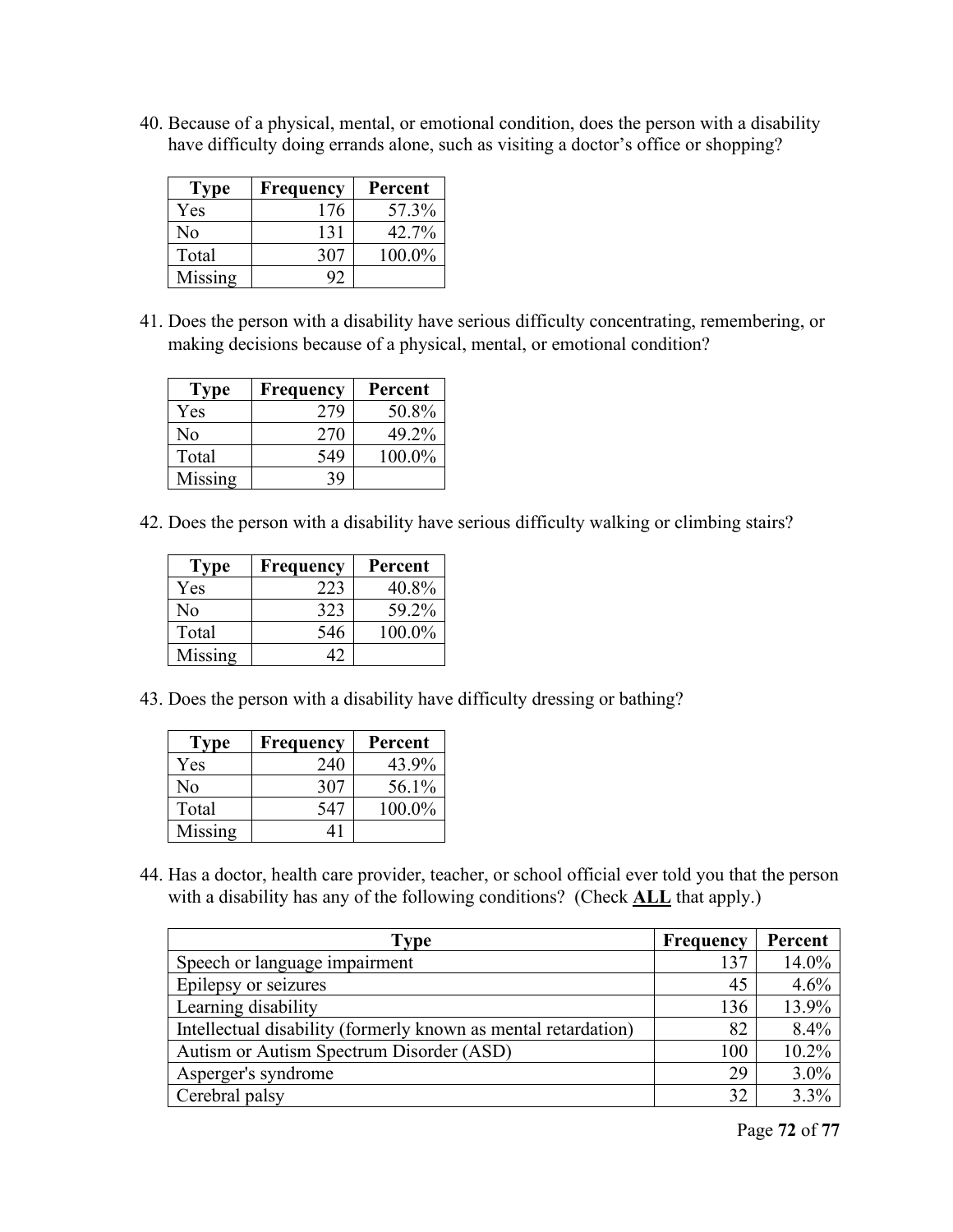| Down syndrome                                                  | 35  | 3.6%    |
|----------------------------------------------------------------|-----|---------|
| Developmental disabilities other than learning disability,     |     |         |
| intellectual disability, autism, Asperger's syndrome, cerebral |     |         |
| palsy, or down syndrome                                        | 41  | 4.2%    |
| Traumatic brain injury                                         | 25  | 2.5%    |
| Spinal cord injury                                             | 27  | 2.8%    |
| Muscular dystrophy                                             | 23  | 2.3%    |
| Attention Deficit Disorder (ADD) or Attention Deficit          |     |         |
| Hyperactive Disorder (ADHD)                                    | 47  | 4.8%    |
| Asthma                                                         | 31  | 3.2%    |
| Other respiratory disease (e.g., lung cancer, chronic          |     |         |
| obstructive pulmonary disease [COPD], etc.)                    | 14  | $1.4\%$ |
| Angina or coronary heart disease                               | 13  | 1.3%    |
| Depressive disorder (including depression, major/clinical      |     |         |
| depression, dysthymia, or minor depression)                    | 30  | 3.1%    |
| Heart attack (myocardial infarction)                           | 10  | $1.0\%$ |
| High blood pressure (hypertension)                             | 26  | 2.7%    |
| Congenital heart disease                                       | 28  | $2.9\%$ |
| Diabetes [not including pre-diabetes or borderline diabetes]   | 19  | 1.9%    |
| <b>Arthritis</b>                                               | 20  | $2.0\%$ |
| Tourette syndrome                                              | 18  | 1.8%    |
| Blood disorders (such as Sickle cell disease, thalassemia, or  |     |         |
| hemophilia)                                                    | 13  | $1.3\%$ |
| Total                                                          | 981 | 100.0%  |
| Missing                                                        | 58  |         |

## **Demographic Information: Individuals with a Disability**

45. What is your relationship to the person with a disability you are caring for?

| <b>Type</b>                | Frequency | Percent |
|----------------------------|-----------|---------|
| Parent                     | 264       | 59.6%   |
| Grandparent                | 9         | 2.0%    |
| Sibling                    | 81        | 18.3%   |
| Other relative             | 55        | 12.4%   |
| Spouse or intimate partner | 34        | 7.7%    |
| Other [specified below]    | 0         | 0%      |
| Total                      | 443       | 100.0%  |
| Missing                    | 156       |         |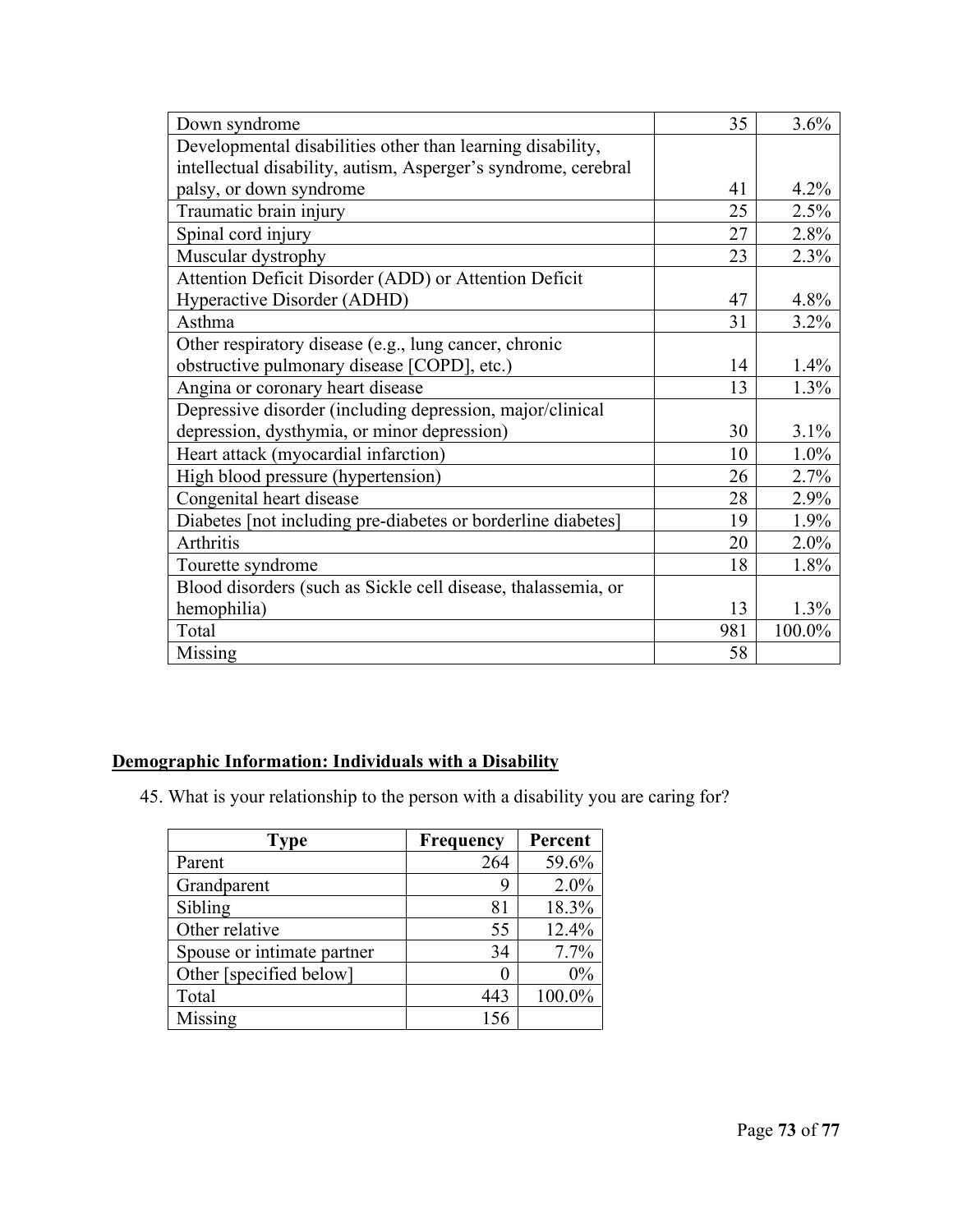46. In what type of setting does **the person with a disability** live?

| <b>Type</b>                                      | Frequency | Percent |
|--------------------------------------------------|-----------|---------|
| Their own home or apartment                      | 271       | 48.8%   |
| Parent's or relative's home                      | 197       | 35.5%   |
| Community-based group residence (group home,     | 28        | $5.0\%$ |
| community-based intermediate care facilities, or |           |         |
| agency-operated apartment-type setting)          |           |         |
| Nursing home or other long-term care setting     | 59        | 10.6%   |
| Other                                            | 0         | $0\%$   |
| Total                                            | 555       | 100.0%  |
| Missing                                          | 44        |         |

47. Is the person with a disability of Hispanic, Latino/a/x, or Spanish origin?

| Type           | Frequency | Percent |
|----------------|-----------|---------|
| Yes            | 76        | 13.8%   |
| N <sub>o</sub> | 475       | 86.2%   |
| Total          | 551       | 100.0%  |
| Missing        | 48        |         |

48. Which one or more of the following would you say is the race of the person with a disability? (Check **ALL** that apply.)

| <b>Type</b>                         | <b>Frequency</b> | Percent |
|-------------------------------------|------------------|---------|
| White                               | 327              | 57.0%   |
| <b>Black or African American</b>    | 97               | 16.9%   |
| Asian                               | 63               | 11.0%   |
| American Indian or Alaska Native    | 79               | 13.8%   |
| Native Hawaiian or Pacific Islander | 3                | 0.5%    |
| Other [specified below]             | 5                | 0.9%    |
| Total                               | 574              | 100.0%  |
| Missing                             | 41               |         |
| Other:                              |                  |         |
| Mix                                 |                  |         |
| Caribbean                           |                  |         |
| Amerasian                           |                  |         |
| Black/Caucasian                     |                  |         |

| Type                                    | <b>Frequency</b> | Percent  |
|-----------------------------------------|------------------|----------|
| Non-Hispanic White                      | 295              | 51.8%    |
| Non-Hispanic Black                      | 80               | 14.1%    |
| Non-Hispanic Asian                      | 52               | 9.1%     |
| Non-Hispanic American Indiana or Alaska |                  |          |
| Native                                  |                  | $10.7\%$ |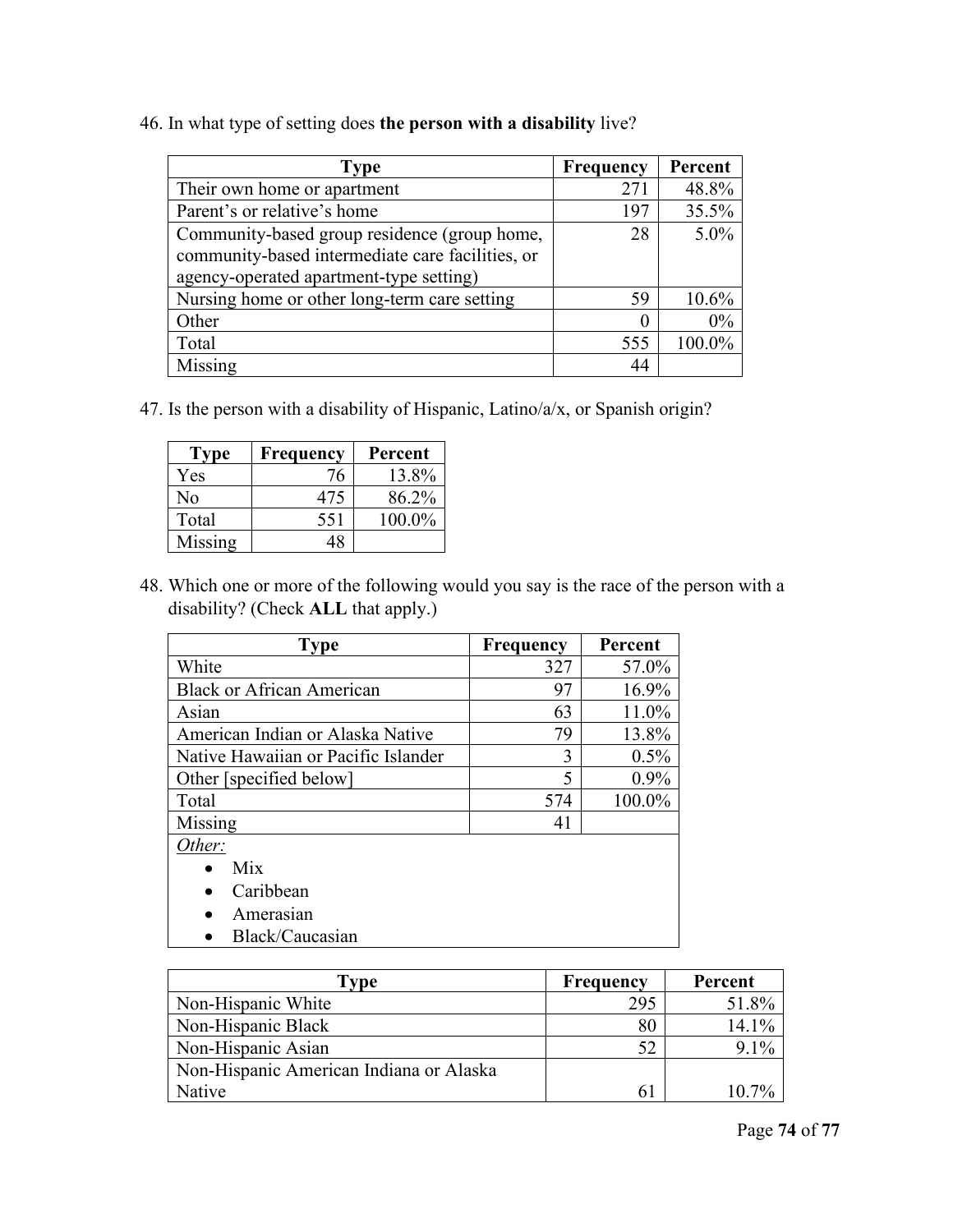| Non-Hispanic Native Hawaiian or Pacific |     |         |
|-----------------------------------------|-----|---------|
| Islander                                |     | $0.4\%$ |
| Non-Hispanic Other                      |     | $0.5\%$ |
| Hispanic/Latino/a/x or Spanish Origin   |     | 13.4%   |
| Total                                   | 569 | 100 0%  |

49. What gender does the person with a disability identify as?

| <b>Type</b> | Frequency | Percent |
|-------------|-----------|---------|
| Male        | 366       | 65.6%   |
| Female      | 192       | 34.4%   |
| Other       |           | $0\%$   |
| Total       | 558       | 100.0%  |
| Missing     | 41        |         |

## **Demographic Information: Family Caregiver**

50. Are you of Hispanic, Latino/a/x, or Spanish origin?

| Type    | Frequency | Percent |
|---------|-----------|---------|
| Yes     |           | 12.7%   |
| Nο      | 486       | 87.3%   |
| Total   | 557       | 100.0%  |
| Missing |           |         |

51. Which one or more of the following would you say is your race? (Check **ALL** that apply.)

| <b>Type</b>                         | <b>Frequency</b> | Percent |
|-------------------------------------|------------------|---------|
| White                               | 333              | 58.8%   |
| <b>Black or African American</b>    | 87               | 15.4%   |
| Asian                               | 62               | 11.0%   |
| American Indian or Alaska Native    | 81               | 14.3%   |
| Native Hawaiian or Pacific Islander |                  | 0.2%    |
| Other [specified below]             | $\overline{2}$   | 0.4%    |
| Total                               | 566              | 100.0%  |
| Missing                             | 43               |         |
| Other:                              |                  |         |
| Mix                                 |                  |         |
| Caribbean                           |                  |         |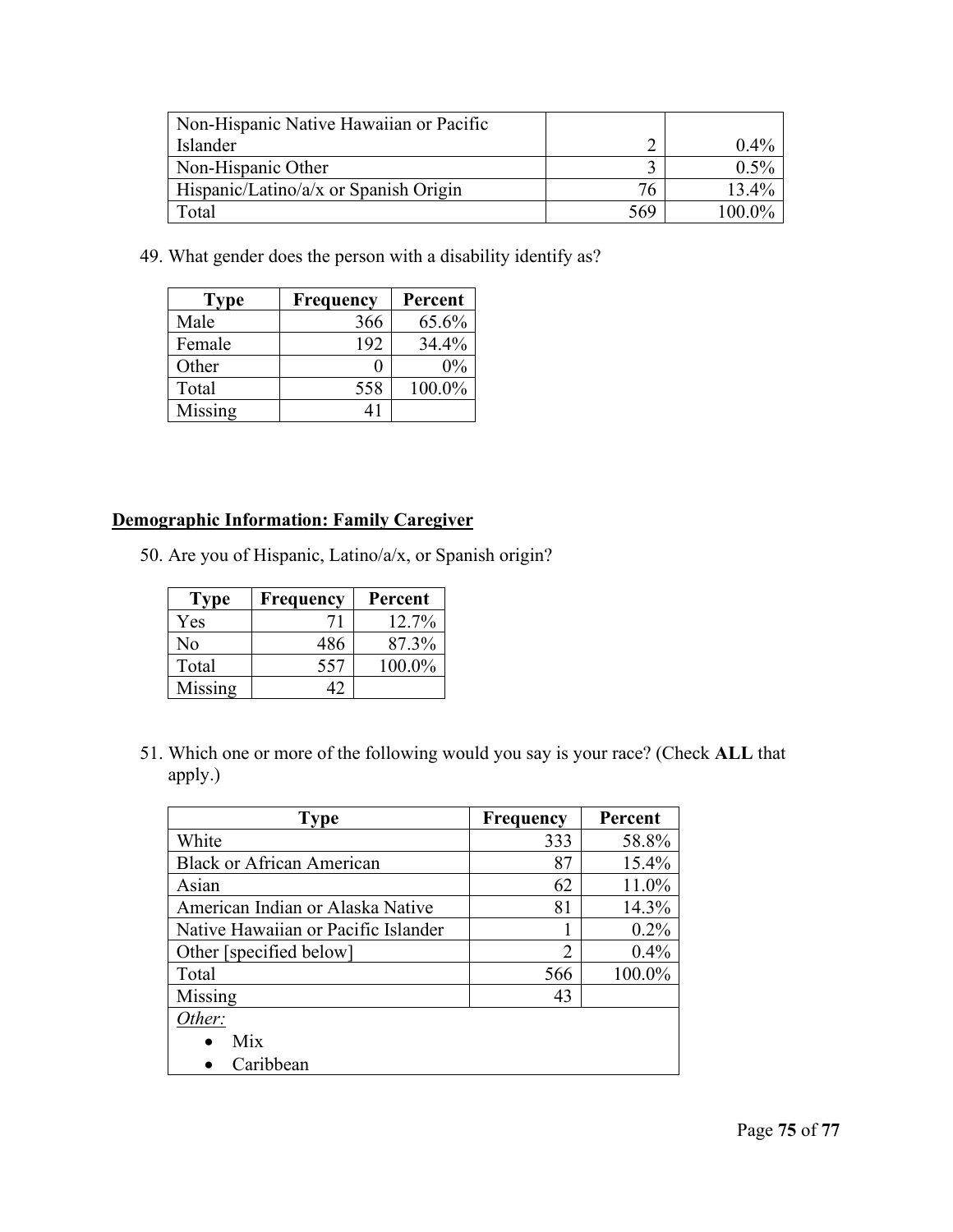| <b>Type</b>                             | <b>Frequency</b> | Percent |
|-----------------------------------------|------------------|---------|
| Non-Hispanic White                      | 295              | 51.8%   |
| Non-Hispanic Black                      | 80               | 14.1%   |
| Non-Hispanic Asian                      | 52               | 9.1%    |
| Non-Hispanic American Indiana or Alaska |                  |         |
| Native                                  | 61               | 10.7%   |
| Non-Hispanic Native Hawaiian or Pacific |                  |         |
| Islander                                | $\overline{2}$   | 0.4%    |
| Non-Hispanic Other                      | 3                | 0.5%    |
| Hispanic/Latino/a/x or Spanish Origin   | 76               | 13.4%   |
| Total                                   | 569              | 100.0%  |

52. What is the highest grade or level of school you have completed?

| Type                                              | <b>Frequency</b> | Percent |
|---------------------------------------------------|------------------|---------|
| Some high school or less (No high school diploma) | 29               | 5.2%    |
| High school graduate or GED completed             | 81               | 14.6%   |
| Some college or technical school                  | 211              | 37.9%   |
| Bachelor's degree or higher                       | 235              | 42.3%   |
| Total                                             | 556              | 100.0%  |
| Missing                                           | 43               |         |

53. What gender do you identify as…?

| <b>Type</b> | Frequency | Percent |
|-------------|-----------|---------|
| Male        | 275       | 49.5%   |
| Female      | 281       | 50.5%   |
| Other       |           | $0\%$   |
| Total       | 556       | 100.0%  |
| Missing     |           |         |

54. What is your marital status?

| <b>Type</b>                            | <b>Frequency</b> | Percent |
|----------------------------------------|------------------|---------|
| Married                                | 433              | 77.9%   |
| Not married, but living with a partner | 2                | 0.4%    |
| Never married                          | 16               | 2.9%    |
| Divorced                               | 4                | 0.7%    |
| Separated                              | 16               | 2.9%    |
| Widowed                                | 85               | 15.3%   |
| Total                                  | 556              | 100.0%  |
| Missing                                | 43               |         |